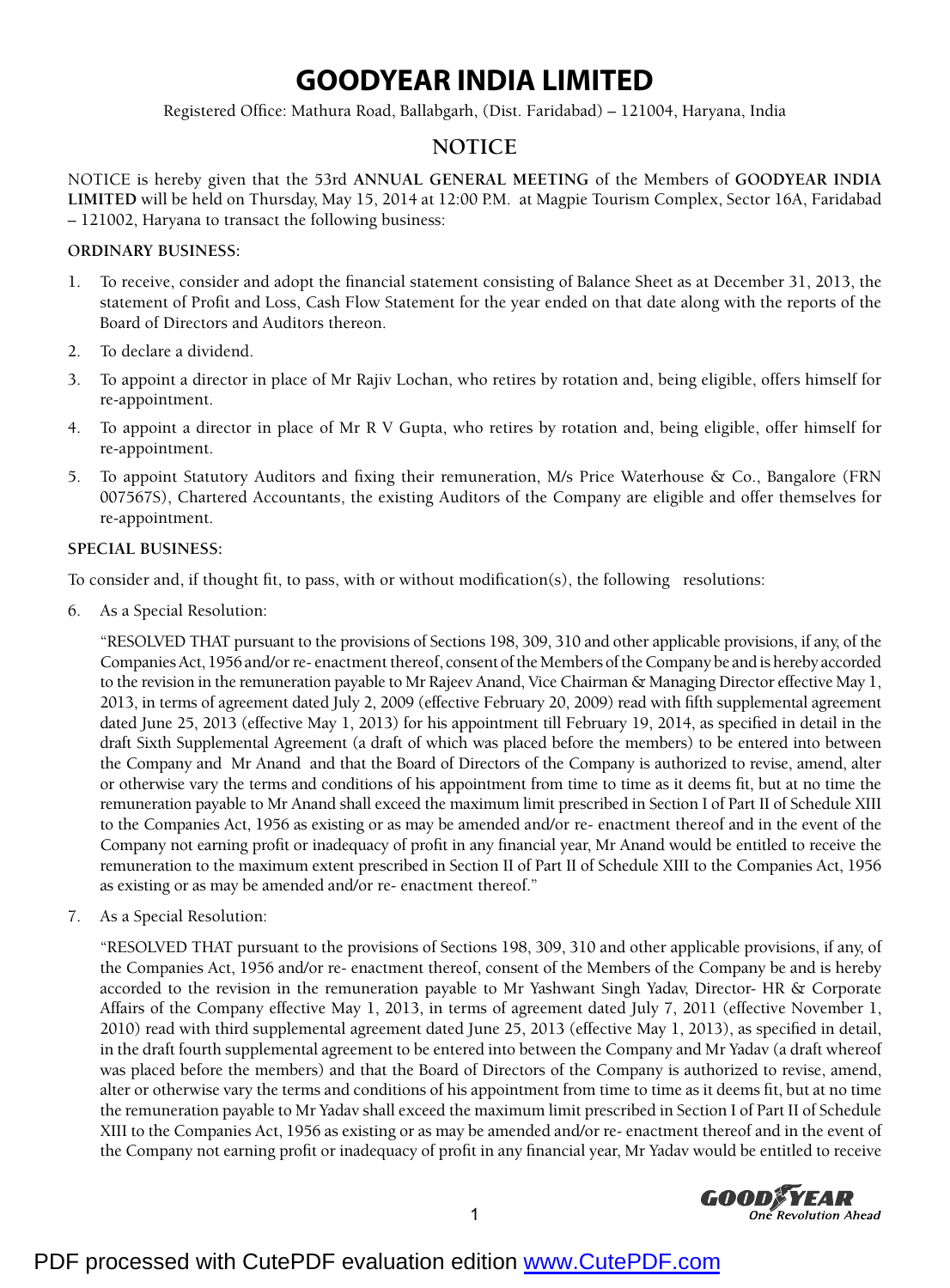the remuneration to the maximum extent prescribed in Section II of Part II of Schedule XIII to the Companies Act, 1956 as existing or as may be amended and/or re- enactment thereof."

8. As an Ordinary Resolution

 "RESOLVED THAT Mr Rajeev Anand be and is hereby re- appointed as Vice Chairman & Managing Director of the Company w.e.f. February 20, 2014, whose period of office shall not be subject to retirement by rotation."

9. As a Special Resolution:

 "RESOLVED THAT pursuant to the provisions of Sections 198, 269, 309, 310 and other applicable provisions, if any, of the Companies Act, 1956 and/or re- enactment thereof, consent of the Members of the Company be and is hereby accorded to the re – appointment of Mr Anand as Vice Chairman & Managing Director of the Company for a period of 5 five years with effect from February 20, 2014 at a managerial remuneration as specified in detail along with other terms and conditions of his re - appointment in the draft agreement to be entered into between the Company and Mr Rajeev Anand (a draft of which was placed before the meeting) and the Board of Directors of the Company be and is hereby authorized to revise, amend, alter or otherwise vary the terms and conditions of his re- appointment from time to time as it deems fit, but at no time the remuneration payable to Mr Anand shall exceed the maximum limit prescribed in Section I of Part II of Schedule XIII to the Companies Act, 1956 as existing or as may be amended and/ or re- enactment thereof and in the event of the Company not earning profit or inadequacy of profit in any financial year, Mr Anand would be entitled to receive the remuneration to the maximum extent prescribed in Section II of Part II of Schedule XIII to the Companies Act, 1956 as existing or as may be amended and/or re- enactment thereof."

10. As a Special Resolution:

 "RESOLVED THAT pursuant to the provisions of Sections 198, 269, 309, 310 and other applicable provisions, if any, of the Companies Act, 1956 and/or re- enactment thereof, consent of the Members of the Company be and is hereby accorded to the revision in the remuneration payable to Mr Rajeev Anand, Vice Chairman & Managing Director effective February 20, 2014, in terms of the draft agreement for his reappointment effective February 20, 2014 as approved by the Board of Directors in its meeting held on October 29, 2013, as specified in detail in the draft first supplemental agreement (a draft of which was placed before the members) to be entered into between the Company and Mr Anand and that the Board of Directors of the Company be and is hereby authorized to revise, amend, alter or otherwise vary the terms and conditions of his re- appointment from time to time as it deems fit, but at no time the remuneration payable to Mr Anand shall exceed the maximum limit prescribed in Section I of Part II of Schedule XIII to the Companies Act, 1956 as existing or as may be amended and/or re- enactment thereof and in the event of the Company not earning profit or inadequacy of profit in any financial year, Mr Anand would be entitled to receive the remuneration to the maximum extent prescribed in Section II of Part II of Schedule XIII to the Companies Act, 1956 as existing or as may be amended and/or re- enactment thereof."

11. As a Special Resolution:

 "RESOLVED THAT pursuant to the provisions of section 297 of the Companies Act, 1956 (including any statutory modification or re-enactment thereof for the time being in force), such of the provisions of the Companies Act, 2013 as are in force and applicable, and pursuant to the approval of the Central Government vide approval letter no. 4/369/T-1/2013/D/5916 dated September 6, 2013 read with corrigendum letter no. 4/369/T-1/2012/D/10678 dated January 31, 2014; the following transaction with M/s. Goodyear South Asia Tyres Private Limited be and is hereby approved, confirmed and ratified:

| Particular of transaction                                                                                                                         | Period for which<br>approval under section   sanctioned<br>297 is granted by the<br>Central Government | Previous limit<br>by Central<br>Government                    | Additional<br>Limit | Total enhanced<br>limit approved<br>by the Central<br>Government |
|---------------------------------------------------------------------------------------------------------------------------------------------------|--------------------------------------------------------------------------------------------------------|---------------------------------------------------------------|---------------------|------------------------------------------------------------------|
| Availing and providing of $(04-07-2013)$ to 31-12-<br>services, i.e., sharing of 2013<br>employees, infrastructure,<br>third parties services and |                                                                                                        | $Rs. 3.13$ crores<br>(From 01-01-2013)<br>to $31 - 12 - 2013$ | Rs. 3.87 crores     | Rs. 7.00 crores                                                  |
| charges for mixing<br>conversion of raw material $ 2014$<br>into compound rubber from/<br>to M/s. Goodyear South Asia<br>Tyres Private Limited.   | and $ 01-01-2014$ to 30-06-                                                                            | Rs. 3.90 crores<br>(From 01-01-2014)<br>to $31 - 12 - 2014$ ) | $Rs. 2.05$ crores   | Rs. 5.95 crores                                                  |

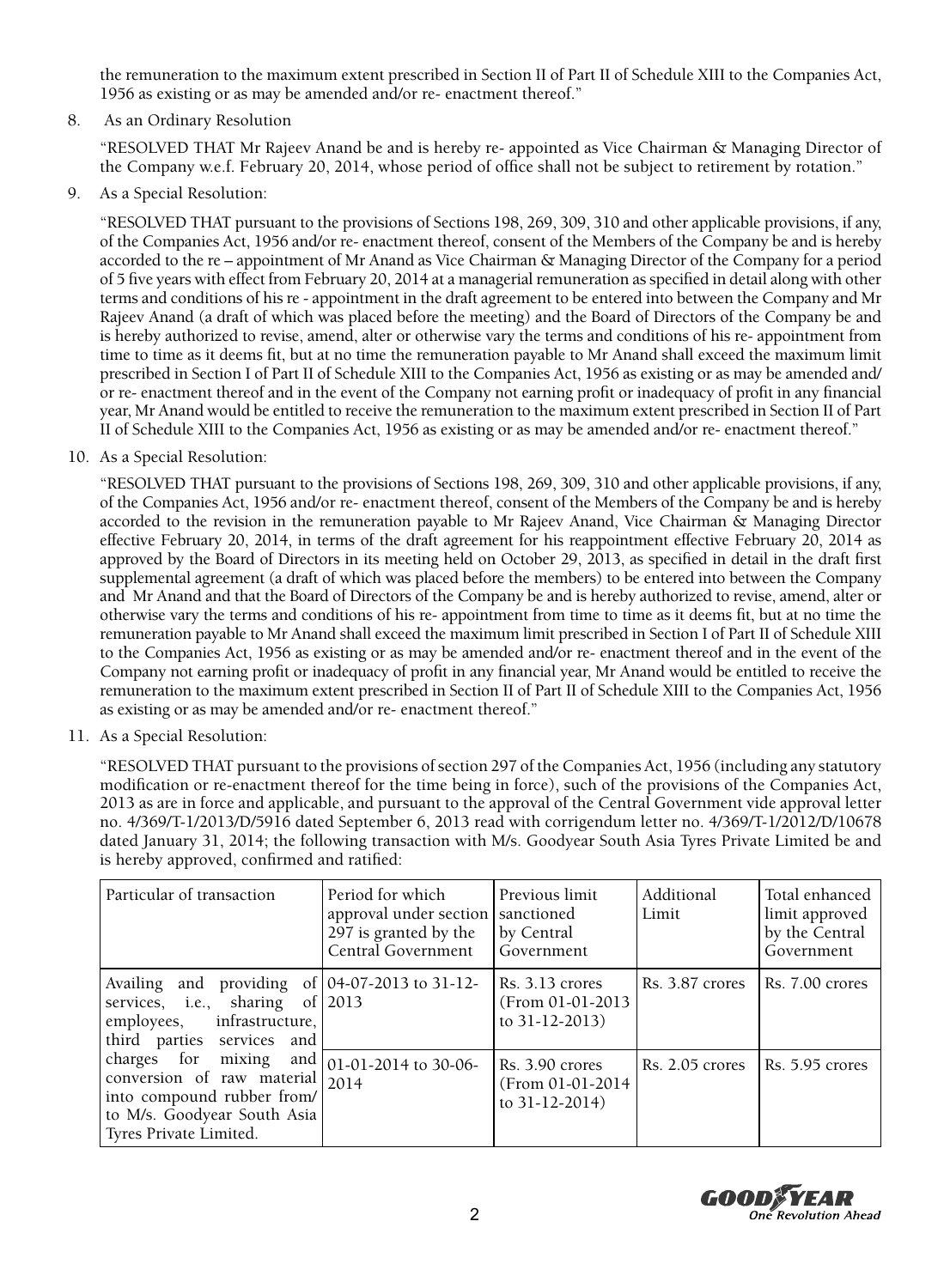RESOLVED FURTHER THAT (a) the contract is competitive, at an arm's length without conflict of interest and is not less advantageous to it as compared to similar contracts with other parties and the Company has not made any default under section 297 in the past and there is no default in repayment of any of its debts (including public deposits) or debentures or interest payable thereon and has filed its up to date Balance Sheet and Annual Returns with the Registrar of Companies; (b) the contract is falling within the provisions of section 297 of the Act and provisions of section 198, 269, 309, 314 and 295 are not applicable in the aforesaid contract; and (c) the company and its directors have complied with the provisions of section 173, 287, 299, 300, 301 and other applicable provisions of the Companies Act, 1956 with regard to the aforesaid contract.

12. As a Special Resolution:

 "RESOLVED THAT pursuant to the provisions of section 297 of the Companies Act, 1956 (including any statutory modification or re-enactment thereof for the time being in force), such of the provisions of the Companies Act, 2013 as are in force and applicable, and pursuant to the approval of the Central Government vide approval letter no. 4/368/T-1/2013/D/5917 dated September 6, 2013 read with corrigendum letter no. 4/368/T-1/2012/D/10677 dated January 31, 2014; the following transaction with M/s. Goodyear South Asia Tyres Private Limited be and is hereby approved, confirmed and ratified:

| Particular of transaction                                                                                                                                                                                                                                         | Period for which approval under   Amount of transaction approved<br>section 297 is granted by the Central   by the Central Government<br>Government |                   |
|-------------------------------------------------------------------------------------------------------------------------------------------------------------------------------------------------------------------------------------------------------------------|-----------------------------------------------------------------------------------------------------------------------------------------------------|-------------------|
| Purchase of all kinds of tyres, tubes $\vert$ 01-01-2014 to 30-06-2014<br>and flaps, raw materials, spare<br>parts, components, store items,<br>moulds and movable machineries<br>by Goodyear India Limited from<br>Goodyear South Asia Tyres Private<br>Limited. |                                                                                                                                                     | Rs. 300.00 crores |

 RESOLVED FURTHER THAT (a) the contract entered into with M/s Goodyear South Asia Tyres Private Limited is competitive, at an arm's length without conflict of interest and is not less advantageous to it as compared to similar contracts with other parties and the Company has not made any default under section 297 in the past and there is no default in repayment of any of its debts (including public deposits) or debentures or interest payable thereon and has filed its up to date Balance Sheet and Annual Returns with the Registrar of Companies; (b) the contract is falling within the provisions of section 297 of the Act and provisions of section 198, 269, 309, 314 and 295 are not applicable in the aforesaid contract; and (c) the company and its directors have complied with the provisions of section 173, 287, 299, 300, 301 and other applicable provisions of the Companies Act, 1956 with regard to the aforesaid contract.

#### **By Order of the Board**

February 27, 2014 **Pankaj Gupta** Pankaj Gupta New Delhi Company Secretary

#### **NOTES:**

- 1. A member entitled to attend and vote is entitled to appoint a proxy to attend, and, on a poll to vote instead of himself/ herself and such proxy need not be a member. The instrument appointing a proxy should, however, be deposited at the Registered Office of the Company not less than forty-eight hours before the commencement of the meeting.
- 2. In terms of the applicable provisions of the Companies Act, 2013, a person can be appointed as a Proxy on behalf of a maximum of fifty members.
- 3. Register of Members and Share Transfer Books of the Company will remain closed from May 3, 2014 to May 15, 2014 both days inclusive.
- 4. Dividend on the shares, if declared by the Company at the meeting, will be paid on or after May 15, 2014 but within the statutory time limit, subject to the provisions of Section 206A of the Companies Act, 1956 or any amendments or statutory re-enactment thereof, to the members whose names appear on the Company's Register

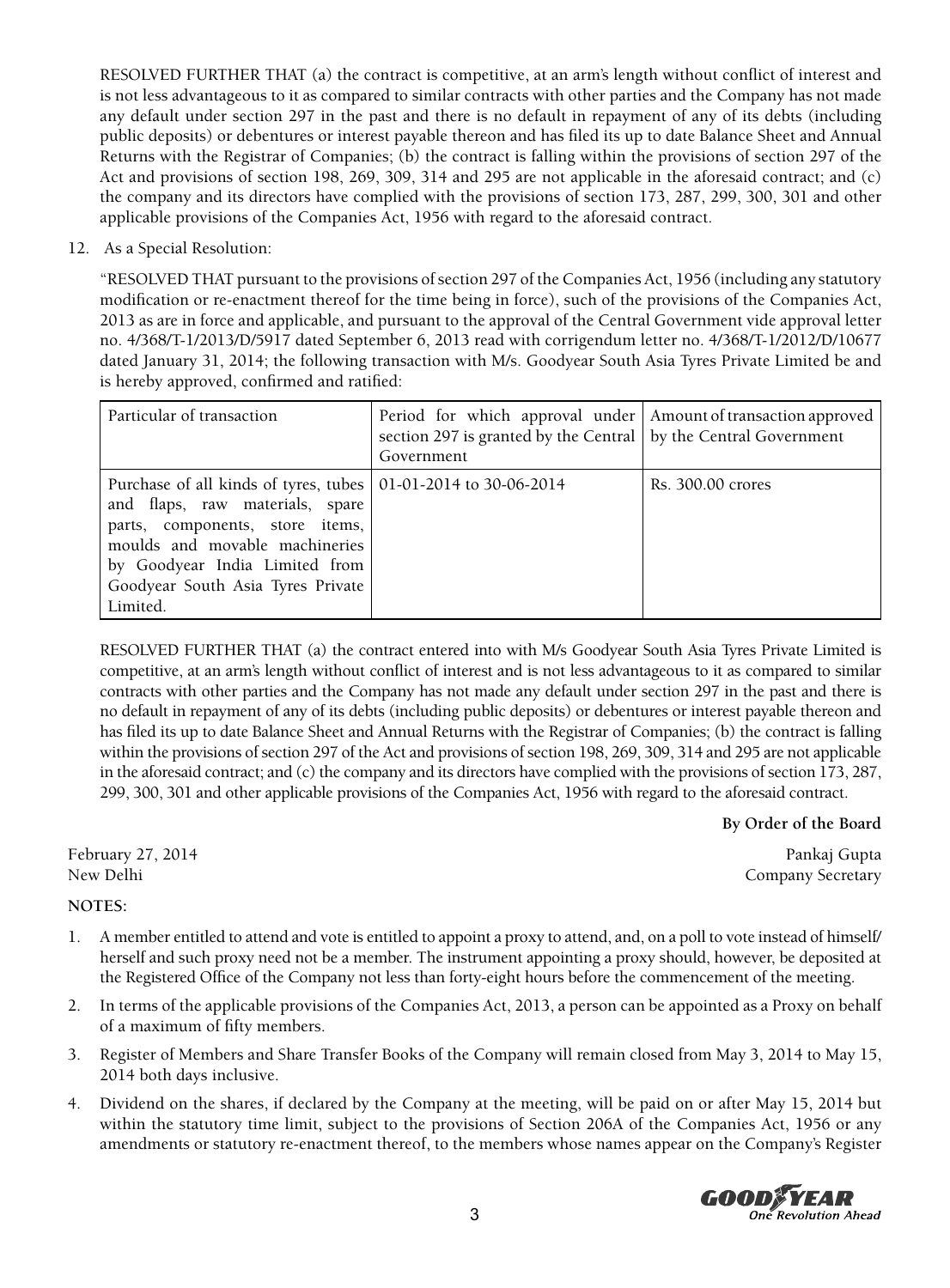of Members as on May 2, 2014 or to their mandates. In respect of shares held in dematerialized form, the dividend will be paid on the basis of details of beneficial ownership to be received from the Depositories for this purpose.

- 5. Members of the Company are informed that pursuant to the provisions of Sections 205A and 205C of the Companies Act, 1956 or any statutory re-enactment thereof, the amount of dividend which remains unclaimed/ unpaid for a period of 7 years would be transferred to the Investor Education & Protection Fund (IEPF) constituted by the Central Government and the members would not be able to claim from the company, the dividend so transferred to the Fund. As such, member who have not encashed their dividend warrant(s) are requested in their own interest to write to the Company immediately claiming the Dividend(s) declared by the Company pertaining to the years 2006, 2007, 2008, 2009, 2010, 2011 & 2012. The unclaimed dividend for the year 2006 was declared by the shareholders of the Company on June 15, 2007 and was later transferred to unpaid dividend account as per the provisions of applicable law. On expiry of a period of seven years on July 21, 2014, it will be due for transfer to IEPF.
- 6. The Securities and Exchange Board of India (SEBI) has made it mandatory for all companies to use the bank account details furnished by the depositories for depositing dividends. Dividend will be credited to the Member's bank account through NECS wherever complete core banking details are available with the Company. In cases where the core banking details are not available, dividend warrants will be issued to the members with bank details printed thereon as available in the Company's records. Accordingly, members are encouraged to claim payment of dividend in terms of above mentioned electronic payment modes by filling up the details required in attached ECS Mandate Form & sending the same as per the instructions given therein.
- 7. Pursuant to the directions of the Securities and Exchange Board of India (SEBI), trading in the shares of your Company is in compulsory de-materialized form. Members who have not yet got their shares de-materialized, are requested to opt for the same in their own interest and send their share certificates through Depository Participant (s) with whom they have opened the de-materialization account to the Company's Registrar and Share Transfer Agent (RTA):

M/s Skyline Financial Services Private Limited, D – 153/A, Ist Floor, Okhla Industrial Area, Phase – l, New Delhi – 110 020. **Tel.:** +91 11 26812682-83, 64732681, **Email Id.: info@skylinerta.com**

- 8. The Members / Proxies are requested to produce at the Registration Counter(s) the attached attendance slip, duly completed and signed, for admission to the meeting hall. Photocopies of Attendance Slip will not be entertained for issuing Gate Pass for attending Annual General Meeting. However, in case of non-receipt of Notice of Annual General Meeting, members are requested to write to the Company at its registered office or to the RTA for issuing the duplicate of the same.
- 9. As permitted by Ministry of Corporate Affairs, we invite our members to participate in the Green Initiative by registering their email IDs with the Company to enable it to send the documents such as Annual Report, Notices of General Meetings etc. by email.
- 10. In case you have any query relating to the enclosed Annual Accounts you are requested to send the same to the Company Secretary at the Registered office of the Company or on email Id "goodyearindia\_investorcell@ goodyear.com", atleast 10 days before the date of Annual General Meeting so as to enable the management to keep the information ready.
- 11. As a measure of economy, copies of Annual Reports will not be distributed at the venue of the Annual General Meeting. Members are, therefore, requested to bring their own copies of the Annual Reports to the meeting.
- 12. All the documents referred to in the accompanying notice, explanatory statement and Register of Directors' Shareholding are open for inspection at the registered office of the Company on all working days between 11:30 A.M. to 1:30 P.M. up to the date of Annual General Meeting. Register of Directors' Shareholding shall be open for inspection upto 3 days after the Annual General Meeting.
- 13. Members holding shares in physical form and desirous of making a nomination. In respect of their shareholding in the Company, as permitted under Section 109A of the Companies Act, 1956 or any statutory re-enactment thereof, are requested to submit the request in prescribed form 2B to the RTA.

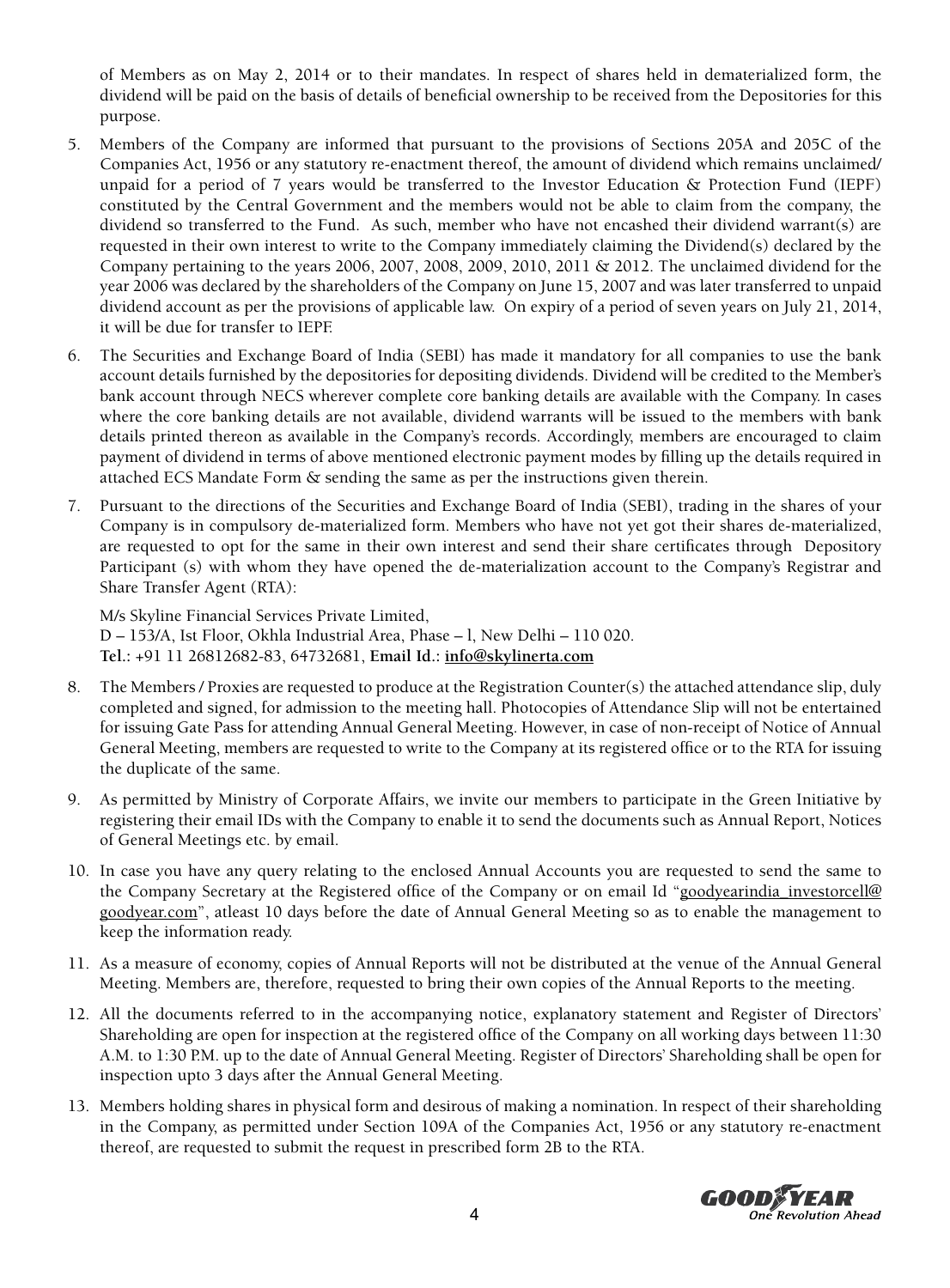- 14. In terms of the applicable provisions of Companies Act, 2013, Corporate members are requested to send a duly certified copy of the board of directors' resolution authorizing their representative to attend and vote at the annual general meeting.
- 15. Abridged and full version of the annual reports will also be available on the website of the Company at 'www.goodyear.co.in' in the Investor Relations section. Also, hard copies of the full annual reports will be sent to those shareholders who will request the same.
- 16. The relative Explanatory Statements pursuant to Section 102 of the Companies Act, 2013 (corresponding to Section 173 of the Companies Act, 1956) in respect of the Special business under the Item Nos. 6 to 12 are set out as below:

#### **EXPLANATORY STATEMENT**

The following Explanatory Statements, as required by Section 102 of the Companies Act, 2013(corresponding to Section 173 of the Companies Act, 1956), set out all material facts relating to the business under Item Nos. 6 to 12 mentioned in the accompanying notice:

#### **Item No. 6**

As the Members are aware, the Board of Directors at its meeting held on April 26, 2013 had revised the remuneration payable to Mr Rajeev Anand, wholetime Managing Director, effective May 1, 2013 vide fifth supplemental agreement dated June 25, 2013. The said remuneration was also approved by the Members at the Annual General Meeting held on June 7, 2013.

Subject to the approval of shareholders, the Board of Directors of the Company, at its meeting held on February 27, 2014 approved the revision in the remuneration payable to Mr Rajeev Anand w.e.f. May 1, 2013 in terms of agreement dated July 2, 2009 (effective February 20, 2009) read with fifth supplemental agreement dated June 25, 2013 (effective May 1, 2013) for his appointment till February 19, 2014. The detail of revised remuneration of Mr Rajeev Anand, as unanimously approved by the Board of Directors on February 27, 2014 is appended below:

Pay for Performance Bonus (PRP) and Incentive(s) of any kind whatsoever payable annually upto Rs 27 million in place of Rs 20 million.

All other terms and conditions with respect to the remuneration of Mr Anand including basic salary (monthly), Expenditure on gas, electricity, water and furnishings, Recreation/holiday trip, special allowance, housing facility, club fee, personal accident insurance, medical reimbursement, insurance, contribution to provident fund and superannuation fund, gratuity, encashment of leave, car with driver for use of Company's business and telephone at residence, reimbursement of expenses for running and maintenance of personal car, other perquisites etc. shall remain under the limits, as approved, by Members in the Annual General Meeting held on June 7, 2013 etc.

The above terms have been incorporated in the draft sixth supplemental agreement to be entered into with Mr Rajeev Anand as referred to in the resolution vide Item No. 6 of the Notice with the authority to the Board of Directors to revise, amend, alter or modify the remuneration from time to time, as it deems fit, but at no time, the remuneration payable to Mr Rajeev Anand shall exceed the maximum limit stipulated in Schedule XIII to the Companies Act, 1956, as existing or as may be amended and/or re- enactment thereof. The draft sixth supplemental agreement, referred as above, also provides that subject to the applicable provisions of the Companies Act, 1956 and/or re- enactment thereof, in the event of the company not earning profit or inadequacy of profit in any financial year, Mr Anand would be entitled to receive the above remuneration as minimum remuneration. The revision of remuneration payable to Mr Rajeev Anand is subject to the approval of the Members of the Company and the approval, as required, is hereby sought.

The draft sixth supplemental agreement referred to in resolution No. 6 would be available for inspection by the members at the Registered Office of the Company on any working day between 11.30 A.M. to 1.30 P.M.

None of the Directors and Key Managerial Personnel of the Company except Mr Rajeev Anand, Vice Chairman & Managing Director to the extent of revision in remuneration vide item No. 6 may be deemed to be interested or concerned in the said resolution.

Your Board of Directors recommends for passing of the above resolution.

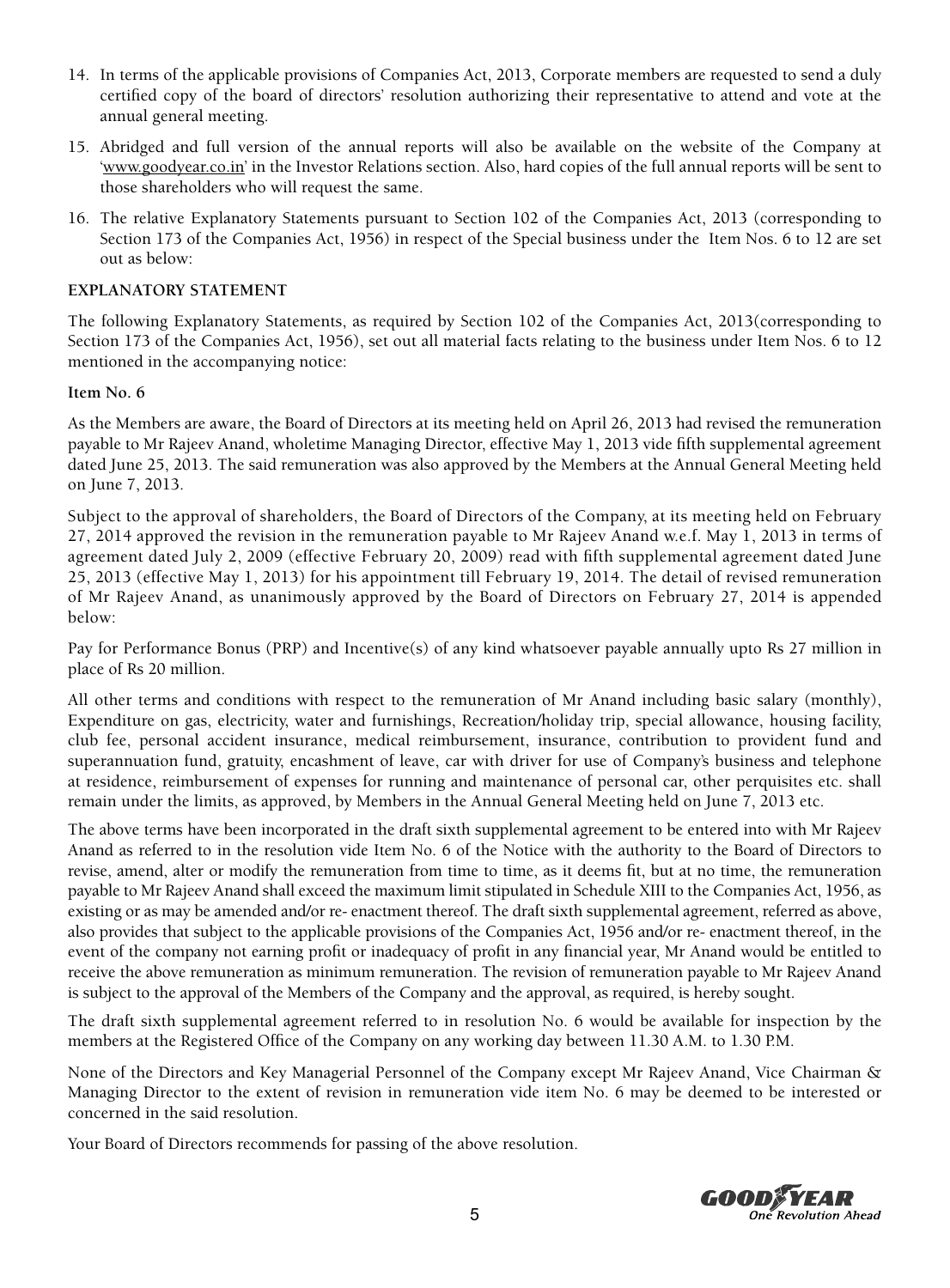#### **Item No. 7**

As the Members are aware, the Board of Directors at its meeting held on April 26, 2013 had revised the remuneration payable to Mr Yashwant Singh Yadav, wholetime Managing Director, effective May 1, 2013 vide third supplemental agreement dated June 25, 2013. The said remuneration was also approved by the Members at the Annual General Meetings held on June 7, 2013.

Subject to the approval of Shareholders, the Board of Directors of the Company, at its meeting held on February 27, 2014 approved the revision in the remuneration payable to Mr Yashwant Singh Yadav w.e.f. May 1, 2013 in terms of agreement dated July 7, 2011 (effective November 1, 2010) read with third supplemental agreement dated June 25, 2013 (effective May 1, 2013). The detail of revised remuneration of Mr Yashwant Singh Yadav, as unanimously approved by the Board of Directors on February 27, 2014 is appended below:

Pay for Performance Bonus (PRP) and Incentive(s) of any kind whatsoever payable annually upto Rs 9.5 million in place of Rs 8.4 million.

All other terms and conditions with respect to the remuneration of Mr Yadav including basic salary (monthly), Expenditure on gas, electricity, water and furnishings, Recreation/holiday trip, special allowance, housing facility, club fee, personal accident insurance, medical reimbursement, insurance, contribution to provident fund gratuity, encashment of leave, car with driver for use of Company's business and telephone at residence, other perquisites etc. shall remain under the limits, as approved, by Members in the Annual General Meeting held on June 7, 2013.

The above terms have been incorporated in the draft fourth supplemental agreement to be entered into with Mr Yashwant Singh Yadav as referred to in the resolution vide Item No. 7 of the Notice with the authority to the Board of Directors to revise, amend, alter or modify the remuneration from time to time, as it deems fit, but at no time, the remuneration payable to Mr Yashwant Singh Yadav shall exceed the maximum limit stipulated in Schedule XIII to the Companies Act, 1956, as existing or as may be amended and/or re- enactment thereof. The draft fourth supplemental agreement, referred as above, also provides that subject to the applicable provisions of the Companies Act, 1956 and/or re- enactment thereof, in the event of the company not earning profit or inadequacy of profit in any financial year, Mr Yadav would be entitled to receive the above remuneration as minimum remuneration. The revision of remuneration payable to Mr Yashwant Singh Yadav is subject to the approval of the Members of the Company and the approval, as required, is hereby sought.

The draft fourth supplemental agreement referred to in resolution No. 7 would be available for inspection by the members at the Registered Office of the Company on any working day between 11.30 A.M. to 1.30 P.M.

None of the Directors and Key Managerial Personnel of the Company except Mr Yashwant Singh Yadav, to the extent of revision in remuneration vide item No. 7, may be deemed to be interested or concerned in the said resolution.

Your Board of Directors recommends for passing of the above resolution.

#### **Item No. 8 & 9**

As the Members are aware, the Board of Directors of your Company, in its meeting held on October 29, 2013, re-appointed Mr Rajeev Anand as Vice Chairman & Managing Director of the Company for a further period of five years with effect from February 20, 2014. Mr Anand, aged about 53 years, has been associated with the Company for over 32 years, in various executive capacities. He was last appointed as Vice Chairman & Managing Director of the Company w.e.f. February 20, 2009 for a period of five years.

The Board of Directors of the Company, in its meeting held on October 29, 2013 also approved the remuneration payable to Mr Rajeev Anand, with effect from February 20, 2014.

All terms and conditions with respect to the managerial remuneration of Mr Anand shall remain under the limits as approved by Members in the Annual General Meeting held on June 7, 2013. The remuneration agreed with Mr Anand is as under:

The detail of remuneration of Mr Rajeev Anand, as unanimously approved by the Board of Directors is appended below:

Monthly basic salary – Rs 5,28,000/-; Monthly Special Allowance - Rs. 4,48,000/-; Performance Bonus including incentives – subject to board approval, restricted to Rs 20 million; Expenditure on gas, electricity, water and furnishings upto ceiling of Rs 3,85,000/- in a year.

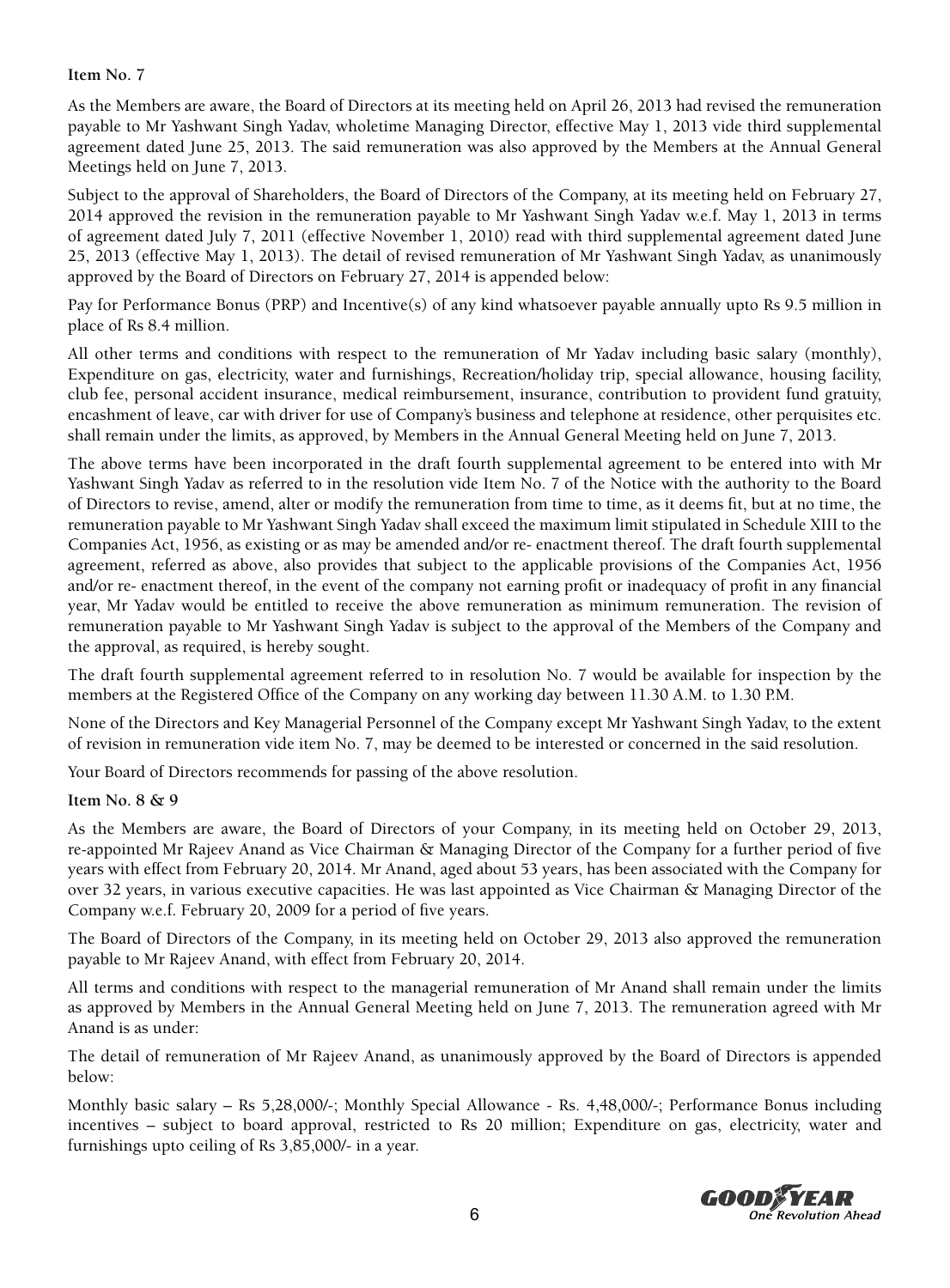Other Perquisites/Benefits: Personal Accident Insurance Premium not to exceed Rs 5,000/- p. a., a club fee, Medical reimbursement for self and family subject to a ceiling of four months' basic salary for each completed year of service or twelve months' basic salary over a period of three completed years of service, Medical Insurance as per the rules applicable for other senior management staff of the Company, the Company's car with driver for use on company's business, Reimbursement of running and maintenance of personal car and telephone at residence, House Rent Allowance/Leased Accommodation restricted to 60% of the basic salary.

Contribution to Provident Fund and Superannuation fund as per the applicable Income Tax Act and rules. Recreation/ holiday trip once in a year for self and family in accordance with the rules of the Company, subject to a ceiling of Rs. 2,50,000/- in a year or Rs. 5,00,000/- in a block of two years. Gratuity of One half months' basic salary for each completed year of service in the Company and Encashment of leave as at the end of the tenure, as per the rules of the Company, Personal driver salary reimbursement not exceeding Rs. 3,00,000/- in a year.

The above terms have been incorporated in the draft agreement to be entered into with Mr Rajeev Anand as referred to in the resolution vide Item No. 9 of the Notice with the authority to the Board of Directors to revise, amend, alter or modify the remuneration from time to time, as it deems fit, but at no time, the remuneration payable to Mr Rajeev Anand shall exceed the maximum limit stipulated in Schedule XIII to the Companies Act, 1956, as existing or as may be amended and/or re- enactment thereof. The draft agreement, referred as above, also provides that subject to the applicable provisions of the Companies Act, 1956 and/or re- enactment thereof, in the event of the company not earning profit or inadequacy of profit in any financial year, Mr Anand would be entitled to receive the above remuneration as minimum remuneration. The revision of remuneration payable to Mr Rajeev Anand is subject to the approval of the Members of the Company and the approval, as required, is hereby sought.

The draft agreement referred to in resolution No. 9 would be available for inspection by the members at the Registered Office of the Company on any working day between 11.30 A.M. to 1.30 P.M.

None of the Directors and Key managerial Personnel of the Company except Mr Rajeev Anand, Vice Chairman & Managing Director to the extent of his re – appointment & revision in remuneration vide item No. 9 may be deemed to be interested or concerned in the said resolution.

Your Board of Directors recommends for passing of the above resolution.

#### **Item No. 10**

As the Members are aware, the Board of Directors of your Company, in its meeting held on October 29, 2013, re-appointed Mr Rajeev Anand as Vice Chairman & Managing Director of the Company for a further period of five years with effect from February 20, 2014 at the remuneration payable to Mr Rajeev Anand, with effect from February 20, 2014.

Subject to the approval of shareholders, the Board of Directors of the Company, at its meeting held on February 27, 2014 approved the revision in the remuneration payable to Mr Rajeev Anand effective February 20, 2014, in terms of the draft agreement for his reappointment effective February 20, 2014 as approved by the Board in its meeting held on October 29, 2013. The detail of revised remuneration of Mr Rajeev Anand, as unanimously approved by the Board of Directors on February 20, 2014 is appended below:

Pay for Performance Bonus (PRP) and Incentive(s) of any kind whatsoever payable annually upto Rs 27 million in place of Rs 20 million.

The above terms have been incorporated in the draft first supplemental agreement to be entered into with Mr Rajeev Anand as referred to in the resolution vide Item No. 10 of the Notice with the authority to the Board of Directors to revise, amend, alter or modify the remuneration from time to time, as it deems fit, but at no time, the remuneration payable to Mr Rajeev Anand shall exceed the maximum limit stipulated in Schedule XIII to the Companies Act, 1956, as existing or as may be amended and/or re- enactment thereof. The draft first supplemental agreement, referred as above, also provides that subject to the applicable provisions of the Companies Act, 1956 and/or re- enactment thereof, in the event of the company not earning profit or inadequacy of profit in any financial year, Mr Anand would be entitled to receive the above remuneration as minimum remuneration. The revision of remuneration payable to Mr Rajeev Anand is subject to the approval of the Members of the Company and the approval, as required, is hereby sought.

The draft first supplemental agreement referred to in resolution No. 10 would be available for inspection by the members at the Registered Office of the Company on any working day between 11.30 A.M. to 1.30 P.M.

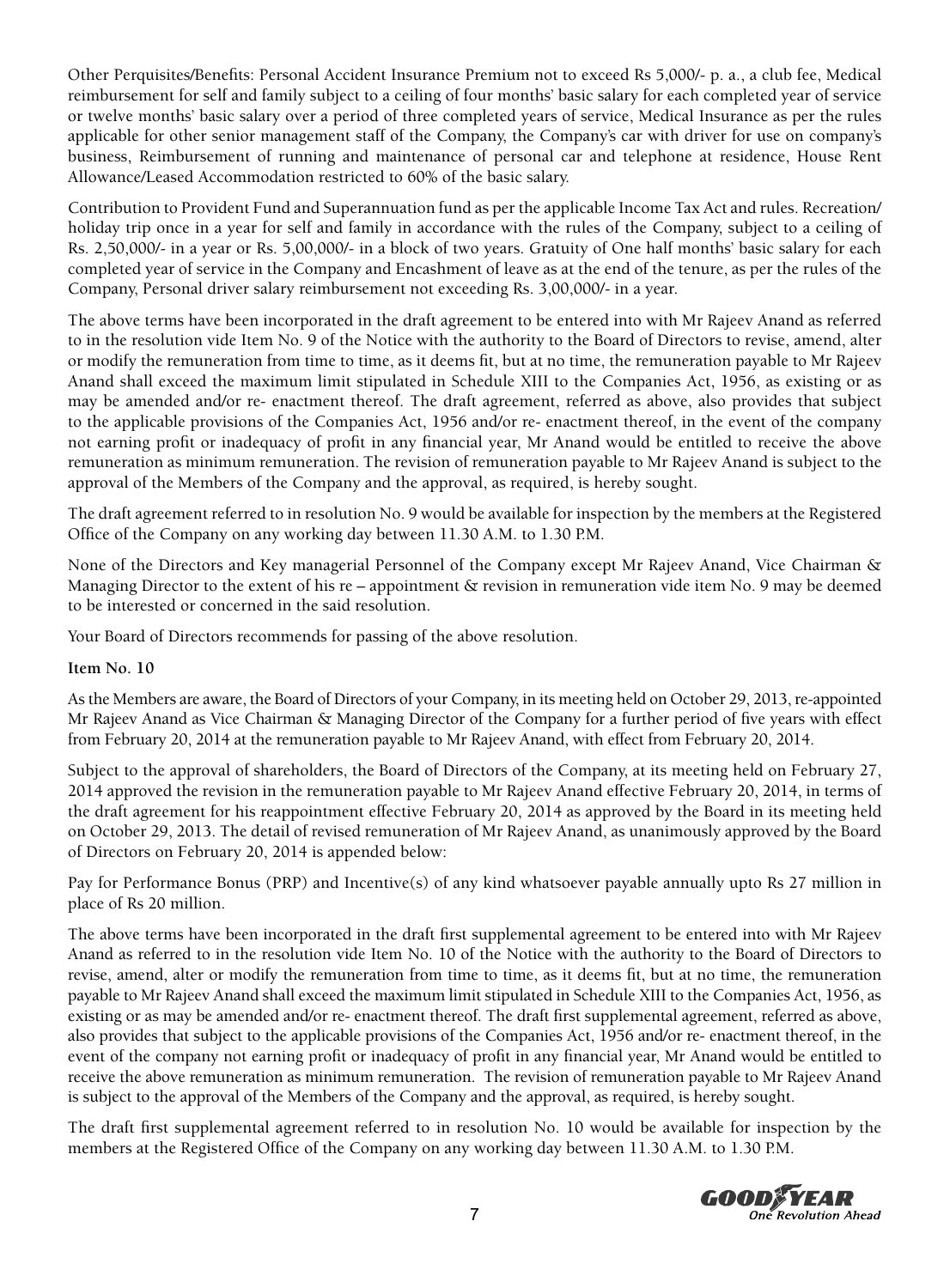None of the Directors and Key Managerial Personnel of the Company except Mr Rajeev Anand, Vice Chairman & Managing Director, to the extent of revision in remuneration vide item No. 10 may be deemed to be interested or concerned in the said resolution.

Your Board of Directors recommends for passing of the above resolution.

#### **Item No. 11**

Your Company had signed an Off Take Agreement with M/s. Goodyear South Asia Private Limited after obtaining requisite approvals of the Central Government under section 297 of the Companies Act, 1956 for various transactions of purchase and sale of goods and availing/ providing services.

As, the amount of transaction with M/s. Goodyear South Asia Private Limited for availing and providing for sharing of employees, infrastructure & third parties services and charges for mixing and conversion of raw material was likely to exceed the limits approved by the Central Government, during the period 01.01.2013 to 31.12.2013 and 01.01.2014 to 31.12.2014; your Company had applied for enhancement of the limit approved by the Central Government under Section 297 of the Companies Act, 1956.

The Central Government vide approval letter no. 4/369/T-1/2013/D/5916 dated September 6, 2013 read with corrigendum letter no. 4/369/T-1/2012/D/10678 dated January 31, 2014 had pleased to enhance the limits as per the details mentioned under the resolution proposed in the notice. In terms of the conditions prescribed in the said approval letters, post-facto consent of the members is required.

The Agreement, Central Government approvals & corrigendum etc., referred to in resolution no. 11, would be available for inspection by the members at the Registered Office of the Company on any working day between 11.30 A.M. to 1.30 P.M.

Your Board recommends the resolution for adoption by the members. Except Mr Rajeev Anand (being a common Director), none of the Directors, Key managerial Persons may be deemed to be concerned or interested in the proposed resolution.

#### **Item No. 12**

Your Company had signed an Off Take Agreement with M/s. Goodyear South Asia Private Limited after obtaining requisite approvals of the Central Government under section 297 of the Companies Act, 1956 for various transactions of purchase and sale of goods and availing/ providing services. As earlier approval of the Central Government for purchase of tyres, tubes\*, flaps etc., had expired on 31.12.2013; your Company had applied for renewal of the Central Government approval under Section 297 of the Companies Act, 1956 for further period.

The Central Government vide approval letter no. 4/368/T-1/2013/D/5917 dated September 6, 2013 read with corrigendum letter no. 4/368/T-1/2012/D/10677 dated January 31, 2014 had pleased to renew the approval as per the details mentioned under the resolution proposed in the notice. In terms of the conditions prescribed in the said approval letters, post-facto consent of the members is required.

The Agreement, Central Government approvals, corrigendum, representation etc., referred to in resolution no. 12, would be available for inspection by the members at the Registered Office of the Company on any working day between 11.30 A.M. to 1.30 P.M.

Your Board recommends the resolution for adoption by the members. Except Mr Rajeev Anand (being a common Director), none of the Directors, Key managerial Persons may be deemed to be concerned or interested in the proposed resolution.

By Order of the Board

New Delhi Pankaj Gupta (1999) - Pankaj Gupta (1999) - Pankaj Gupta (1999) - Pankaj Gupta (1999) - Pankaj Gupta February 27, 2014 Company Secretary

\*Word "Tubes" was inadvertently missed in the approval letter dated September 6, 2013, your Company, vide representation dated February 24, 2014 referred the matter to the Central Government for necessary clarification and the said clarification is expected to be received on or before the date of Annual General Meeting.

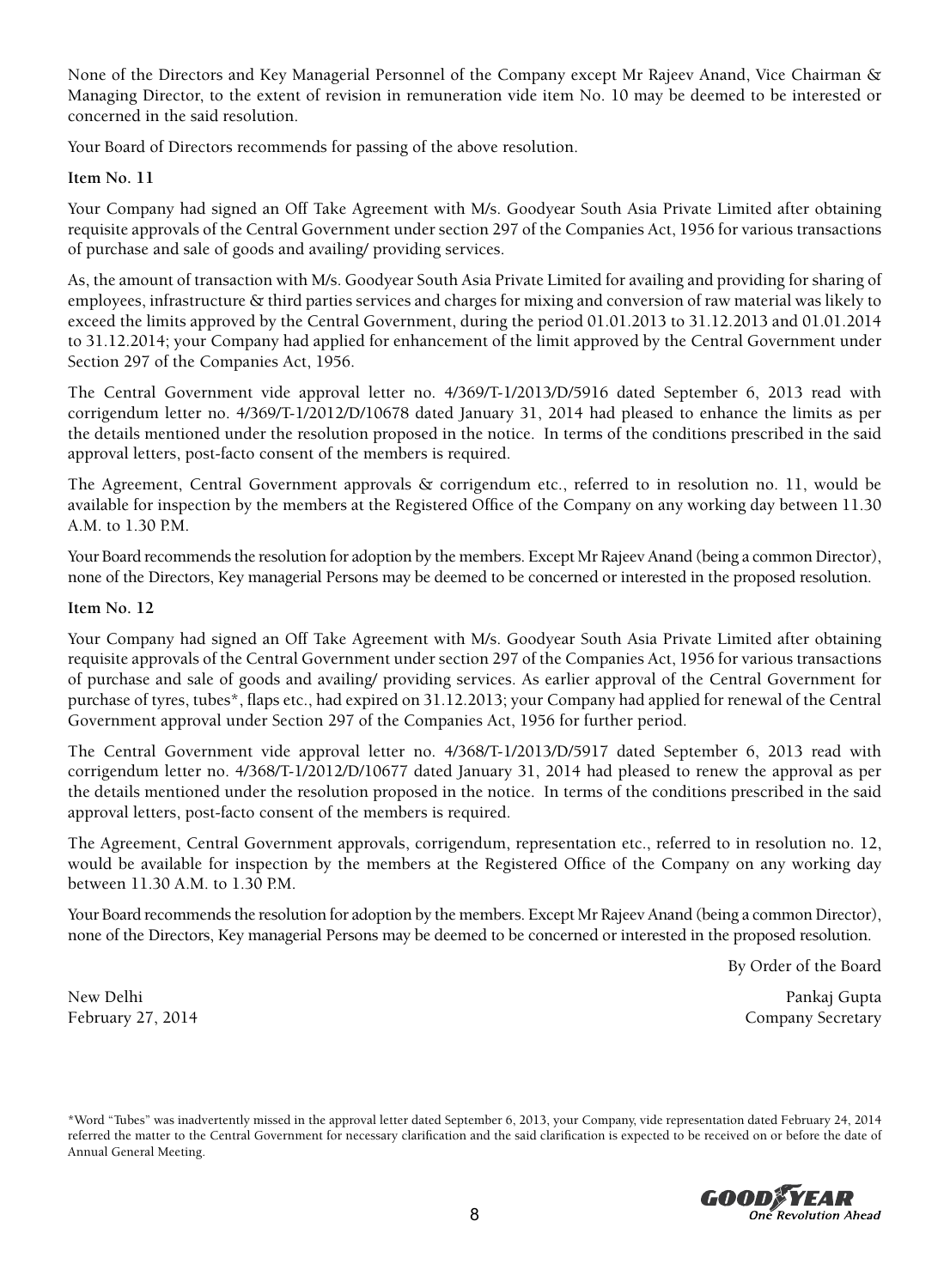**Registered Office:** Mathura Road, Ballabgarh, (Dist. Faridabad) - 121004, Haryana, India

### **ECS MANDATE FORM**

[**In case of Shares held (a) in physical mode** - send this form to RTA at below address and /or (b) **in Demat mode** please inform the concerned Depository Participant)]

| $\mathbf{1}$ |                                                                                                                                                                                                                                 |
|--------------|---------------------------------------------------------------------------------------------------------------------------------------------------------------------------------------------------------------------------------|
|              | Registrar and Share Transfer Agent                                                                                                                                                                                              |
|              | Skyline Financial Services Pvt. Ltd., D - 153/A,                                                                                                                                                                                |
|              | Ist Floor, Okhla Industrial Area, Phase - l, New Delhi - 110 020.                                                                                                                                                               |
|              | Tel.: +91 11 26812682-83, 64732681 Email Id.: info@skylinerta.com                                                                                                                                                               |
|              | Dear Sir,                                                                                                                                                                                                                       |
|              | Unit: Goodyear India Limited                                                                                                                                                                                                    |
|              |                                                                                                                                                                                                                                 |
|              |                                                                                                                                                                                                                                 |
|              | Kindly note the following NECS mandate with respect to my above cited Folio No.                                                                                                                                                 |
|              |                                                                                                                                                                                                                                 |
|              | (In capital letters)                                                                                                                                                                                                            |
|              |                                                                                                                                                                                                                                 |
| 3.           |                                                                                                                                                                                                                                 |
| 4.           | Account Type (Saving / Current / Cash Credit) & Number:                                                                                                                                                                         |
| 5.           | 9 - digit code number of the bank & branch as appearing on the MICR cheque issued by the bank: __________                                                                                                                       |
|              | the control of the control of the control of the control of the control of the control of the control of the control of the control of the control of the control of the control of the control of the control of the control   |
|              | $\sim$ , and the state of the state of the state of the state of the state of the state of the state of the state of the state of the state of the state of the state of the state of the state of the state of the state of th |

(Please attach photo copy of a cheque issued by your bank relating to your above account for verifying the accuracy of the code number).

Declaration

 $\mathbf{L}$ 

I hereby declare that the particulars given above are correct and complete. If the transaction is delayed or credit is not affected at all for any reason, I would not hold the Company responsible. In case of NECS facility not being available for any reason, the account detail provided above may be incorporated in the payment instrument.

Place:

Date: \_\_\_\_\_\_\_\_\_\_\_ Signature of the First Shareholder

## **Certificate of the shareholder's Bank**

Certified that the particulars furnished above are correct as per our records

Date: \_\_\_\_\_\_\_\_\_\_\_

Place: \_\_\_\_\_\_\_\_\_\_\_\_\_\_ Signature & Seal of the Authorized Official of the bank Banks Stamp with full address:

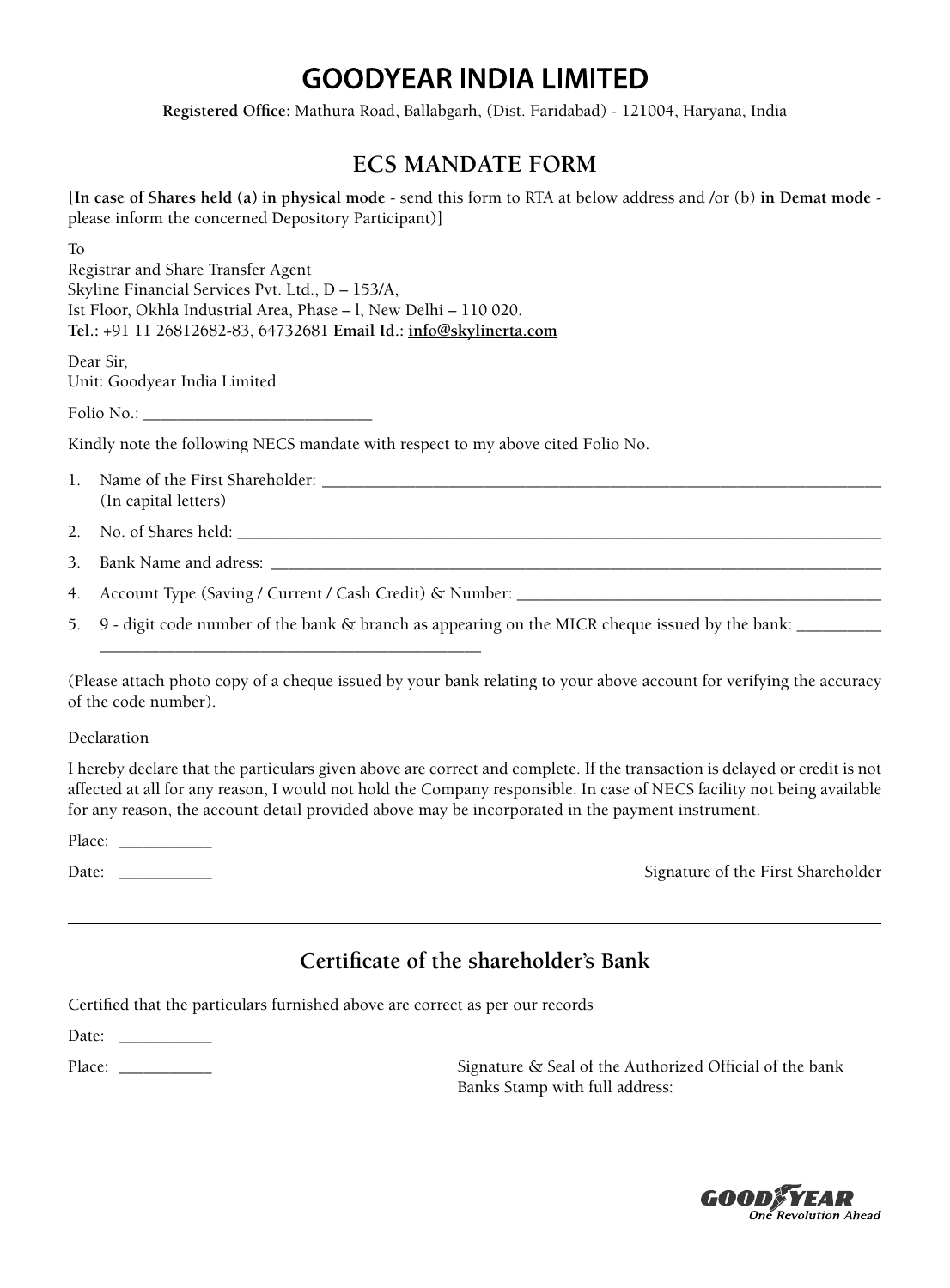**Registered Office:** Mathura Road, Ballabgarh, (Dist. Faridabad) – 121004, Haryana, India

| DP Id:               | <b>PROXY FORM</b>                                                                                                                                                                                                          | Folio No.:                  |
|----------------------|----------------------------------------------------------------------------------------------------------------------------------------------------------------------------------------------------------------------------|-----------------------------|
| Client Id:           |                                                                                                                                                                                                                            | No of Shares:               |
|                      |                                                                                                                                                                                                                            |                             |
|                      |                                                                                                                                                                                                                            |                             |
|                      |                                                                                                                                                                                                                            |                             |
|                      |                                                                                                                                                                                                                            |                             |
|                      |                                                                                                                                                                                                                            |                             |
|                      | as my/our proxy to vote for me/us and on my/our behalf at the Fifty Third Annual General Meeting of the Company to                                                                                                         |                             |
|                      | be held on Thursday, the $15th$ day May of 2014 and at any adjournment thereof.                                                                                                                                            |                             |
|                      |                                                                                                                                                                                                                            |                             |
|                      |                                                                                                                                                                                                                            | Affix                       |
|                      |                                                                                                                                                                                                                            |                             |
|                      |                                                                                                                                                                                                                            | Stamp                       |
| 2.                   | The proxy form duly completed, signed & stamped must be returned so as to reach the Registered Office of<br>the Company not less than 48 hours before the time for holding the aforesaid meeting.                          |                             |
|                      | <b>ATTENDANCE SLIP</b>                                                                                                                                                                                                     |                             |
|                      |                                                                                                                                                                                                                            |                             |
| 12.00 P.M.           | I, hereby record my presence at the Fifty Third Annual General Meeting of the Shareholders of Goodyear India<br>Limited held at Magpie Tourism Complex, Sector 16A, Faridabad - 121002, Haryana onThursday, May 15 2014 at |                             |
|                      |                                                                                                                                                                                                                            |                             |
| DP Id:<br>Client Id: |                                                                                                                                                                                                                            | Folio No.:<br>No of Shares: |
|                      |                                                                                                                                                                                                                            |                             |
| Full Name of         |                                                                                                                                                                                                                            |                             |
|                      |                                                                                                                                                                                                                            |                             |
|                      |                                                                                                                                                                                                                            |                             |
| Full Name of         |                                                                                                                                                                                                                            |                             |
|                      |                                                                                                                                                                                                                            |                             |
|                      |                                                                                                                                                                                                                            |                             |
|                      |                                                                                                                                                                                                                            | Signature of Member/Proxy   |

Please fill up DP Id and Client Id also if shares are held in electronic/demat form. Please bring your copy of the Annual Report.

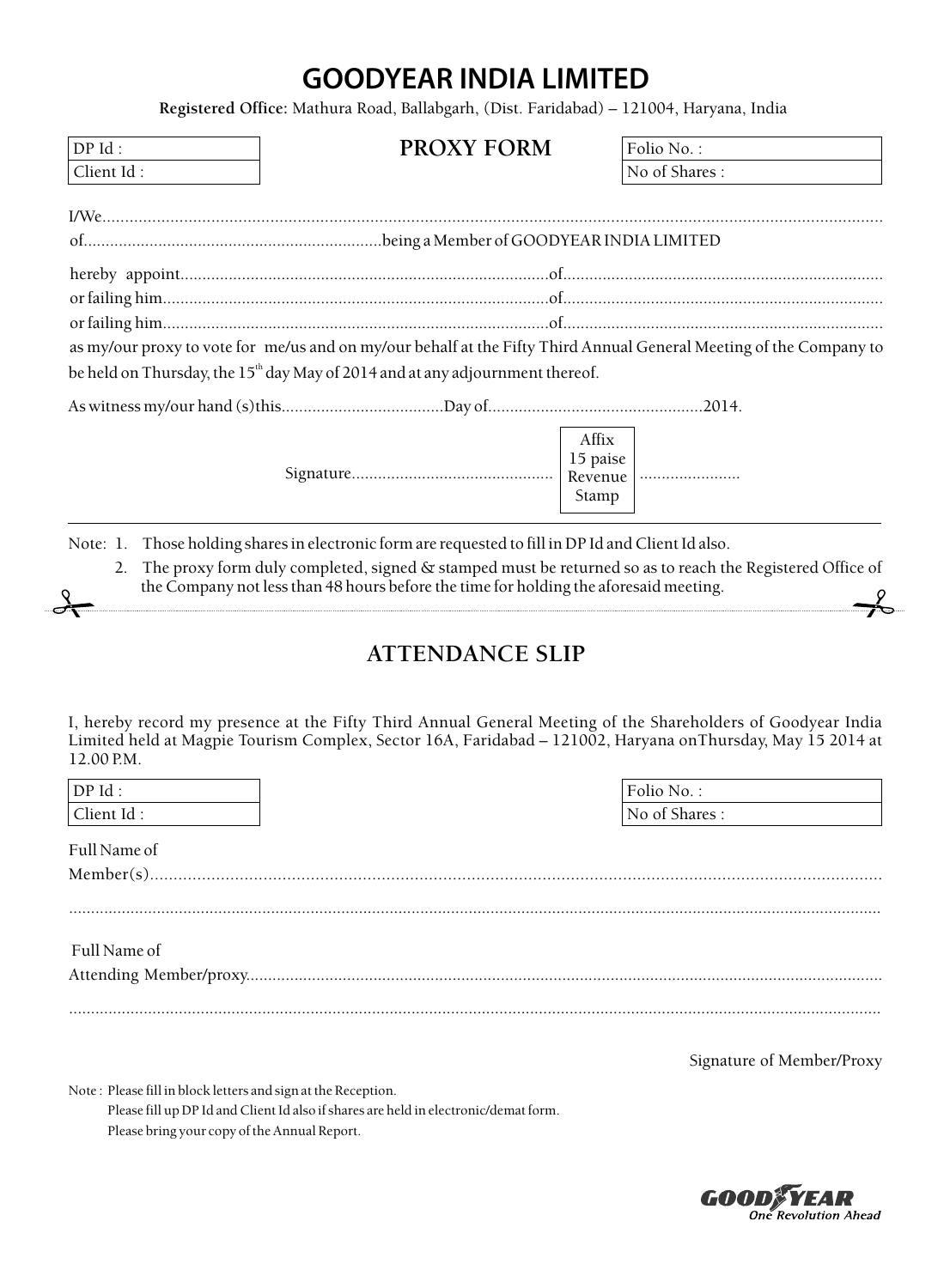



## **Towards a sustainable future**

**A B R I D G E D a n n u a l r e p o r t - 2 0 1 3**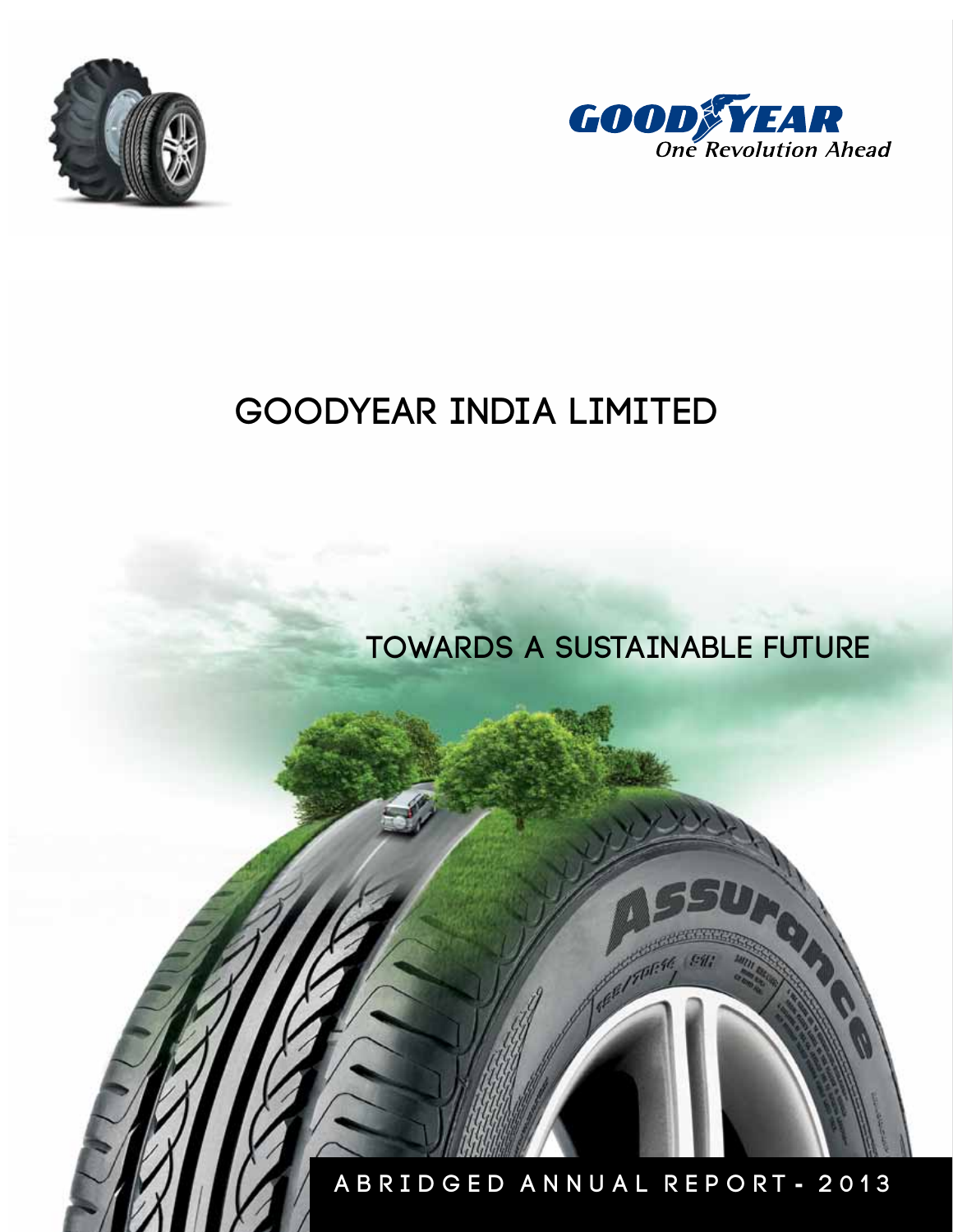

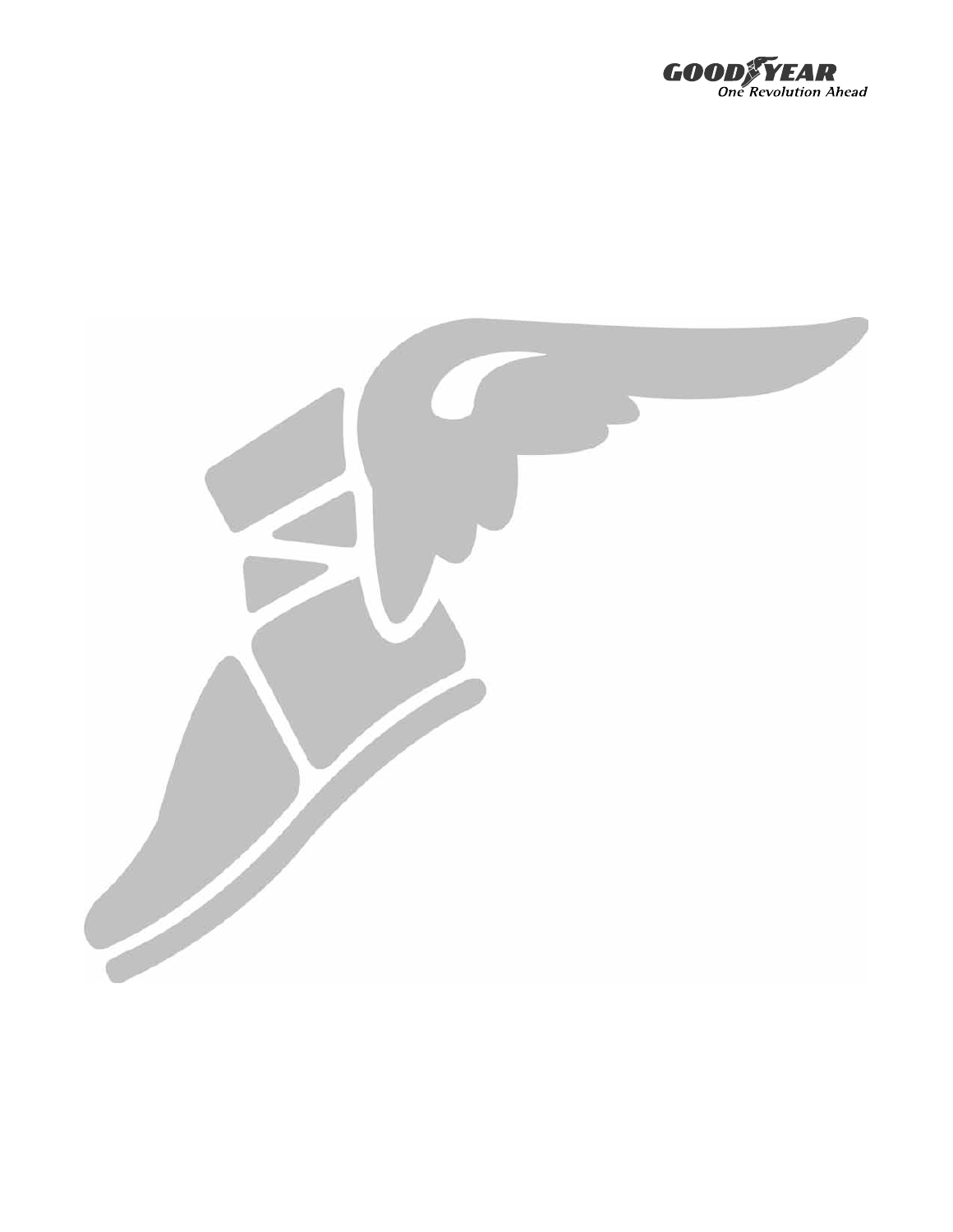# Contents

|     | <b>SI. No. Particulars</b>                         | Page No.       |
|-----|----------------------------------------------------|----------------|
|     |                                                    |                |
| 1.) | Message from the MD                                | 1              |
|     |                                                    |                |
| 2.) | <b>Board of Directors</b>                          | $\overline{2}$ |
|     |                                                    |                |
| 3.) | Directors' Report                                  | 4              |
|     |                                                    |                |
| 4.) | <b>Report on Corporate Governance</b>              | 8              |
|     |                                                    |                |
| 5.) | Management Discusion & Analysis Report             | 14             |
|     |                                                    |                |
| 6.) | Abridged Financial Statement with Auditors' Report | 17             |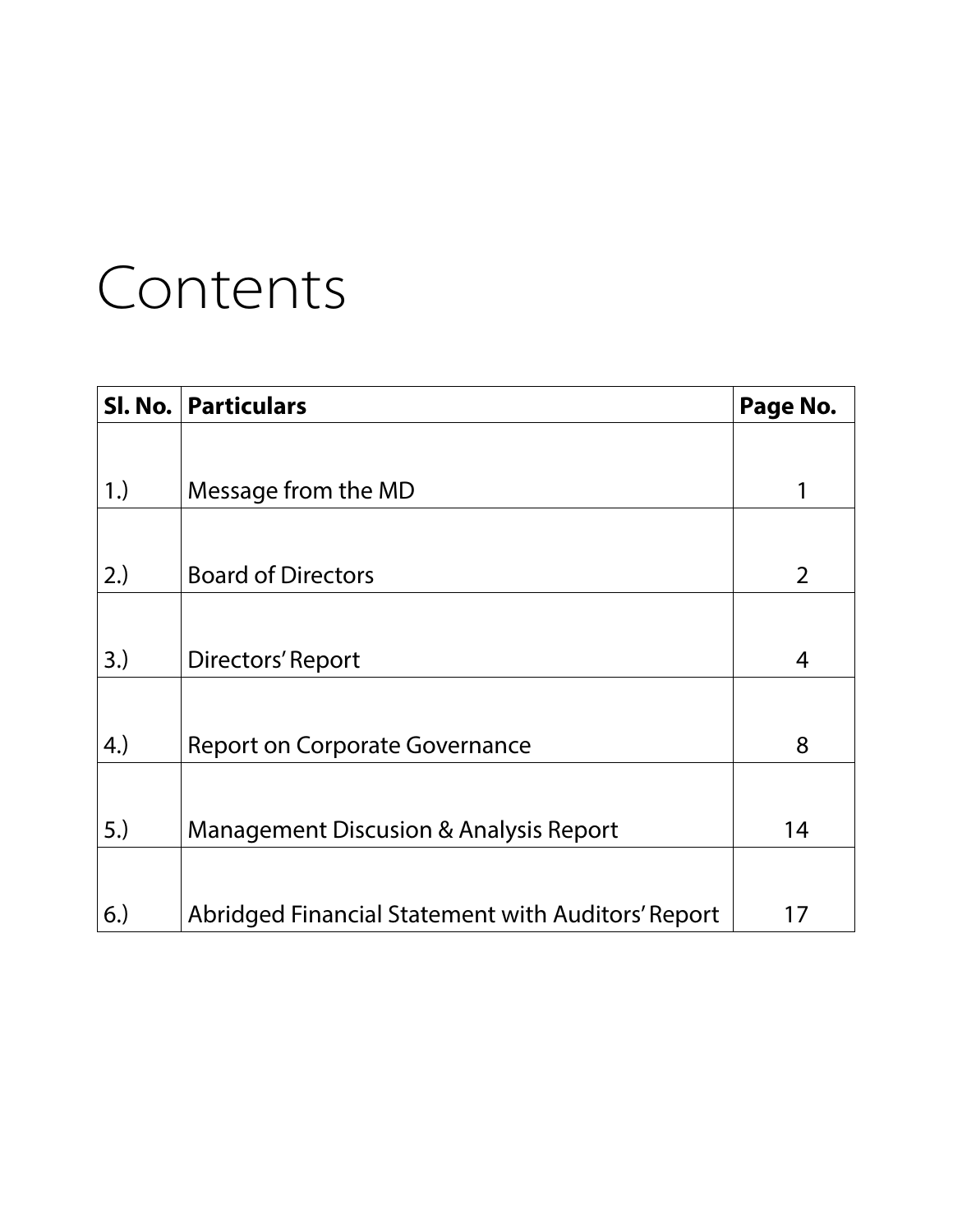# Message from the MD

#### Dear Shareholder,

The overall performance of your company was outstanding in 2013, as we took actions to capitalize on profitable target market segment opportunities, while also mitigating our head-winds.

A challenging economic environment, including rising fuel costs, a weakening rupee, and increasing food prices, lead to a reduction in the overall disposable income of consumers.

For the industry, the start of 2013 was not as had been anticipated at the turn of 2012, when there was an expectation of a pickup in automotive manufacturing by mid-year. Contrary to these expectations, the new car passenger category reported a decline for the complete year of 2013. Highlights were provided though by a number of new vehicle launches that managed to keep some excitement going for this segment. The under-performing passenger car category was offset by a surge in the farm segment, driven primarily by an above average and widespread monsoon, and investments in the agricultural sector.

The farm business of your company was able to capitalize on the opportunities presented by working on manufacturing efficiencies that helped raise production, thereby meeting the increased demand from the farm segment original equipment manufacturers (OEMs). These timely actions contributed to us strengthening and consolidating our leadership position and capturing further market share in this important segment. The farm business—both OE and replacement—has managed to not only beat the business plans for 2013, but set a new record for revenue and EBIT.

The consumer business of your company overcame the economic and market challenges to successfully lay down a strong foundation for the coming years, and build a bigger and more profitable organization. The company increased its investment in key marketing and brand building initiatives to create further awareness, connect with more consumers and drive sales. The introduction of innovative products and technologies, such as Run-On-Flat tyres, also helped to shore up consumer confidence in your company's portfolio. In addition to our products, our performance in 2013 was aided by strategic initiatives in the service domain, such as the Worry Free Service program, which helped the consumer replacement business improve confidence levels with both customers and consumers. In 2013, the consumer replacement business performed creditably, gaining market share in a very competitive market.

Further areas of investment in 2013 by your company to ensure we are achieving sustainable economic value now and into the future included a focus on developing our people and capabilities to strengthen our team; implementing Continuous Improvement System (CIS) initiatives to help raise the overall efficiency and performance levels across the business; and augmenting the production capabilities at Ballabhgarh facility to further improve output.

Improving sustainability was also identified as an area of importance for your company in the year 2013. Goodyear is committed to protecting the environment, as well as the health and safety of our associates, our customers and the communities in which we operate. As a global, socially-responsible corporate citizen, we conduct our business in accordance with the highest applicable legal and ethical standards, and strive to contribute to economic development and environmental protection. Your company undertook a number of key initiatives at our manufacturing facility at Ballabhgarh to reduce waste, usage of solvents and usage of water. Additionally, we focused on energy conservation, waste water recovery, emissions control, and recycling of selected resources at the plants.

From a tyre design perspective, your company is also proactively marketing products designed to decrease fuel consumption—and therefore emissions—by reducing tyre rolling resistance through state-of-the-art technology in rubber compounding, tire construction and manufacturing. Goodyear's proprietary Fuel Saving Technology can currently be found in tyres such as the Assurance Fuel Max, Eagle EfficientGrip, EfficientGrip SUV and Eagle F1 Asymmetric 2.

In 2014, the Indian tyre industry is expected to register single digit growth for both the farm and consumer businesses. And to meet the growing expectations of our investors, customers and consumers, we have aggressive plans to further build our capabilities and increase our presence in the market. Your company will continue build on the success story of 2013 through work on cost reduction and efficiency improvements in our manufacturing facility, as well as launching innovative new products in line with what our customers and consumers want in their tyres.

I would like to thank you all, my valued shareholders, for the continued trust and support you have given to our company. I look forward to sharing an equally exciting performance update with you for 2014, and I wish you and your families the very best for the year ahead.

Sincerely Yours, Rajeev Anand Vice Chairman & Managing Director Goodyear India Limited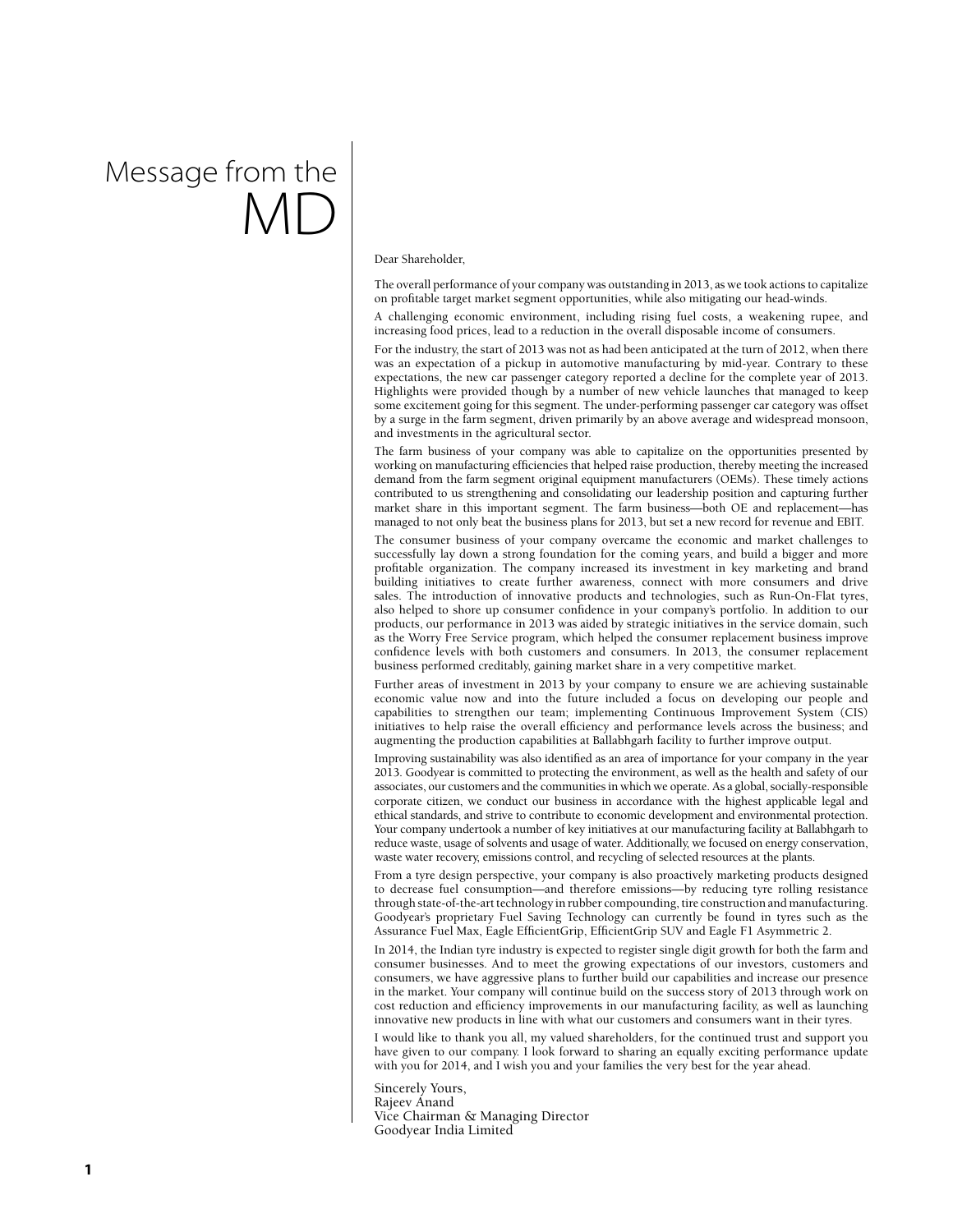

# Board of Directors



## **DANIEL LAWRENCE SMYTKA (Dan Smytka)** Chairman

Mr Dan Smytka is president of the company's Asia Pacific business. He was named to the position on November 14, 2011. Prior to this appointment, Mr Smytka was vice president and program manager for the Asia Pacific region from October, 2010. In this role, he was responsible for all aspects of the company's Dalian/Pulandian manufacturing transition and start-up including the overall integration across all functions.

Mr Smytka joined Goodyear in October 2008 as vice president of the Asia Pacific region's consumer tyre business. Mr Smytka has more than 24 years experience as a multi-functional senior executive with global leadership experiences in the areas of sales/marketing, product management, supply chain management, finance, and Six Sigma Quality.

Prior to joining Goodyear, Smytka was president of the North American Building Systems & Services division of Carrier Corp. from 2007 to 2008. He previously worked 17 years at General Electric Co., where he held positions including president of its Engineered Systems division, president and of the Asia Pacific Consumer and Industrial group and general manager of the refrigeration product line.

Mr Smytka earned a master's degree in corporate finance and operations research from the University of Memphis. He received bachelor's degrees with dual majors in business economics and psychology from Creighton University.





## **RAJEEV ANAND**

#### Vice Chairman & Managing Director

Mr Rajeev Anand has been associated with the Company for over 33 years, in various executive capacities, including as Manufacturing Director – ASEAN & India and Director Manufacturing & Strategic Initiatives – India. Prior to his appointment in 2009 as whole time Managing Director of the Company, Mr Anand was holding the position of Chief Operations Officer.

## **R V GUPTA** Director

Mr R V Gupta, a 1962 batch IAS officer, has served the Govt. of India at the levels of Special Secretary (Ministry of Finance), Secretary (Ministry of Food) and Addl. ecretary (Ministry of Chemicals & Fertilizers). Mr Gupta has also acted as Principal Secretary to Govt. of MP. Mr Gupta is former Dy. Governor of RBI and was closely involved in the economic reforms process. After retirement, Mr Gupta acted as Chairman of the RBI Committee on Agriculture Credit. Mr Gupta was also associated with Deutsche Bank as Chairman of local advisory board for India and also holds various other Board Level Positions in the industry.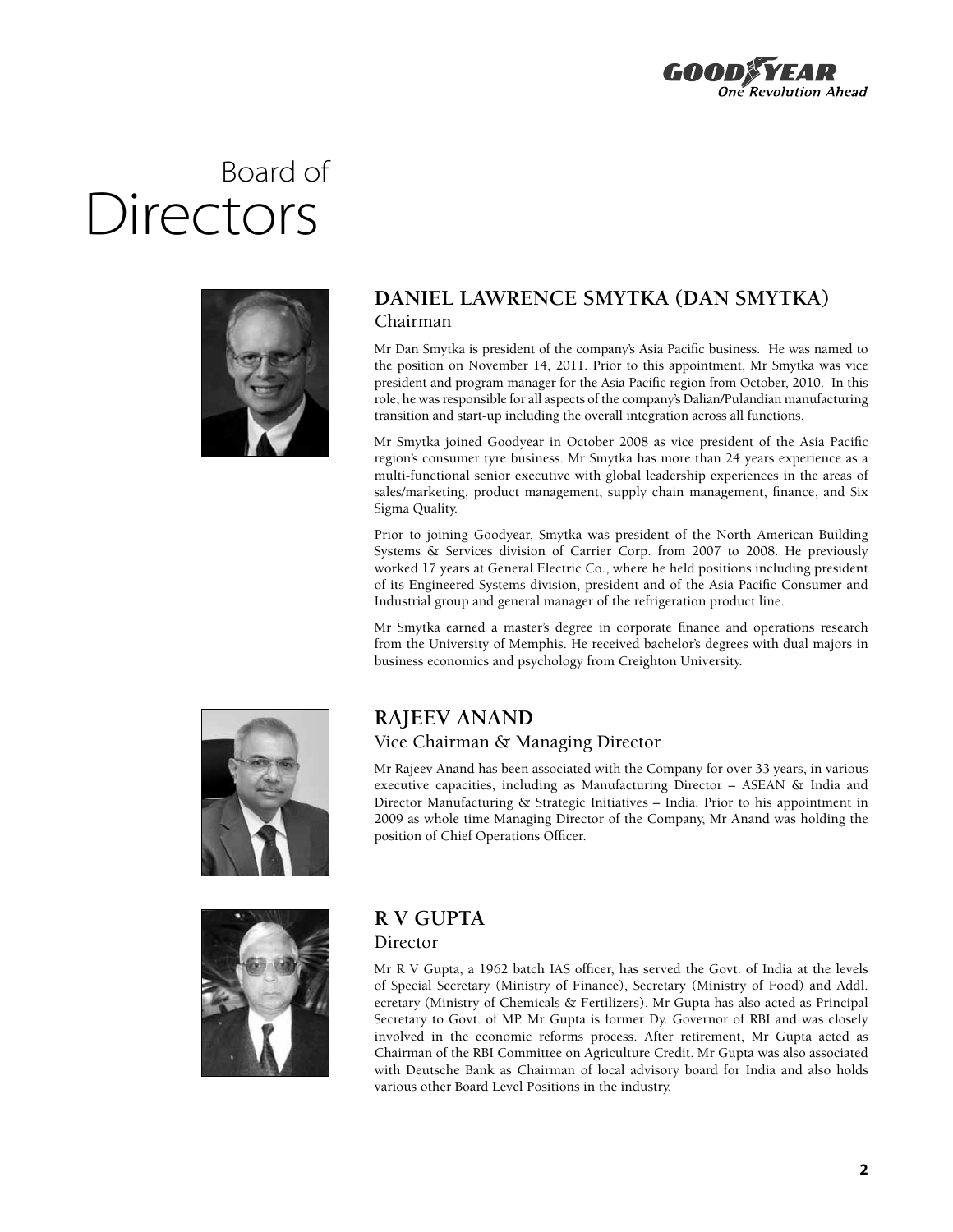





## **RAJIV LOCHAN JAIN**  Director

Mr Rajiv Jain is a Chemical Engineer from IIT Kharagpur and an MBA from the USA. Mr Jain was a member on the Board of ICI India Limited for over 12 years and the Managing Director from April 2003 to May 2009. Mr Jain successfully led the portfolio reshaping of ICI India from a diversified Company to a focused and fastest growing player in the Paints business. Mr Jain was also the Chairman of both ICI's Research Company in India and the joint-venture company of ICI and Orica, Australia. Currently, he is the Executive Chairman of Performance Capital Partners LLP. He advises Indian companies on strategy development and implementation, and global corporates on their entry strategies for India. He serves on the Board of Tara Jewels Limited and Fresenius Kabi Oncology Limited.

## **C. DASGUPTA**

#### Director

Mr C Dasgupta served as India's ambassador to China and to the European Union, among other posts, during his career in the Indian Foreign Service. Mr Dasgupta is currently a member of the Prime Minister's Council on Climate Change, a Distinguished Fellow at TERI, and a member of the UN Committee on Economic, Social and Cultural Rights. He was awarded the Padma Bhushan by the President of India.

## **YASHWANT SINGH YADAV**

#### Director – HR & Corporate Affairs

Mr Yashwant Singh Yadav, aged 55 years, is a Bachelor in Law and an MBA with specialization in Human Resources. He has more than 32 years of professional and diverse experience in the entire gamut of Human Resources Management with large multi-national and Indian organizations including Ballarpur Industries, Goodyear India, Escorts Ltd. and General Motors India at leadership levels.



## **MARK CHANDRAN RAVUNNI** Chief Financial Officer (CFO)

Mr Mark Chandran Ravunni joined Goodyear in May 2011 from The Ansell Group where he was Asian Operations Controller with finance responsibility for eight manufacturing operations throughout Asia. Prior to Ansell, Mark was Chief Financial Officer (CFO) for Basis Bay Group Malaysia, Regional Financial Controller for Polyfelt Asia, Finance Manager for Western Digital Malaysia, Plant Accountant and Business Analysis for Cargill Malaysia, and Senior Auditor for KPMG, Malaysia. Mark holds a Masters degree in International Business Management from St. George's University (US) and is a Chartered Accountant registered in the United Kingdom and Malaysia.

## **Head - legal & Company secretary**

Mr Pankaj Gupta

## **STATUTORY AUDITORS**

M/s **Price Waterhouse & Co., Bangalore** Firm Registration Number: 007567S Chartered Accountants

## **COST AUDITORS**

M/s Vijender Sharma & Co. 11, (3rd Floor), Hargovind Enclave, Vikas Marg, Delhi- 110092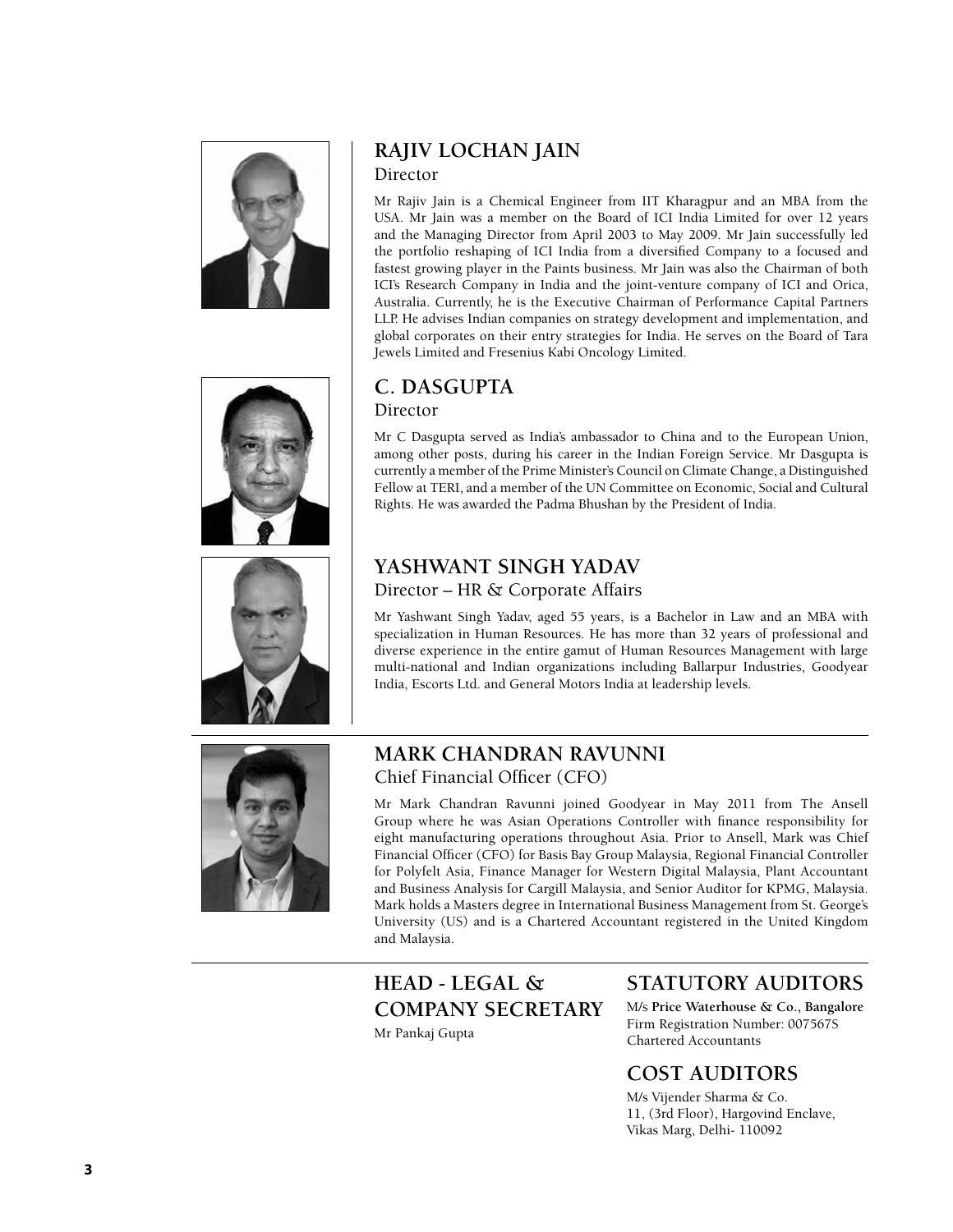

## **DIRECTORS' REPORT**

Dear Member,

Your Directors present the audited results of your company for the year ended December 31, 2013 as under:

#### **1. FINANCIAL SUMMARY**

|                                                                 |              | (Rs. in Lakhs) |
|-----------------------------------------------------------------|--------------|----------------|
| Particulars                                                     | 2013         | 2012           |
| Total Sales & Other Income                                      | 173,611      | 163,513        |
| Less: Excise Duty                                               | 13,717       | 13,205         |
| Net Sales & Other Income                                        | 159,894      | 150,308        |
| Less: Total Expenditure Excluding<br>Interest & Depreciation    | 142,968      | 139,054        |
| Profit before Interest.<br>Depreciation & Tax                   | 16,926       | 11,254         |
| i)<br><b>Finance Cost</b><br>Less:<br>Depreciation<br>$\rm ii)$ | 216<br>2,518 | 382<br>2,409   |
| Profit before Tax                                               | 14,192       | 8,463          |
| Less: Provision for Taxation:<br>Current Tax<br>Deferred Tax    | 4,604<br>181 | 2,821<br>10    |
| Profit after Tax                                                | 9,407        | 5,632          |
|                                                                 |              |                |

#### **2. DIVIDEND**

Your Board recommends a dividend @ Rs. 9/- per equity share for the year 2013. The recommended dividend will absorb a sum of Rs. 2,076 Lakhs and tax on dividend will be Rs. 353 Lakhs. Out of the surplus, an amount of Rs. 1,000 Lakhs is transferred to General Reserve and balance carried to the Balance Sheet as at December 31, 2013 is Rs. 5,978 Lakhs.

#### **3. OPERATIONS**

The Company manufactures automotive bias tyres viz. farm tyres and medium commercial truck tyres at its Ballabgarh plant and also trades in "Goodyear" branded tyres [including radial passenger and Off The Road (OTR) bias tyres] manufactured by Goodyear South Asia Tyres Private Limited (GSATPL), Aurangabad. The other products in which the Company markets and sells include tubes and flaps.

The sales performance during the year is as follows:

|  |  | (Rs. in Lakhs) |
|--|--|----------------|
|--|--|----------------|

**(Rs. in Lakhs)**

| Tyres | 160,836 |
|-------|---------|
| Flaps |         |
| Tubes |         |

Your Company feels proud to have been acclaimed by some of the key tractor Original Equipment Manufacturers ("OEMs") like Best Supplier Award by Eicher Tractors, and Best Supplier in Overall Performance by TAFE (Tractors & Farm Equipment Limited) in the year 2013.

Your Company has also earned global recognition as a Partner-level supplier for the year 2013 in the John Deere Achieving Excellence Program. The Partner-level status is Deere & Company's highest supplier rating. The honor is in recognition of your Company's dedication to providing products and service of outstanding quality as well as commitment to continuous improvement.

In the OTR category, your Company has been awarded with a Platinum Certificate, the highest level certification to a vendor by India's leading earthmover brand, Caterpillar. The process involves stringent requirements on Parts Per Million, 100% PPAP (Production Part Approval Process) completed on time, Rejections and supplier shipping performance.

Your Company's farm business has been re-certified as being a Class A S&OP entity by Goodyear's internal global audit team. This certification reinforces the commitment of the business towards process orientation and a drive towards continuous improvement.

Your Company feels proud to have been recognized once again by Hyundai Motors Company for being the best supplier for the year in the tyre commodity. In addition to this, Goodyear has also been re-certified with the Ford Q1 supplier award.

This year also saw the introduction of Run-on-Flat tyres into the consumer replacement market.

#### **4. FINANCE AND ACCOUNTS**

During the year, additions to fixed assets amounted to Rs. 3,807 Lakhs as against Rs. 3,254 Lakhs in the previous year. The Capital expenditure incurred amounted to Rs. 5,724 Lakhs. The interest and other finance cost during the year was Rs. 216 Lakhs.

As of the end of December 2013, an amount of NIL matured deposits remained unclaimed.

The Company has not accepted any fixed deposits and, as such, no amount of principal or interest was outstanding as on the balance sheet date.

#### **5. FINANCIAL STATEMENTS (Full & Abridged)**

In terms of Clause 32 of the Listing Agreement, your Company shall supply:

- (i) Soft copies of full Annual Reports containing its Balance Sheet, Profit & Loss account and Directors' Report to all those shareholder(s) who have registered their email address(es) for the purpose.
- (ii) Abridged Annual Report Hard copy of statement containing the salient features of all the documents, as prescribed in sub-clause (iv) of clause (b) of proviso to section 219 of the Companies Act, 1956 to those shareholder(s) who have not so registered their email address(es); and
- (iii) Hard copies of full Annual Reports to those shareholders, who request the same.

The Board of Directors has decided to circulate the abridged Annual Report containing salient features of the Balance Sheet and Profit And Loss account to the shareholders for the financial year 2013. A Full version of the Annual Report will be available on Company's website www.goodyear.co.in and will also be made available to investors upon request.

#### **6. DIRECTORS' RESPONSIBILITY STATEMENT UNDER SECTION 217(2AA) OF THE COMPANIES ACT, 1956**

Your Directors state that the annual accounts of the Company have been prepared in conformity, in all material respects, with the generally accepted accounting standards in India and supported by reasonable and prudent judgments and statements so as to give a true and fair view of the state of affairs of the Company and of the results of the operations of the Company. Significant accounting policies followed and other disclosures are appearing in Note 2 to the Notes of the financial statements.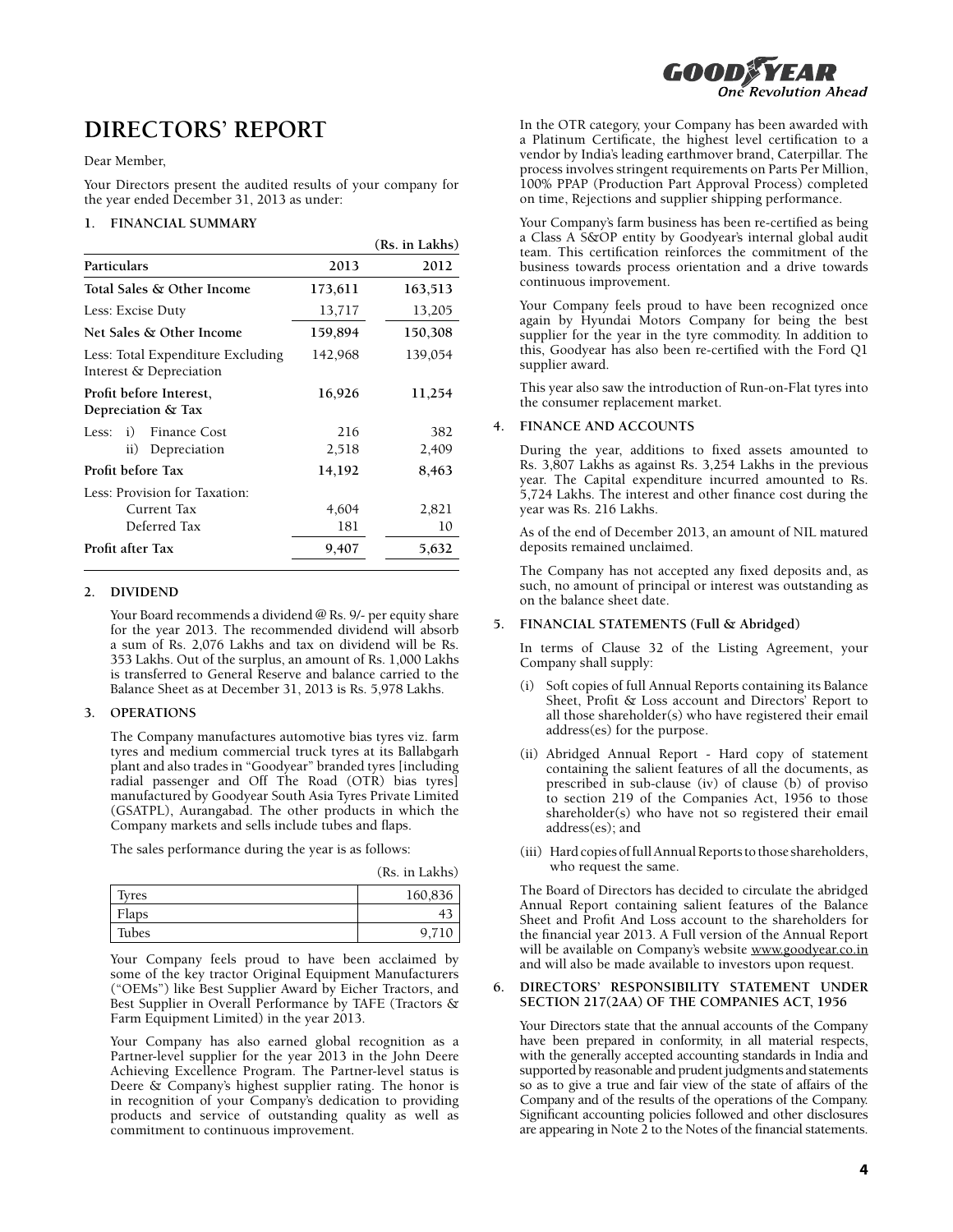These financial statements of the Company have been audited by M/s Price Waterhouse & Co., Bangalore (FRN 007567S). A reference may be made to their report dated February 27, 2014 to the members together with Annexure thereto containing information per requirement under the Companies (Auditor's Report) Order, 2003, as amended by the Companies (Auditor's Report) (Amendment), Order, 2004 attached with these annual accounts.

Proper and sufficient care has been taken for the maintenance of adequate accounting records in accordance with the provisions of the Companies Act, 1956, for safeguarding the assets of the Company and for preventing and detecting fraud and other irregularities.

The internal control system including internal financial controls of the Company is monitored by an independent internal audit team, which encompasses examination/ periodic reviews to ascertain adequacy of internal controls and compliance to Company's policies. Weaknesses noted along with agreed upon action plans are shared with audit committee which ensures orderly and efficient conduct of the business and effectiveness of the system of internal control. Internal auditors, Audit Committee members and Statutory Auditors have full and free access to all the information and records considered necessary to carry out the assigned responsibilities. The issues raised from time to time are suitably acted upon and followed up at different levels of management.

The annual accounts have been prepared on a going concern basis.

Directors have laid down internal financial controls to be followed by the Company; through periodic internal audits they monitor compliance to the internal financial controls to ascertain whether they are adequate and operating effectively. The Directors have devised appropriate systems to ensure compliance with the provisions of all applicable laws and they monitor adequacy and operating effectiveness of the same on periodic basis.

#### **7. FUTURE OUTLOOK**

The Consumer replacement tyre industry is likely to post a modest growth in the year 2014 on the back of a suppressed year 2013. Your Company will continue to introduce new products to its existing consumer tyre portfolio with the objective of enhancing brand share.

Tractor sales in India is expected to grow at 7-9 per cent over next 5 years driven by improving irrigation facilities, resulting into greater certainty on farm income and increasing cropping intensity and higher yields resulting into higher incomes.(Source: 2013 CRISIL Research estimate).

The Prime Minister's Economic Advisory Council (PMEAC) has estimated farm sector growth for current fiscal at 4.8 per cent, more than double from last year's 1.9 per cent.

In light of the above optimistic scenario, your Company's farm business is projected to grow at mid single digit.

#### **8. DIRECTORS**

Mr Rajiv Lochan Jain and Mr R V Gupta are retiring by rotation at the forthcoming Annual General Meeting of the Company and being eligible, offer themselves for reappointment.

Mr Rajeev Anand is re-appointed as Vice Chairman & Managing Director of the company for a further period of five years with effect from February 20, 2014, and his re-appointment be placed before the members for seeking their approval in the ensuing Annual General Meeting of the Members of the Company.

The information relating to the above appointments is also appearing under the head 'Directors' in the Corporate Governance Report.

#### **9. STATUTORY AUDITORS**

M/s Price Waterhouse & Co., Bangalore (FRN 007567S), retires at the conclusion of this Annual General Meeting and are eligible for reappointment.

#### **10. COST AUDITORS**

M/s Vijender Sharma & Co., Cost Accountants, 11, 3rd Floor, Hargovind Enclave,Vikas Marg, New Delhi - 110092 was appointed as Cost Auditor for conducting the Cost Audit for the year ending December 31, 2013 . The due date for filing of the cost audit report with the Ministry of Corporate Affairs (MCA) for the year ended December 31, 2012 was June 29, 2013. The said report was filed on June 27, 2013.

#### **11. CORPORATE GOVERNANCE**

As per the applicable provisions of Clause 49 of the Listing Agreement, a detailed Corporate Governance Report together with the Auditors' Certificate on the compliance of conditions of Corporate Governance and a Management Discussion & Analysis Report form part of the Annual Report.

#### **12. HUMAN RESOURCE**

The employer-employee relations throughout the year remained cordial. Measures for training and development that focused on ethics and compliance, safety of the employees and environmental awareness received the top priority of the management.

The statement of particulars of the employees of the Company, pursuant to section 217 (2A) of the Companies Act, 1956 forming part of this report, is also attached. In terms of the provisions of Section  $219(1)(b)(iv)$  of the Companies Act, 1956, the Abridged Annual Report has been sent to the shareholders excluding this annexure.

#### **13. CONSERVATION OF ENERGY, TECHNOLOGY ABSORPTION AND FOREIGN EXCHANGE EARNINGS AND FOREIGN OUTGO**

The particulars related to the conservation of energy, technology absorption and foreign exchange earnings and outgo as required under Section 217(1)(e) of the Companies Act, 1956, are given in a separate Annexure 'B' attached hereto and forms part of this report.

#### **14. ACKNOWLEDGEMENT**

Your Directors place on record their sincere thanks to the Company's esteemed shareholders, customers, suppliers, associates, bankers, the State Government and the Central Government, etc. for their valuable contribution and continued support. Your Directors also wish to place on record their deep appreciation to The Goodyear Tire & Rubber Company, Akron, Ohio, USA and its subsidiaries for its continued support and contribution in all the spheres of operations.

On behalf of the Board of Directors

|                   | Rajeev Anand      | R V Gupta |
|-------------------|-------------------|-----------|
| February 27, 2014 | Vice Chairman &   | Director  |
| New Delhi         | Managing Director |           |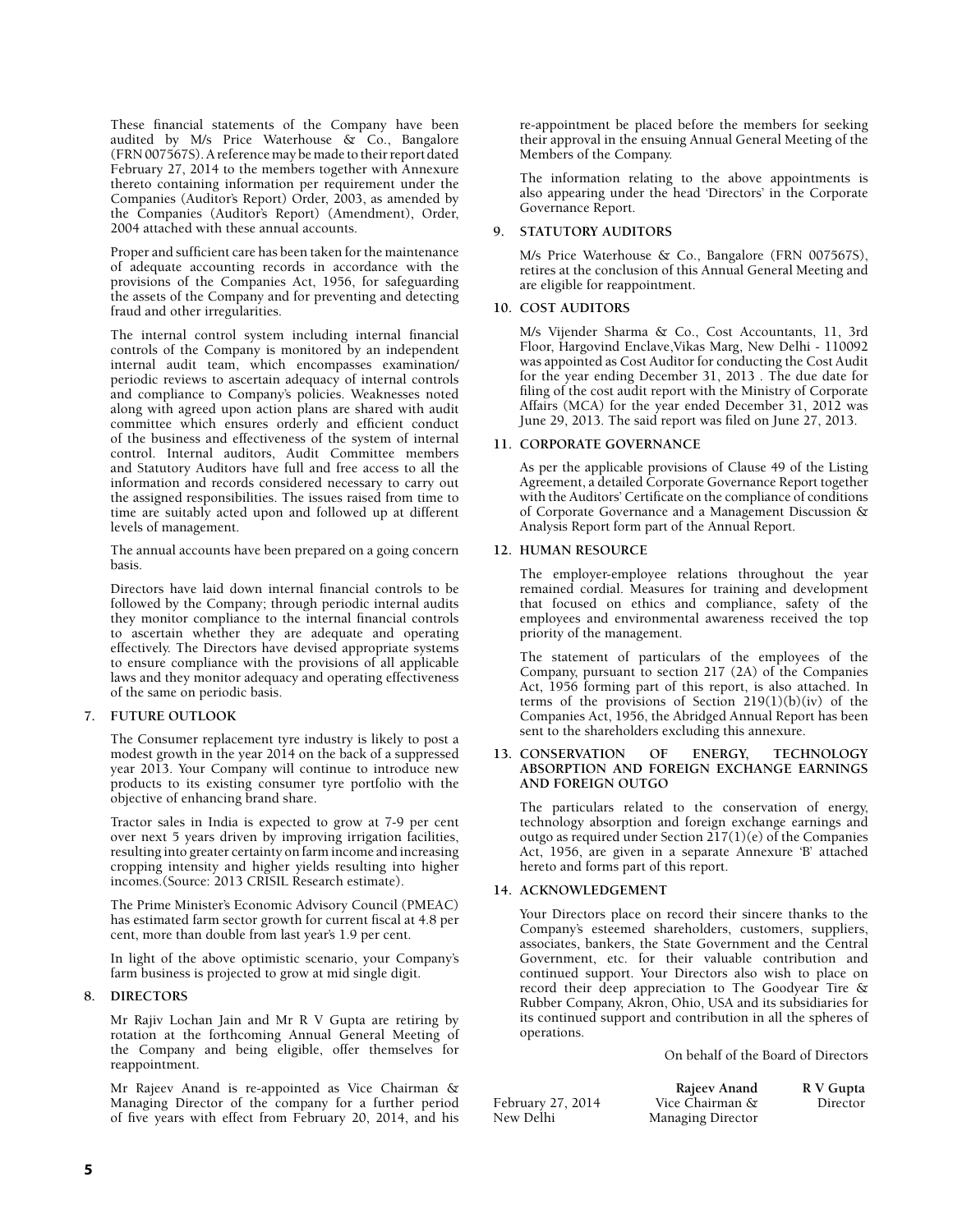GOOD One Revolution Ahead

## **Annexure B to Directors' Report**

The Companies (Disclosure of Particulars in the Report of Board of Directors) Rules, 1988 :

- **A) CONSERVATION OF ENERGY :**
- **a) Energy conservation measures taken: Electrical power:**
	- 1. Reduction in plant dead load of 2%.
	- 2. Standardization of cylinders in plant to reduce power consumption.
	- 3. Interlocking provided in machines.
	- 4. Optimize Wartsila DG set running.
	- 5. Unit power factor to reduce reactive power consumption.
	- 6. Plant energy consumption Kwh/Kg of product reduced.

#### **Steam & Nitrogen:**

- 7. Pet coke boiler efficiency improvement of 1%.
- 8. Convert steam cure to nitrogen cure to save steam consumption.
- 9. Insulation provided on steam headers and dome body to avoid heat losses.
- 10. Flash steam and condensation recovery
- 11. Improve kg steam/kg of product by 1%
- **b) Additional investments and proposals, if any, being implemented for reduction of consumption of energy:**
	- 1) Redesigning cooling rack fans at banbury's to reduce power consumption
	- 2) Energy efficient power packs tyre buildings to reduce power consumption
	- 3) Change in lay out cooling tower to save power consumption in winter
	- 4) Energy efficient power packs in tire building machines
- **c) Impact of the measures at a) & b) above for reduction of energy Consumption & consequent impact on the cost of production of goods:**

 The above measures contributed to a reduction in energy consumption, quality improvement, and reduction in utility cost.

**d) Total energy consumption and energy consumption per unit of production as per Form A of the Annexure in respect of industries specified in the Schedule thereto:**

| A            | Power & Fuel Consumption                       | Year -2013 | Year-2012 |
|--------------|------------------------------------------------|------------|-----------|
| 1)           | ELECTRICITY (KWH)                              |            |           |
|              | <b>PURCHASED</b><br>a)                         |            |           |
|              | <b>UNIT (000)</b>                              | 40629      | 36980     |
|              | Total Amount (Rs. In Lakhs)                    | 2262       | 2061      |
|              | Rs./UNIT                                       | 5.57       | 5.57      |
|              | <b>OWN GENERATION</b><br>h)                    |            |           |
|              | Through Generator                              |            |           |
|              | Units (000)                                    | 1373       | 822       |
|              | Unit / Ltr of Fuel                             | 3.38       | 2.46      |
|              | COST/UNIT (Rs.)                                | 39.92      | 61.40     |
| 2)           | <b>STEAM</b>                                   |            |           |
|              | HSD/LDO<br>a)                                  |            |           |
|              | Quantity (K.Ltrs)                              | 98         | 64        |
|              | Total Amount (Rs. In Lakhs)                    | 49         | 26        |
|              | Average Rate (Rs./K.Ltr)                       | 49790      | 40220     |
|              | Residual Furnace Oil / Furnace Oil<br>b)       |            |           |
|              | Quantity (Tonnes)                              | 195        | 164       |
|              | Total cost (Rs. In Lakhs)                      | 87         | 78        |
|              | Average Rate (Rs./Tonne)                       | 44559      | 47502     |
|              | Petcoke (For Process Steam)<br>$\epsilon$ )    |            |           |
|              | Quantity (Tonnes)                              | 10199      | 9564      |
|              | Total Cost (Rs. In Lakhs)                      | 868        | 842       |
|              | Average Rate (Rs./Tonne)                       | 8514       | 8805      |
| 3)           | Nitrogen                                       |            |           |
|              | Quantity (cubic meters-000)                    | 1745       | 1711      |
|              | Total Cost (Rs. In Lakhs)                      | 125        | 143       |
|              | Average Rate (Rs./cubic meter)                 | 7.15       | 8.34      |
| $\, {\bf B}$ | Consumption per Tonne of Production            |            |           |
|              | **Electricity (KWH)                            | 773        | 757       |
|              | *** FUEL (K.LTRES.-EXCL.NITROGEN GAS)FOR STEAM | 0.199      | 0.2202    |
|              | Nitrogen (m3)                                  | 12.21      | 25.93     |

\*\* Increased Electricity because of new additional load like New Chiller, ETP and cooling towers.

<sup>\*\*\*</sup> Fuel (K.Litres – Excluding Nitrogen Gas) for Steam – includes HSD (High Speed Diesel), FO (Furnace Oil), RFO (Residual Furnace Oil) and Pet Coke.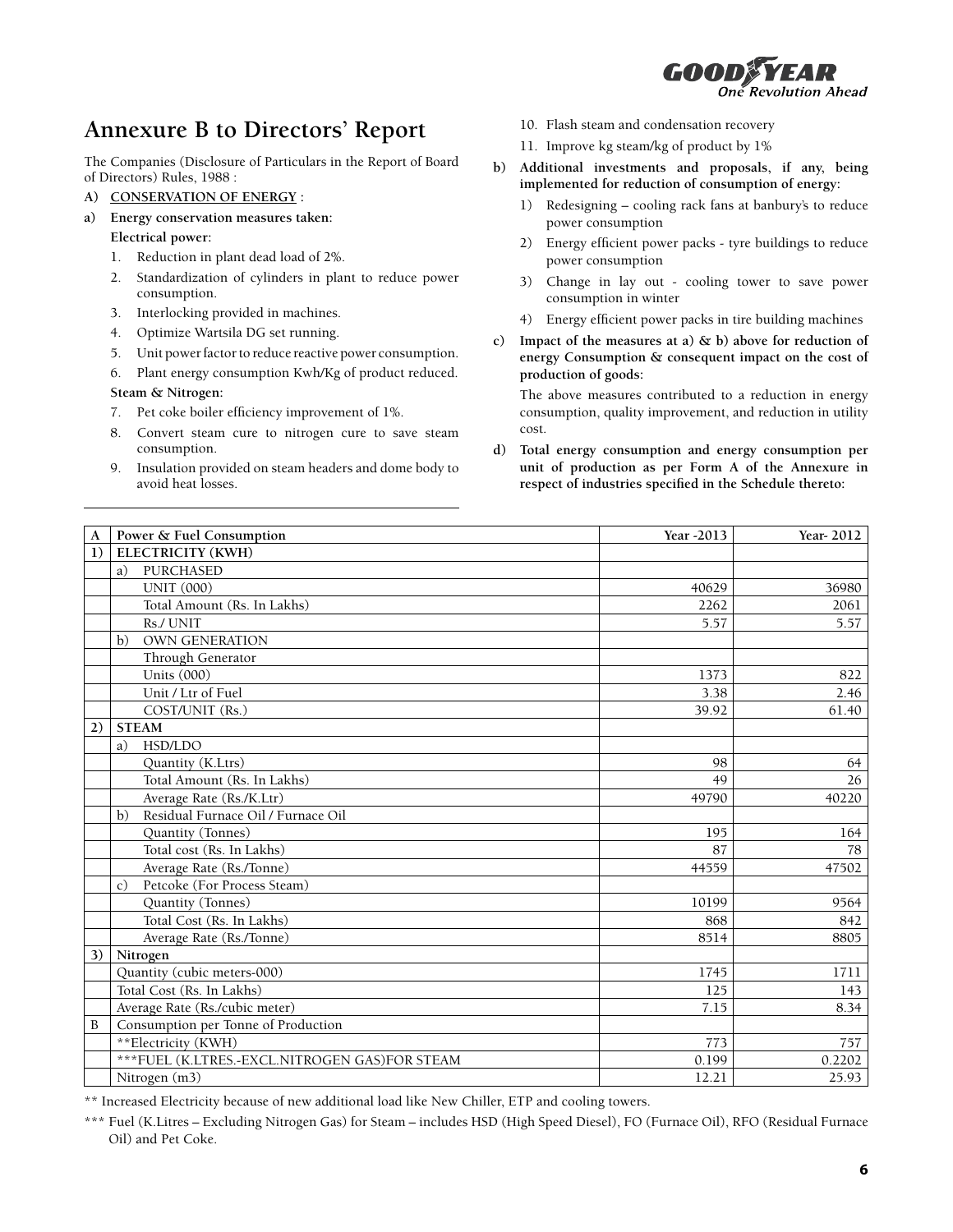#### **B) TECHNOLOGY ABSORPTION:**

e) Efforts made in technology absorption as per Form B of the Annexure:

**Research & Development ("R&D")**

- **1. Specific areas in which R&D activities carried out by the Company:**
	- (i) The Company, in close co-ordination with The Goodyear Tire & Rubber Company, Akron, Ohio, USA and its Innovation Centers based in Akron and Luxembourg carried out R&D activities in specific areas.
	- (ii) New products development for export and local market .
	- (iii) Developed and introduced farm radial tyres.
	- (iv) Emphasis on continual improvement in manufacturing process and product quality to cater to customer satisfaction. Reduction in organic solvent usage, process waste and energy usage.
	- (v) Usage of Continuous Improvement Systems ("CIS") tools like six sigma / lean with technical support resulted in stabilizing process and improvement in productivity with lower product cost.
	- (vi) Optimization of construction and compound formulations resulted in enhancements in product performance.
	- (vii) Equipped with farm tyre testing facility to new product industrialization for faster new product launch.

#### **2. Benefits derived as a result of above R&D**

The R&D activities helped the Company to add new products to its portfolio, increase size ranges and meet customer requirement. These activities also enabled the Company to reduce process waste, lower energy consumption, increase productivity and release new products, thereby achieving higher "Customer Acceptance and Satisfaction." The results of such R&D activities are not used by any other Goodyear affiliates for its operations.

#### **3. Future plan of action**

The Company plans to continue introducing and promoting new products of high quality to the existing range of front and rear farm tyres in order to help meet market demand and exceed customer expectations.

#### **4. Expenditure on R&D (Rs. In Lakhs)**

| a. | Capital                             | NH     |
|----|-------------------------------------|--------|
| b. | Recurring                           | 18     |
| c. | Total                               | 18     |
| d. | Total R & D expenditure             | .0113% |
|    | [As a percentage of total turnover] |        |

#### **TECHNOLOGY ABSORPTION, ADAPTATION & INNOVATION**

**1. Efforts in brief made towards technology absorption, adaptation & innovation:**

#### **(a) New product introductions**

 R&D activities assisted the Company in introducing new product designs for farm tyres with new construction to meet customer expectations and thereby improving market acceptance.

#### **(b) Process improvements**

 Continued efforts made in the areas of quality improvement, waste reduction and product optimization to specifically improve the market acceptance of Company's product group.

#### **(c) System improvements**

 Continual efforts made to implement and sustain Quality Management System and Environmental Management Systems in the plant to help meet and enhance customers' present and emerging needs.

#### **2. Benefits derived as a result of above efforts:**

The technical innovations and adaptation made at Goodyear's Innovation Centers in Akron and Luxembourg along with Company's inputs helped the Company to introduce new products and drive market acceptance of Goodyear products.

#### **3. Imported technology:**

| a)           | Technology imported | Radial farm tyre                                       |
|--------------|---------------------|--------------------------------------------------------|
|              |                     | Bias farm tubeless tyre                                |
| b)           | Year of import      | 2012                                                   |
| $\mathbf{c}$ | Has technology      | been Technology to the extent of                       |
|              | fully absorbed?     | specific sizes of radial farm                          |
|              |                     | tyre and bias farm tubeless                            |
|              |                     | tyres has been absorbed                                |
| d)           |                     | If not fully absorbed, Product and process fine        |
|              |                     | areas where this has   tuning in progress. In future,  |
|              |                     | not taken place, reasons require for new size addition |
|              |                     | therefore and future in bias farm tubeless and         |
|              | plans of action     | radial farm tyres                                      |

#### **C) FOREIGN EXCHANGE EARNINGS AND OUTGO**

f) Activities relating to exports; initiatives taken to increase exports; development of new export markets for products and services; and export plans:

 The countries of export during 2013 -- Australia, Nepal, Bangladesh, Japan, New Zealand, Pakistan, Peru, South Africa, Sri Lanka, Thailand, Phillipines, Singapore, United Arab Emirates, United States of America.

g) Foreign exchange (Rs. in 'Lakhs')

Total foreign exchange used and earned :

|      |               |        |       |                      |              | (Rs in 'Lakhs') |
|------|---------------|--------|-------|----------------------|--------------|-----------------|
| Year |               | Earned | Used  |                      |              |                 |
|      | Export Others |        |       |                      | Import (CIF) |                 |
|      | (FOB)         |        |       | Capital Stores & Raw |              | Others          |
|      |               |        | Goods | Spares Material      |              |                 |
|      | 2013 2.318    | 860    | 555   | 34                   | 22,615       | 9,305           |

On behalf of the Board of Directors

|                   | Rajeev Anand      | R V Gupta |
|-------------------|-------------------|-----------|
| February 27, 2014 | Vice Chairman &   | Director  |
| New Delhi         | Managing Director |           |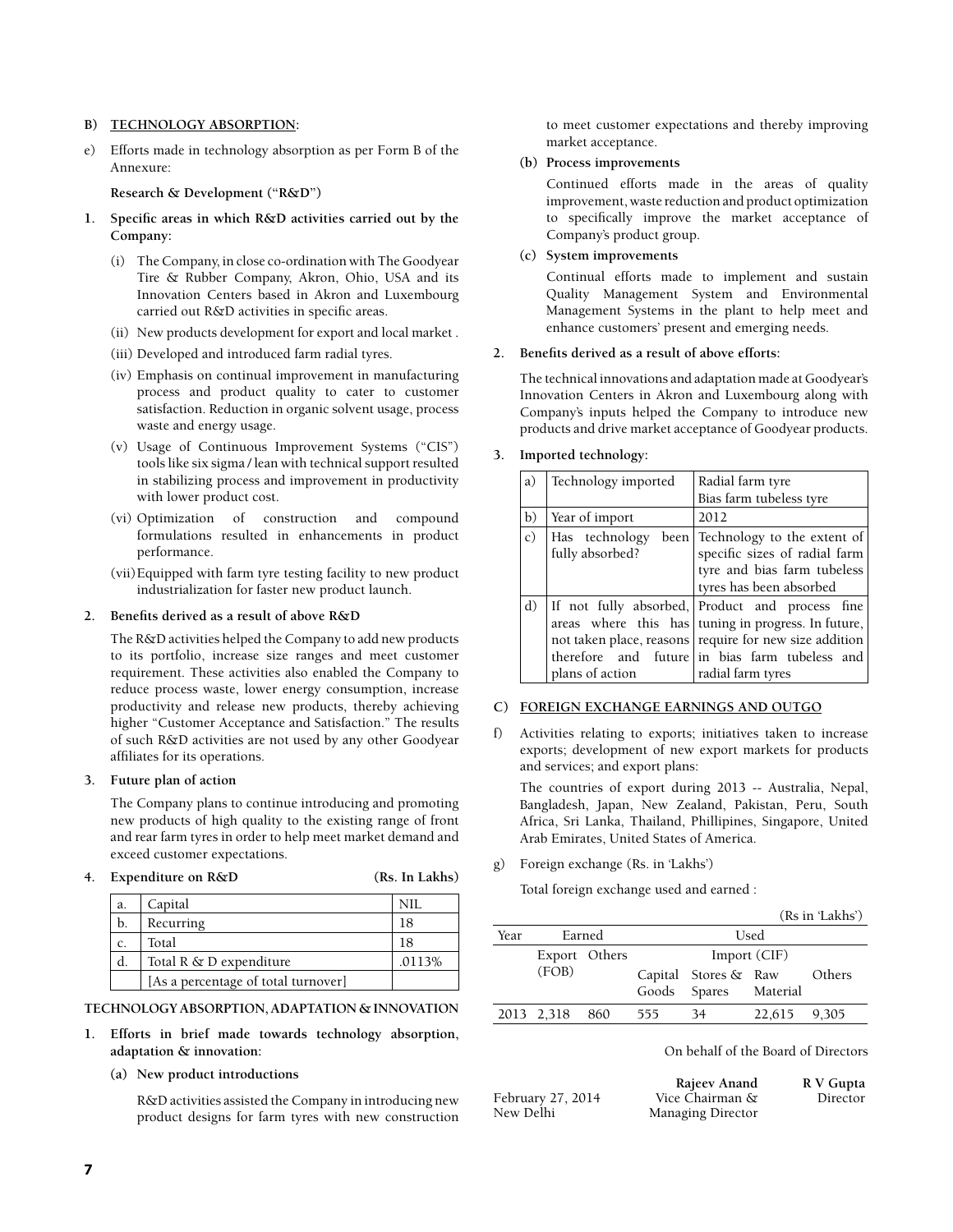

## **REPORT ON CORPORATE GOVERNANCE AS ON DECEMBER 31, 2013**

#### **1. Company's Philosophy on Code of Governance**

Goodyear India Limited is a subsidiary Company of the Goodyear Orient Company (Private) Limited, Singapore ("GOCPL") effective November 29, 2011, which is 100% subsidiary of The Goodyear Tire & Rubber Company, Akron ("GTRC") and hence, GTRC became the Ultimate Holding Company. The Company's Corporate Philosophy is enshrined in a manual titled '**Business Conduct Manual**' for GTRC global operations. The Business Conduct Manual is designed to help associates understand our commitment to upholding high standards and to act with honesty, integrity and fairness to protect the business and our good name. The core elements, inter-alia, include to act with honesty, integrity and respect; attract, develop, motivate and retain the best team of associates; drive an efficient, aligned and effective organization; earn and build long lasting relationships with customers, consumers, business partners and exceed their expectations; and create a sustainable business model that consistently delivers a strong return on investments. The Company is in compliance of the requirements placed under Clause 49 of the Listing Agreement ("Clause 49").

One of the Shared Values included in the Goodyear Mission requires all associates to "act with honesty, integrity and respect." Whether performing important business transactions, attending business meetings, collaborating with others on projects or socializing in less formal business situations, this value is essential to who we are as Goodyear associates all around the world.

#### **2. Code of Conduct**

In terms of the requirement of clause  $49(I)(D)$  of the Listing Agreement, the Board of Directors of the Company, in line with the Corporate Philosophy laid down the Code of Conduct ("Code") for all Board Members and Senior Management of the Company. The Code is displayed at the Company's website (www.goodyear.co.in). As required, a declaration duly signed by the Vice Chairman & Managing Director regarding affirmation of compliance with the Code of Conduct is attached as Annexure-A.

#### **3. Board of Directors**

The composition of the Board of Directors of the Company, in compliance with Clause 49 of the Listing Agreement as on December 31, 2013 is given below:

| Name and Designation                                        | Status <i>i.e.</i><br>Promoter,<br>Executive, | Number of Board<br>Meetings of<br>the Company |                  | *Number of<br>Directorships<br>held in other | **Number of<br>Committee<br>positions | Whether<br>Attended the<br>last AGM |
|-------------------------------------------------------------|-----------------------------------------------|-----------------------------------------------|------------------|----------------------------------------------|---------------------------------------|-------------------------------------|
|                                                             | Non-Executive,<br>Independent                 | Held during<br>Attended<br>during<br>the year |                  | companies                                    | held in other<br>Companies (as        |                                     |
|                                                             | Non-Executive,<br><b>Nominee Director</b>     |                                               | the year         |                                              | a member or<br>Chairperson)           |                                     |
| Daniel Lawrence<br>Smytka,<br>Chairman                      | Non-Executive                                 | 5                                             | 1 <sup>(i)</sup> | <b>NONE</b>                                  | <b>NONE</b>                           | NO.                                 |
| Rajeev Anand,<br>Vice Chairman &<br>Managing Director       | Executive                                     | 5                                             | 5                | <b>NONE</b>                                  | <b>NONE</b>                           | <b>YES</b>                          |
| Yashwant Singh Yadav,<br>Director-HR &<br>Corporate Affairs | Executive                                     | 5                                             | $\overline{4}$   | <b>NONE</b>                                  | <b>NONE</b>                           | <b>YES</b>                          |
| R V Gupta,<br>Director                                      | Independent<br>Non-Executive                  | 5                                             | 5                | 5                                            | 3 (including 1)<br>as Chairman)       | <b>YES</b>                          |
| C Dasgupta,<br>Director                                     | Independent Non-<br>Executive                 | 5                                             | $\overline{4}$   | <b>NONE</b>                                  | <b>NONE</b>                           | <b>YES</b>                          |
| Rajiv Lochan Jain,<br>Director                              | Independent Non-<br>Executive                 | 5                                             | 5                | 3                                            | 1(as Chairman)                        | <b>YES</b>                          |

\* Excluding interest in Societies/Trust/Private Companies/Foreign Companies and Companies under section 25 of Companies Act, 1956 and includes Limited Liability Partnerships (LLPs)

\*\* Includes Audit Committee and Shareholders'/Investors' Grievance Committee of Public Limited Companies only.

(i) These are physical attendance by Mr Daniel Lawrence Smytka at the Board Meetings. In addition, he participated through teleconference at the Board Meeting held on February 27, 2013.

During the year, there has been no pecuniary relationship or business transaction by the Company with any Independent Non-Executive Director, other than the sitting fee (service tax paid extra) for attending the Board/Committee meetings as well as the traveling/conveyance expenses and reimbursement of expenses incurred for participating/ attending the Company's meetings.

During the year ending on December 31, 2013, five (5) Board Meetings were held on February 27, 2013, April 26, 2013, June 7, 2013, August 9, 2013 and October 29, 2013.

#### **4. Audit Committee**

The constituted Audit Committee has the terms and roles as specified in Clause 49 of the Listing Agreement and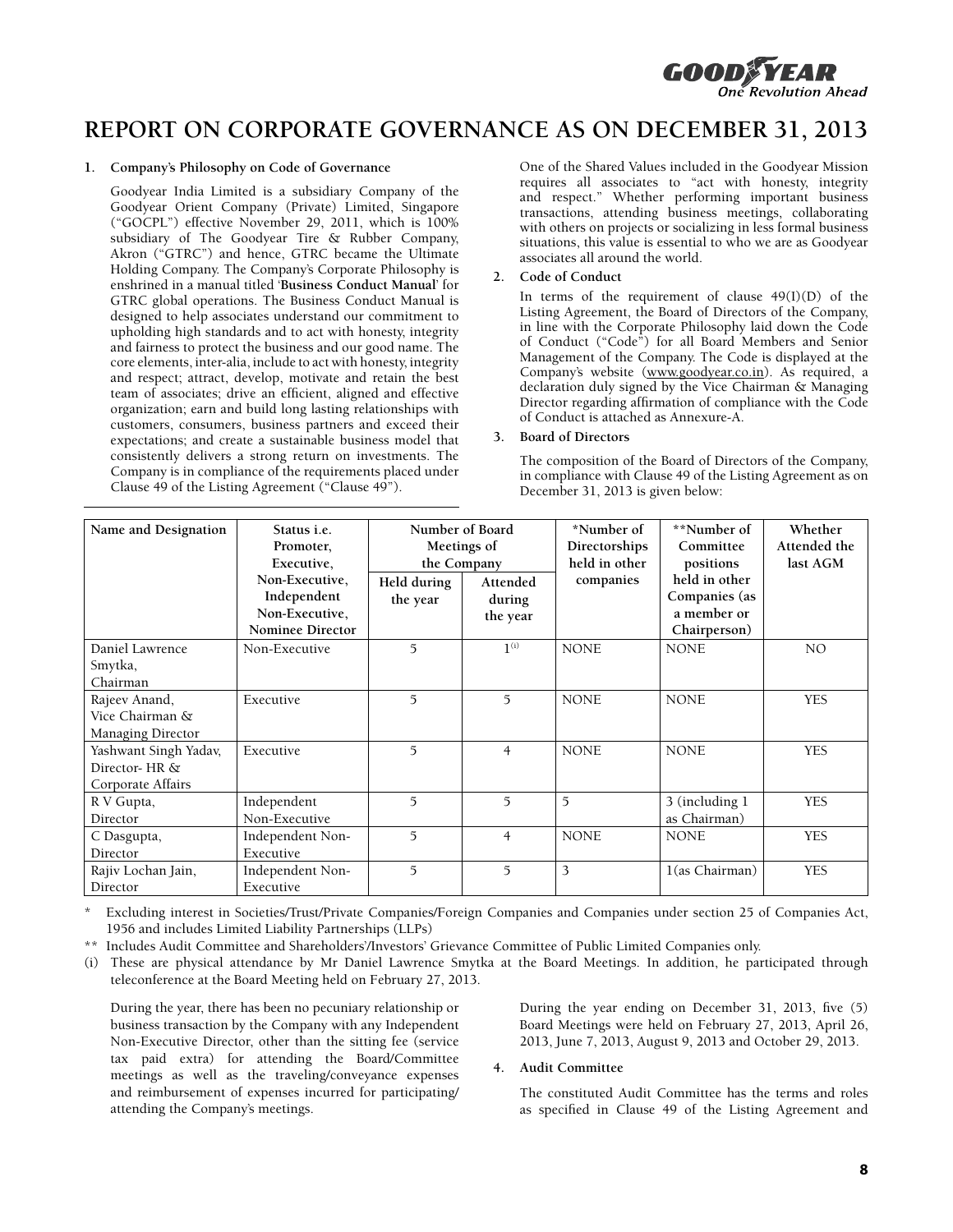Section 292A of the Companies Act, 1956. As per the Listing Agreement at least two-thirds of the members of Audit Committee shall be Independent Directors. The current Audit Committee of your Company consists of four Directors namely Messers R V Gupta, C Dasgupta and Rajiv Lochan Jain, Independent Directors and Mr Rajeev Anand, Vice Chairman & Managing Director.

Mr R V Gupta, an Independent Non-Executive Director who possesses accounting or related financial management expertise, is the Chairman of the Committee. The Company Secretary acts as the Secretary of the Committee.

During the year ending December 31, 2013, six Audit Committee meetings were held: February 27, 2013, April 26, 2013, June 7, 2013, August 9, 2013, October 29, 2013 and December 17, 2013.

Attendance at Audit Committee Meetings:

| Name of the Member   | No. of Meetings Attended |
|----------------------|--------------------------|
| Mr R V Gupta         |                          |
| Mr C Dasgupta        |                          |
| Mr Rajiv Lochan Jain |                          |
| Mr Rajeev Anand      |                          |

#### **5. Remuneration of Directors**

The remuneration policy for the whole time Director/ Managing Director of the Company is based on the broad principles of remuneration by GTRC, to its executives, i.e. a portion of remuneration is paid on fixed basis and the remaining portion of the remuneration is based on the results. The brief information is as under:

**(Rs. in Lakhs)**

| S.No. | Details                         | Rajeev Anand<br>Vice Chairman& Managing Director                                              |                                                                                                | Yashwant Singh Yadav<br><b>Wholetime Director</b>                                             |                                                                                                 |
|-------|---------------------------------|-----------------------------------------------------------------------------------------------|------------------------------------------------------------------------------------------------|-----------------------------------------------------------------------------------------------|-------------------------------------------------------------------------------------------------|
|       | Service Contract Valid<br>Up To | February 19, 2019* ##                                                                         |                                                                                                | October 31,2015*                                                                              |                                                                                                 |
|       | Period                          | From January 1, 2013<br>to April 30, 2013                                                     | From May 1, 2013 to<br>December 31, 2013                                                       | From January 1, 2013<br>to April 30, 2013                                                     | From May 1, 2013 to<br>December 31, 2013                                                        |
| 1.    | Monthly Salary                  | Rs. 4.80                                                                                      | Rs. 5.28                                                                                       | Rs. 3.33                                                                                      | Rs. 3.56                                                                                        |
| 2.    | Monthly Special<br>Allowance    | Rs. 4.07                                                                                      | Rs. 4.48                                                                                       | Rs. 2.99                                                                                      | Rs. 3.21                                                                                        |
| 3.    | Performance Bonus               | As determined by the<br>Board based on the net<br>profit restricted to<br>Rs. 188.7 in a year | As determined by the<br>Board based on the net<br>profit restricted to<br>Rs. 270.00 in a year | As determined by the<br>Board based on the net<br>profit restricted to<br>Rs. 76.95 in a year | As determined by the<br>Board based on the net  <br>profit restricted to<br>Rs. 95.00 in a year |

Terminable by giving 90 days notice from either side.

## In terms of Board resolution dated October 29, 2013 and subject to the approval of shareholders in the forthcoming general meeting, Mr Rajeev Anand is re-appointed as Vice Chairman & Managing Director for a further period of 5 years with effect from February 20, 2014.

Note: 1. No severance fee is payable to any Director.

2. Sitting fee was paid only to non-executive independent Directors

Benefits: The entitlement to each of the wholetime Directors, inter-alia, include Personal Accident Insurance (premium not to exceed Rs. 0.05 lakhs per annum, a Club fee, Medical Reimbursement for self and family (subject to a ceiling of four months' basic salary for each completed year of service or twelve months' basic salary over a period of three completed years of service), Medical Insurance (as per the rules applicable for other senior management staff of the Company), the Company's car and telephone at residence (personal long distance calls on telephone and use of car for private purpose shall be billed by the Company), House Rent Allowance/Leased Accommodation (restricted to 60% of the basic salary). Mr Yashwant Singh Yadav entitled for Personal Driver Salary Reimbursement not exceeding Rs. 2.5 lakhs in a year and Mr Rajeev Anand entitled for Personal Driver Salary Reimbursement and Reimbursement of running and maintenance of personal car of Rs. 3 lakhs in a year. In case of Mr Anand, the entitlement on expenditure on gas, electricity and water on actual shall be upto to 3.5 lakhs in a year during the period January 1, 2013 to April 30, 2013 and upto Rs. 3.85 lakhs in a year during the period May 1, 2013 to December 31, 2013. In case of Mr Yadav, the entitlement on expenditure on gas, electricity and water on actual shall be upto to Rs. 2.5 lakhs in a year during the period January 1, 2013 to April 30, 2013 and upto Rs. 2.70 lakhs in a year during the period May 1, 2013 to December 31, 2013.

Contribution to Provident Fund & Superannuation Fund in case of Mr Anand/ Contribution to Provident Fund in case of Mr Yashwant Singh Yadav (as per the applicable laws), Recreation/holiday trip ("Holiday Trip"), once in a year for self and family (in accordance with the rules of the Company In case of Mr Anand, Holiday Trip upto Rs. 2 lakhs in a year or Rs. 4 lakhs in a block of two years during the period January 1, 2013 to April 30, 2013 and upto Rs. 2.5 lakhs in a year or Rs. 5 lakhs in a block of two years during the period May 1, 2013 to December 31, 2013. In case of Mr Yadav, Holiday Trip upto Rs. 2 lakhs in a year during the period January 1, 2013 to April 30, 2013 and upto Rs. 2.5 lakhs in a year during the period May 1, 2013 to December 31, 2013. Gratuity of one half month's salary for each completed year of service in the Company and encashment of leave as at the end of the tenure, (as per the rules of the Company).

The remuneration paid is within the limits specified in Schedule-XIII of the Companies Act, 1956 and has due approval from the Board of Directors and Shareholders of the Company.

#### **Names of the whole time Directors**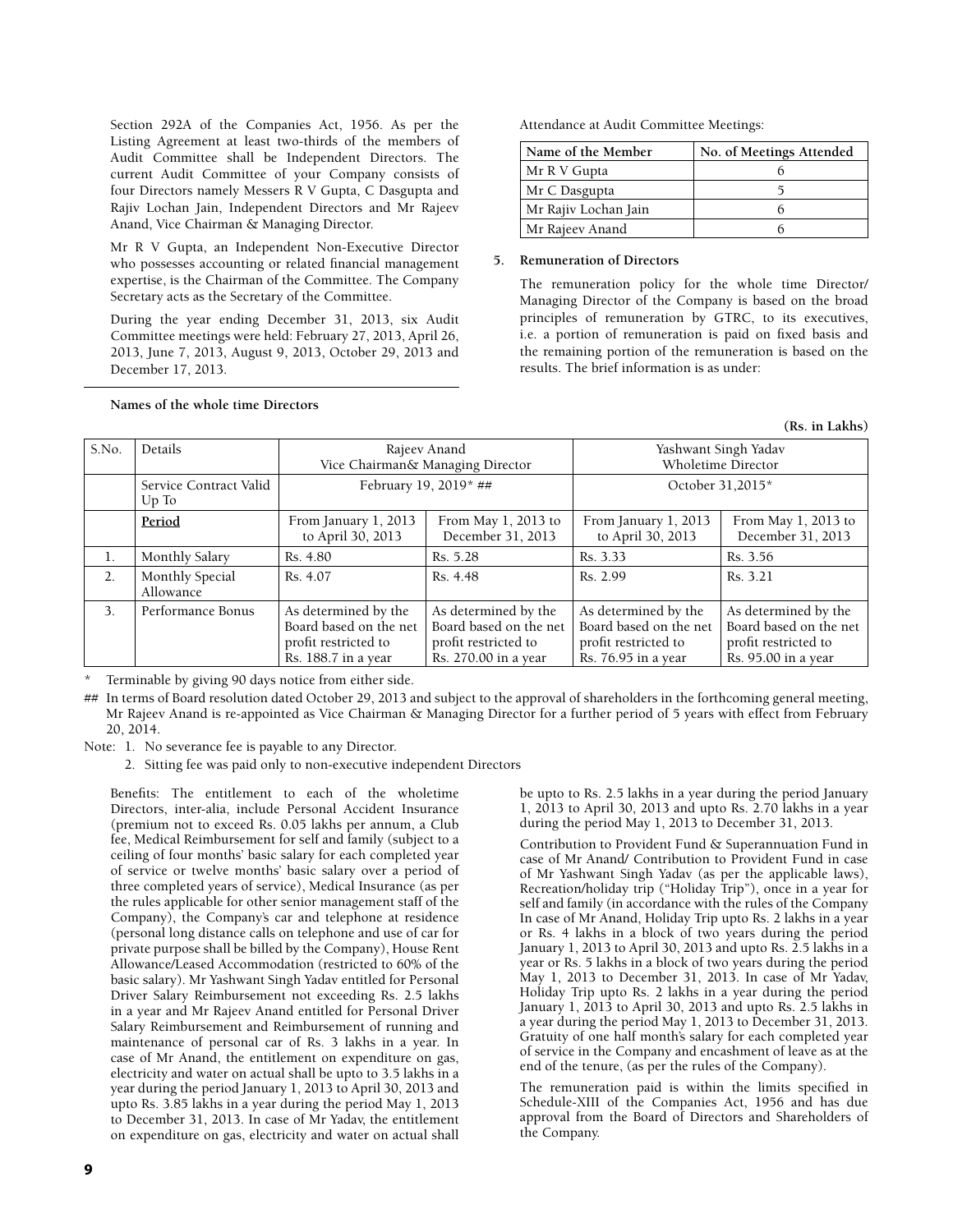GOO olution Ahead

The Company has not formed any Remuneration Committee pursuant to Clause 49 of the Listing Agreement as the formation of the same was not mandatory.

There is no Stock Option Scheme of the Company for any Director (Executive/ Non- Executive).

A reference, to remuneration paid to key managerial personnel under Note 31 of the notes to the financial statements of the Company for the year ended December 31, 2013 can also be made for Directorship remuneration details.

#### **6. Shareholders'/Investors' Grievance Committee**

The Shareholders'/Investors' Grievance Committee consists of Mr C Dasgupta, an independent Non-Executive Director as Chairman and Messers R V Gupta and Rajiv Lochan Jain, Independent Directors and Mr Yashwant Singh Yadav, Director - HR & Corporate Affairs as members to look into the matters concerning redressal of Shareholders'/Investors' complaints like non-receipt of dividend, duplicate Share Certificates, etc.

During the year 2013, two Shareholders'/Investors' Grievance Committee Meetings were held on June 7, 2013 and October 29, 2013.

Attendance at Shareholders'/Investors' Grievance Committee Meetings:

| Name of the Member     | No. of Meetings Attended |
|------------------------|--------------------------|
| Mr R V Gupta           |                          |
| Mr C Dasgupta          |                          |
| Mr Rajiv Lochan Jain   |                          |
| M Yashwant Singh Yadav |                          |

M/s Skyline Financial Services Private Limited, New Delhi, is the Registrar & Share Transfer Agent of the Company. The Company has delegated the authority for share transfers to the employee(s) of the Company to ensure that the share transfers are complied regularly.

Mr Pankaj Gupta, Company Secretary is the Compliance Officer of the Company.

During the year 2013, two (2) reminders/complaints were received and all of which have duly been resolved.

#### **7. Details of the Directors Seeking Appointment/ Re-appointment**

The details of the Directors seeking appointment/ reappointment at the forthcoming Annual General Meeting as required under Clause 49(IV) (G) (i) of the Listing Agreement are listed below:

**I. Mr R V Gupta** is retiring by rotation in the ensuing Annual General Meeting of the Company and being eligible, offers himself for re-appointment. His brief resume is given below:

Mr R V Gupta, a 1962 batch IAS officer, has served the Govt. of India at the levels of Special Secretary (Ministry of Finance), Secretary (Ministry of Food) and Addl. Secretary (Ministry of Chemicals & Fertilizers). Mr Gupta has also acted as Principal Secretary to Govt. of MP. Mr Gupta is former Dy. Governor of RBI and was closely involved in the economic reforms process. After retirement, Mr Gupta acted as Chairman of the RBI Committee on Agriculture Credit. Mr Gupta was also associated with Deutsche Bank as Chairman of local advisory board for India and also holds various other Board level positions in the industry. He is not holding any shares of the Company.

**Names of Companies\* in which Mr R V Gupta is a Chairman/Managing Director/Director**

| S.No. | Name of the Companies                          | <b>Nature of Interest</b> |
|-------|------------------------------------------------|---------------------------|
|       | Delhi Safe Deposits Limited,<br>New Delhi      | Director                  |
|       | <b>DCM</b> Engineering Limited                 | Director                  |
|       | M/s Seshasayee Paper &<br><b>Board Limited</b> | Director                  |
|       | Mawana Sugars Limited,<br>New Delhi            | Director                  |
|       | Honda Seil Power Products<br>Limited.          | Director                  |

| Name of the<br>Companies                  | Name of the<br>Committee | Nature of Interest<br>whether Member/<br>Director/Managing<br>Director/Chairman |  |
|-------------------------------------------|--------------------------|---------------------------------------------------------------------------------|--|
| M/s Seshasayee<br>Paper &Board<br>Limited | Audit Committee          | Chairman                                                                        |  |
| Honda Seil Power<br>Products Limited      | <b>Audit Committee</b>   | Member                                                                          |  |
| Mawana Sugar<br>Limited                   | <b>Audit Committee</b>   | Member                                                                          |  |

II. **Mr Rajiv Lochan Jain** is retiring by rotation in the ensuing Annual General Meeting of the Company and being eligible, offers himself for reappointment. His brief resume is given below:

Mr Rajiv Jain is a Chemical Engineer from IIT Kharagpur and an MBA from the USA. Mr Jain was a member on the Board of ICI India Limited for over 12 years and the Managing Director from April 2003 to May 2009. Mr Jain successfully led the portfolio reshaping of ICI India from a diversified Company to a focused and fastest growing player in the paints business. Mr Jain was also the Chairman of both ICI's research company in India and the joint-venture company of ICI and Orica, Australia. Currently, he is the Executive Chairman of Performance Capital Partners LLP. He advises Indian companies on strategy development and implementation, and global corporates on their entry strategies for India. He serves on the Board of Tara Jewels Limited and Fresenius Kabi Oncology Limited. He is not holding any shares of the Company.

**Names of Companies\* in which Mr Rajiv Lochan Jain is a Chairman/ Managing Director/Director**

| S.No. | Name of the Companies                 | Nature of Interest |
|-------|---------------------------------------|--------------------|
|       | Performance Capital<br>Partners (LLP) | Chairman           |
|       | Tara Jewels Limited                   | Director           |
|       | Fresenius Kabi Oncology<br>Limited    | Director           |

**Details of Membership of the Committees\*\* of the Board**

| Name of the<br>Companies | Name of the<br>Committee                              | Nature of Interest<br>whether Member/<br>Director/Managing<br>Director/Chairman |
|--------------------------|-------------------------------------------------------|---------------------------------------------------------------------------------|
| Tara Jewels<br>Limited   | Shareholders/<br>Investors<br>Grievances<br>Committee | Chairman                                                                        |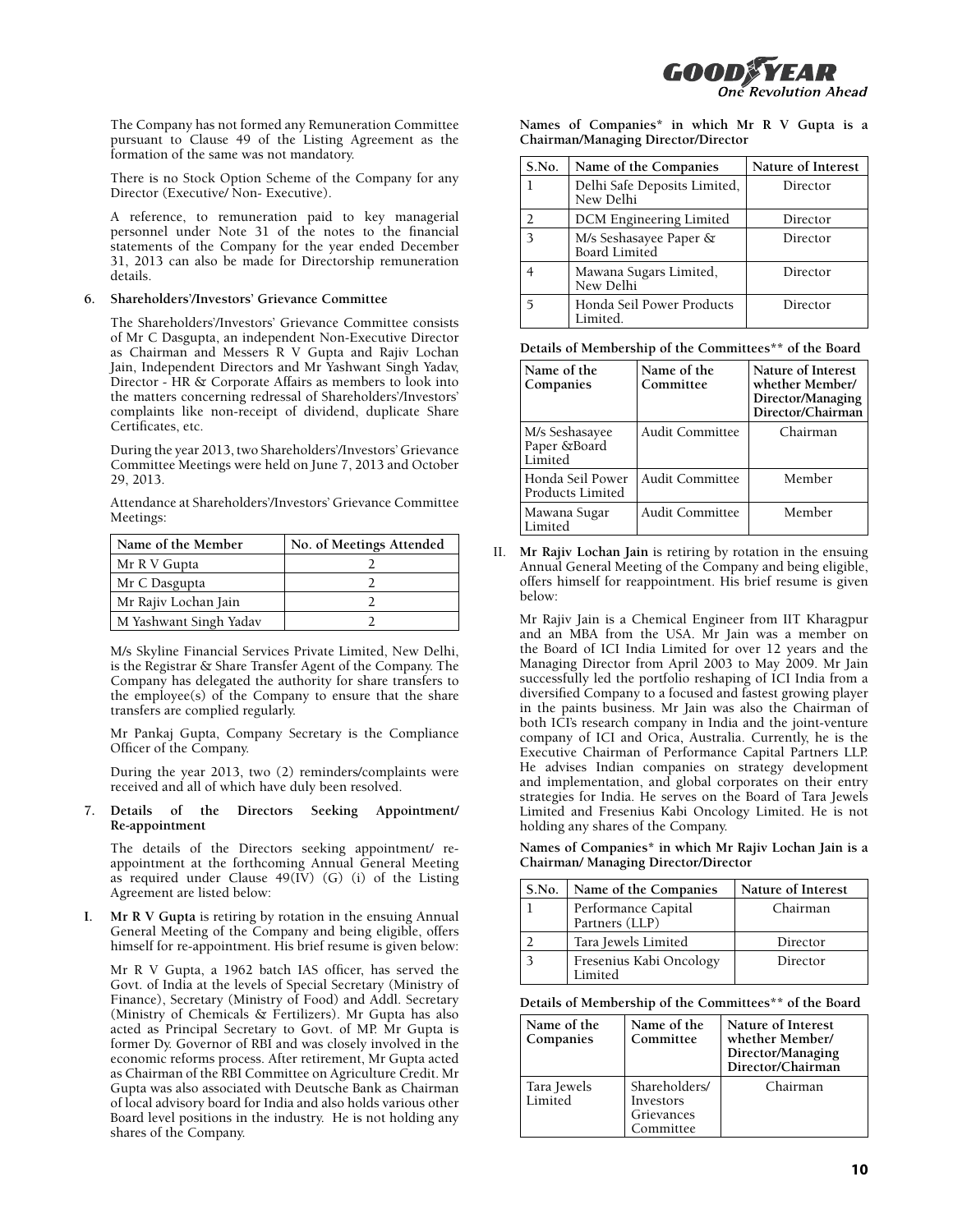**III. Mr Rajeev Anand** is re-appointed as Vice Chairman & Managing Director of the Company for a further period of five years with effect from February 20, 2014 and his re-appointment would be placed before the Members for seeking their approval in the ensuing Annual General Meeting of the Members of the Company. His brief resume is given below:

**Mr Rajeev Anand** has been associated with the Company for over 33 years, in various executive capacities, including as Manufacturing Director – ASEAN & India and Director Manufacturing & Strategic Initiatives – India. Prior to his appointment in 2009 as whole time Managing Director of the Company, Mr Anand was holding the position of Chief Operations Officer. He is not holding any shares of the Company.

**Names of Companies\* in which Mr Rajeev Anand is a Chairman/Managing Director/Director -** NIL

**Details of Membership/ Chairmanship in Committees\*\* of the Board – Nil**

**Note:**

- Excluding interest in Societies/Trust/Private Companies/ Foreign Companies and Companies under section 25 of Companies Act, 1956 and includes Limited Liability Partnerships (LLPs)
- \*\* Includes Audit Committee and Shareholders'/Investors' Grievance Committee of Public Limited Companies only.

The items related to the re-appointment of Mr Gupta and Mr Jain have been included in the notice for the ensuing Annual General Meeting.

#### **8. General Body Meetings**

Location and time where the last three Annual General Meetings ("AGM") were held are as under:-

| Meeting  | Venue                                                                    | Date                | Time        |
|----------|--------------------------------------------------------------------------|---------------------|-------------|
| 52nd AGM | Magpie Tourism<br>Complex<br>Sector-16A,<br>Faridabad-121002,<br>Haryana | June 7, 2013        | 3:30 P.M.   |
| 51st AGM | Magpie Tourism<br>Complex<br>Sector-16A,<br>Faridabad-121002,<br>Haryana | May 25,2012         | $3:30$ P.M. |
| 50th AGM | Magpie Tourism<br>Complex<br>Sector-16A,<br>Faridabad-121002,<br>Harvana | June $21$ ,<br>2011 | 3.30 P.M.   |

Special Resolution passed at the last three Annual General Meetings:

| Date of<br><b>AGM</b> | Description of Special Resolution                                                                                                                                                                                                                     |  |
|-----------------------|-------------------------------------------------------------------------------------------------------------------------------------------------------------------------------------------------------------------------------------------------------|--|
| June 7, 2013          | 1.) Revision in remuneration of Mr Rajeev<br>Anand, Wholetime Managing Director<br>w.e.f. May 1, 2013.                                                                                                                                                |  |
|                       | 2.) Revision in remuneration of Mr<br>Yashwant Singh Yadav, Wholetime<br>Director w.e.f. May 1, 2013.                                                                                                                                                 |  |
|                       | 3.) Post facto approval in terms of<br>the Central Government approval<br>4/376/T-1/2012/D/5537<br>no.<br>dated 17.10.2012 read with<br>corrigendum dated 07.11.2012 for<br>consultancy services taken from<br>M/s Performance Capital Partners, LLP. |  |

| May 25, 2012  |     | 1.) Revision in remuneration of Mr Rajeev<br>Anand, Wholetime Managing Director<br>w.e.f. May 1, 2012.        |
|---------------|-----|---------------------------------------------------------------------------------------------------------------|
|               | 2.  | Revision in remuneration of Mr<br>Yashwant Singh Yadav, Wholetime                                             |
|               |     | Director w.e.f. May 1, 2012.                                                                                  |
| June 21, 2011 | 1.) | οf<br>Appointment and payment<br>remuneration to Mr Yashwant Singh<br>Yadav as Wholetime Director of the      |
|               |     | Company w.e.f. November 1, 2010.                                                                              |
|               | 2.  | Revision in remuneration of Mr                                                                                |
|               |     | Yashwant Singh Yadav, Wholetime                                                                               |
|               |     | Director w.e.f. May 1, 2011.                                                                                  |
|               |     | 3.) Appointment and payment<br>of<br>remuneration to Mr Jean Philippe<br>Lecerf as wholetime Finance Director |
|               |     | of the Company for the period July –                                                                          |
|               |     | October, 2010.                                                                                                |
|               |     | 4.) Revision in remuneration of Mr Rajeev                                                                     |
|               |     | Anand, Wholetime Managing Director<br>w.e.f. May 1, 2010.                                                     |
|               | 5.) |                                                                                                               |
|               |     | Revision in remuneration of Mr Rajeev<br>Anand, Wholetime Managing Director<br>w.e.f. May 1, 2011.            |

None of the resolution(s) were put through Postal Ballot during the year 2013.

#### **9. Disclosures**

**(i) Disclosures on materially significant related party transactions that may have potential conflict with the interests of the Company at large:**

 The Company, in its normal course of business, had sale/purchase transactions with:

- a. GTRC and/or its subsidiaries outside India;
- b. Goodyear South Asia Tyres Private Limited ("GSATPL"), pursuant to the offtake agreement effective April 1, 2012, in terms of Government approval(s) no. 4/202/T-1/2012/D/2157; 4/203/T-1/2012/D/2158 and 4/204/T-1/2012/D/2159 dated July 2, 2012 (read with approval no. 4/369/T-1/2013/D/5916 dated September 6, 2013 and 4/369/T-1/2012/D/10678 dated January 31, 2014).

 The Company is having a Service Agreement effective January 1, 2011 to avail the support from GTRC in all the areas of its operations, to receive services of Information Technology, Procurement, Production, Supply Chain, Sales & Marketing, Finance, General & Administration and other special requests.

 The Company also has a Trademark License Agreement effective October 1, 2006 with GTRC to use its trade name and trademarks and is paying a fee of 1% on domestic sales and 2% on export sales.

 During the year 2013, Mr Rajeev Anand, wholetime Managing Director of your Company was also on the Board of GSATPL.

 The above were not considered to be in conflict with the interest of the Company at large.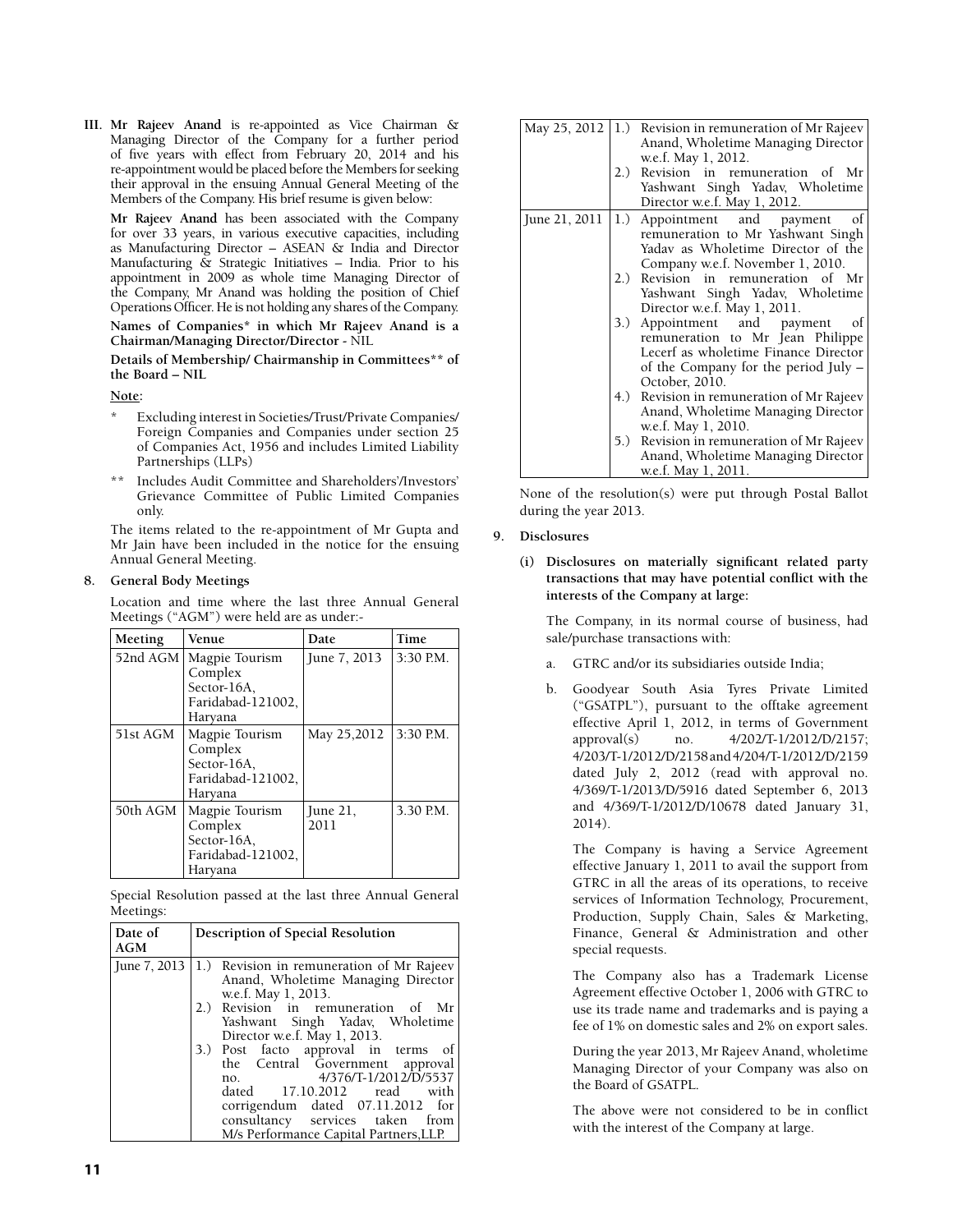

 The disclosure of transactions with the related parties per Accounting Standard 18 is appearing in Note 31 of the notes to financial statements with the Company for the year ended December 31, 2013.

**(ii) Details of non-compliance, penalties, strictures by stock exchanges or Securities & Exchange Board of India ("SEBI") or any statutory authority, on any matter related to the capital markets during last three years:**

None

- **(iii) The Business Conduct Manual of GTRC applicable for global operations including your Company, a copy of which is accessible to associates of the Company, inter-alia provides that associates can anonymously report violations by calling on the toll free number mentioned therein. It is affirmed that no personnel have been denied access to the Audit Committee.**
- **(iv) The Company has not adopted the non mandatory requirements as mentioned in Annexure-I D of Clause 49 of the Listing Agreement.**

#### **10. Means of Communication**

The Company provides unaudited as well as audited financial results to the stock exchanges immediately after being approved by the Board. The quarterly, half yearly and annual results of the Company are published in one English daily newspaper (The Statesman) and one Hindi newspaper (Veer Arjun).

The Company's shareholding pattern, financial results, Code of Conduct, AGM Notice, Annual Reports, details of unclaimed dividends under the head - Investor Education Protection Fund ("IEPF"), Corporate Governance Reports, Investor Contact details, etc and other information as required under Clause 53 & 54, of the Listing Agreement are being displayed at Company's website www.goodyear.co.in under the head '**Investor Relations**'. In compliance of the provisions as contained under Clause 52 of the Listing Agreement, certain documents/information relating to the Company is also accessible on the website www.corpfiling.co.in.

No presentations were made by the Company to the analysts or to the institutional investors.

#### **11. General Shareholders Information**

| (i)   | AGM: Date, Time<br>and Venue  | Thursday, May 15, 2014 at 12.00<br>P.M. Magpie Tourism Complex,<br>Sector 16A, Faridabad-121002,<br>Haryana.                       |
|-------|-------------------------------|------------------------------------------------------------------------------------------------------------------------------------|
| (ii)  | Financial Year                | January 1 to December 31                                                                                                           |
| (iii) | Date of Book<br>Closure       | May 3, 2014 to May 15, 2014<br>(both days inclusive)                                                                               |
| (iv)  | Dividend Payment<br>Date.     | On or after May 15, 2014 but<br>within the statutory time limit of<br>30 days.                                                     |
| (v)   | Listing on Stock<br>Exchanges | <b>BSE Limited (BSE)</b><br>Phiroze Jeejeebhoy Tower<br>Dalal Street, Mumbai-400 001.<br>Listing fees up to 2013-2014<br>duly paid |
| (vi)  | Stock Code                    | BSE-500168                                                                                                                         |

| (vii) Market Price Data: High, Low on BSE Limited (BSE) |  |  |  |  |  |
|---------------------------------------------------------|--|--|--|--|--|
| during each month in the last Financial Year 2013.      |  |  |  |  |  |

|                 | Price per equity<br>share of the face<br>value of Rs.10/-<br>each |        |                  | Price per equity<br>share of the face<br>value of Rs.10/-<br>each |        |
|-----------------|-------------------------------------------------------------------|--------|------------------|-------------------------------------------------------------------|--------|
| <b>MONTH</b>    | <b>HIGH</b>                                                       | LOW    | <b>MONTH</b>     | <b>HIGH</b>                                                       | LOW    |
| <b>JANUARY</b>  | 376.95                                                            | 314.10 | <b>JULY</b>      | 345.00                                                            | 294.25 |
| <b>FEBRUARY</b> | 329.95                                                            | 271.40 | <b>AUGUST</b>    | 338.00                                                            | 292.05 |
| <b>MARCH</b>    | 292.00                                                            | 244.70 | <b>SEPTEMBER</b> | 323.95                                                            | 295.30 |
| APRIL.          | 300.00                                                            | 237.00 | <b>OCTOBER</b>   | 346.35                                                            | 300.00 |
| <b>MAY</b>      | 309.00                                                            | 260.05 | <b>NOVEMBER</b>  | 379.35                                                            | 326.10 |
| <b>IUNE</b>     | 362.70                                                            | 261.00 | <b>DECEMBER</b>  | 398.90                                                            | 352.30 |

**(viii) Performance of Goodyear India Limited ("GIL") share prices in comparison to BSE sensex(Monthly Closing)**



**(ix) Registrar & Share Transfer Agent:**

M/s Skyline Financial Services Private Limited, D-153/A, 1st Floor, Okhla Industrial Area Phase-1, New Delhi – 110 020.

Email: info@skylinerta.com Phone: +9111-26812682, 83 +9111- 64732681

#### **(x) Share Transfer System**

 M/s Skyline Financial Services Private Limited, Registrar & Share Transfer Agent ("RTA") of the Company looks after share transfer, transmission, transposition, dematerialization and re-materialization of shares, issue of duplicate share certificates, split and consolidation of shares etc on regular basis. In terms of SEBI circular no. CIR/MIRSD/10/2013 dated October 28, 2013, the timeline for processing the transmission requests for securities held in dematerialized mode and physical mode shall be 7 days and 21 days respectively, after receipt of the prescribed documents. The Company's RTA follows this and accordingly processes the requests. Furthermore, in terms of SEBI circular no. CIR/MIRSD/8 /2012 dated July 05, 2012 effective October 1, 2012, share transfer requests received at the RTA normally gets processed and delivered within 15 days from the date of lodgment, if the documents are complete in all respects. Requests for dematerialization of shares are processed and the confirmation is given to the Depositories within 15 days from receipt if the documents are in order.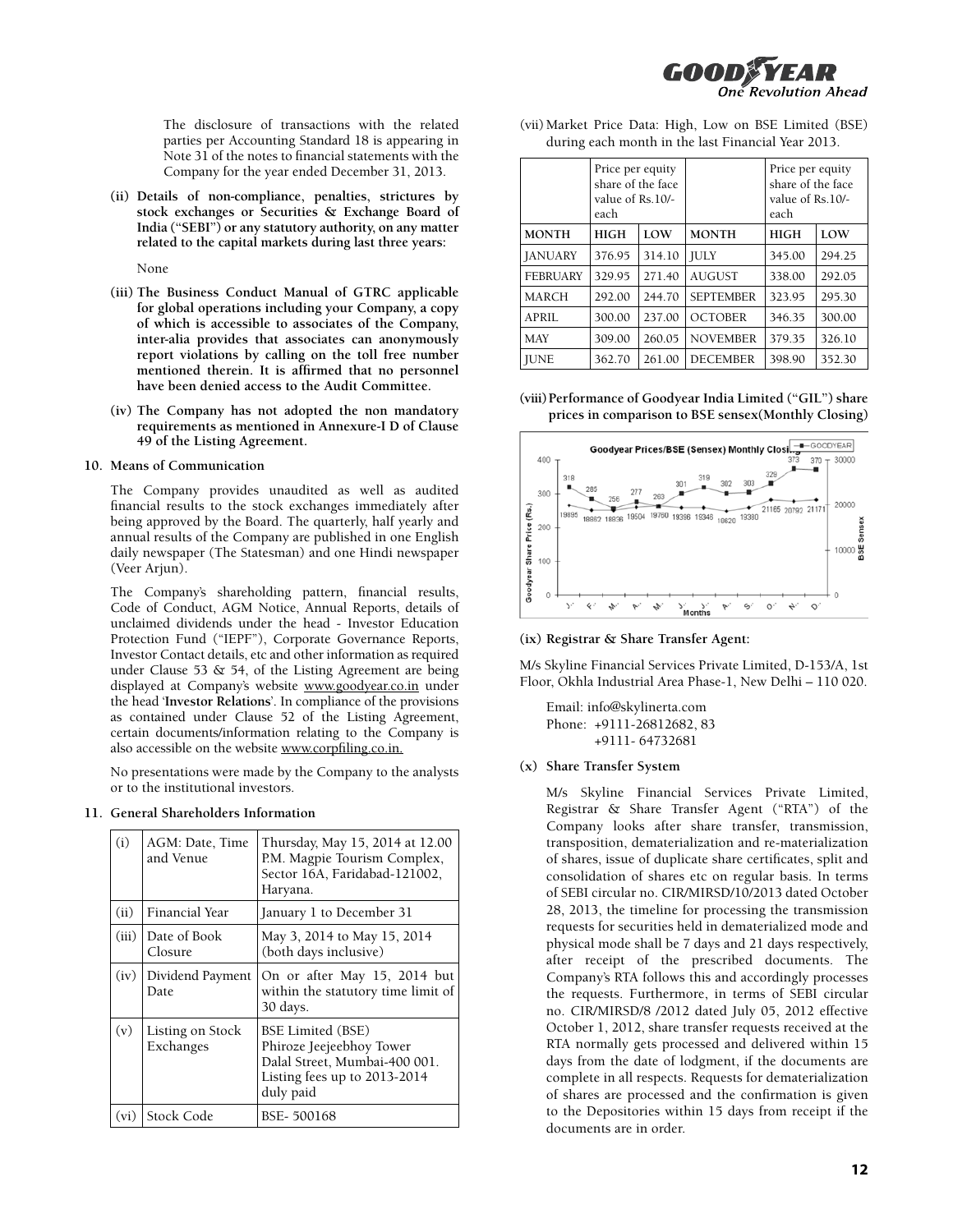| No. of Shares held | Folios  |            |                | Shares held |
|--------------------|---------|------------|----------------|-------------|
|                    | Numbers | Percentage | <b>Numbers</b> | Percentage  |
| up to $500$        | 23508   | 96.06      | 1536328        | 6.66        |
| $501 - 1000$       | 560     | 2.29       | 416676         | 1.80        |
| 1001 - 5000        | 332     | 1.36       | 721844         | 3.13        |
| 5001 - 10000       | 35      | 0.14       | 262219         | 1.14        |
| 10001 and above    | 36      | 0.15       | 20129440       | 87.27       |
| <b>TOTAL</b>       | 24471   | 100.00     | 23066507       | 100.00      |

**(xi) Distribution of Shareholding as on December 31, 2013**

#### Shareholding Pattern as on December 31, 2013

|    | Description of Investors       | No. of      | $%$ of       |
|----|--------------------------------|-------------|--------------|
|    |                                | shares Held | shareholding |
| 1. | Promoters                      | 17069215    | 74.00        |
| 2. | Financial Institutions,        | 1983468     | 8.60         |
|    | Insurance Companies, Bank      |             |              |
|    | and Mutual Fund etc.           |             |              |
| 3. | Foreign Institutional Investor | 416962      | 1.80         |
|    |                                |             |              |
| 4. | Private Corporate Bodies       | 549111      | 2.38         |
| 5. | NRIs/OCBs                      | 146951      | 0.64         |
| 6. | Indian Public, Trust & HUF     | 2900800     | 12.58        |
|    | <b>TOTAL</b>                   | 23066507    | 100.00       |

#### **(xii)Dematerialization of shares and liquidity:**

 As on December 31, 2013, 96.49% of the Company's total Share Capital was held in dematerialized form with National Securities Depository Limited (NSDL) and Central Depository Service (India) Limited (CDSL).

#### **(xiii) Outstanding GDRs/ ADRs/ Warrants or any convertible instruments, conversion date and likely impact on equity:**

 The Company has not issued any GDRs/ADRs/Warrants or any convertible instruments.

| (xiv) | Plant location                                       | Mathura Road, Ballabgarh,<br>(Dist. Faridabad) - 121 004,<br>Haryana                                                             |
|-------|------------------------------------------------------|----------------------------------------------------------------------------------------------------------------------------------|
| (xv)  | Corporate Office                                     | 1st Floor, ABW Elegance<br>Tower, Plot No. 8,<br>Commercial Centre Jasola,<br>New Delhi - 110025                                 |
|       | Investors'<br>Correspondence:<br>may be Addressed to | M/s Skyline Financial Services<br>Private Limited, D -153/A, 1st<br>floor, Okhla industrial Area<br>Phase -1, New Delhi -110 020 |
|       | Website                                              | www.goodyear.co.in                                                                                                               |
|       | E-mail ID                                            | goodyearindia_investorcell@<br>goodyear.com                                                                                      |

#### **(xvi)Investor Education Protection Fund ("IEPF")**

 During the year 2013, in compliance with the Ministry of Corporate Affairs ("MCA") notification dated May 10, 2012 related to IEPF where MCA had notified rules for the uploading of information regarding unpaid and unclaimed amounts lying with the companies. The Company had furnished the same to MCA and uploaded the same on Company's website (www.goodyear.co.in) as well as on the IEPF website (www.iepf.gov.in).

**(xvii) Goodyear India Limited - Unclaimed Suspense Account ("Unclaimed Suspense Account")**

 In compliance with the Clause 5A of the Listing Agreement, the details of equity shares ("shares") held in an Unclaimed Suspense Account are as follows:

| S No. | Particulars                                                                                                                                                              | Details                                                                                          |
|-------|--------------------------------------------------------------------------------------------------------------------------------------------------------------------------|--------------------------------------------------------------------------------------------------|
| 1.    | οf<br>Aggregate number<br>shareholders<br>the<br>and<br>outstanding shares lying in<br>the Unclaimed Suspense<br>Account at the beginning of<br>the financial year 2013. | Aggregate number of<br>Shareholders - 2694<br>Number of<br>outstanding Shares<br>$-68453$ shares |
| 2.    | Number of shareholders<br>who approached the issuer<br>for transfer of shares from<br>the Unclaimed Suspense<br>Account during the financial<br>vear 2013.               |                                                                                                  |
| 3.    | Number of shareholders to<br>whom shares were transferred<br>from the Unclaimed Suspense<br>Account during the financial<br>vear 2013.                                   | $13***$                                                                                          |
| 4.    | οf<br>Aggregate number<br>shareholders<br>the.<br>and<br>outstanding shares lying in<br>the Unclaimed<br>Suspense<br>Account at the end of the<br>financial year 2013.   | Aggregate number of<br>shareholders - 2681<br>Number of<br>outstanding shares<br>67957 shares    |

Out of 13 cases, 6 cases were received in the financial year 2012.

Note: Voting rights on the above mentioned equity shares would remain frozen till the owner of such equity shares claims the shares.

#### **12. Other Information**

A Management Discussion and Analysis Report which forms part of the Annual report is given by means of a separate annexure and is attached to the Directors' Report.

#### **13. CEO/CFO Certificate**

In terms of the requirement of the Clause 49(V) of the Listing Agreement, the certificates from CEO/CFO had been obtained.

On behalf of the Board of Directors

|                   | Rajeev Anand        |
|-------------------|---------------------|
| New Delhi         | Vice Chairman       |
| February 27, 2014 | & Managing Director |

**Annexure-A** Corporate Governance Report of Goodyear India Limited

#### **Declaration regarding Affirmation of compliance with the Code of Conduct**

Pursuant to the requirements of Clause 49(I) (D) of the Listing Agreement, I hereby confirm that the Company has received affirmations on compliance with the Code of conduct for the financial year ended December 31, 2013 from all the Board Members and Senior Management Personnel.

For Goodyear India Limited

**Rajeev Anand**  & Managing Director

Place: New Delhi<br>February 27, 2014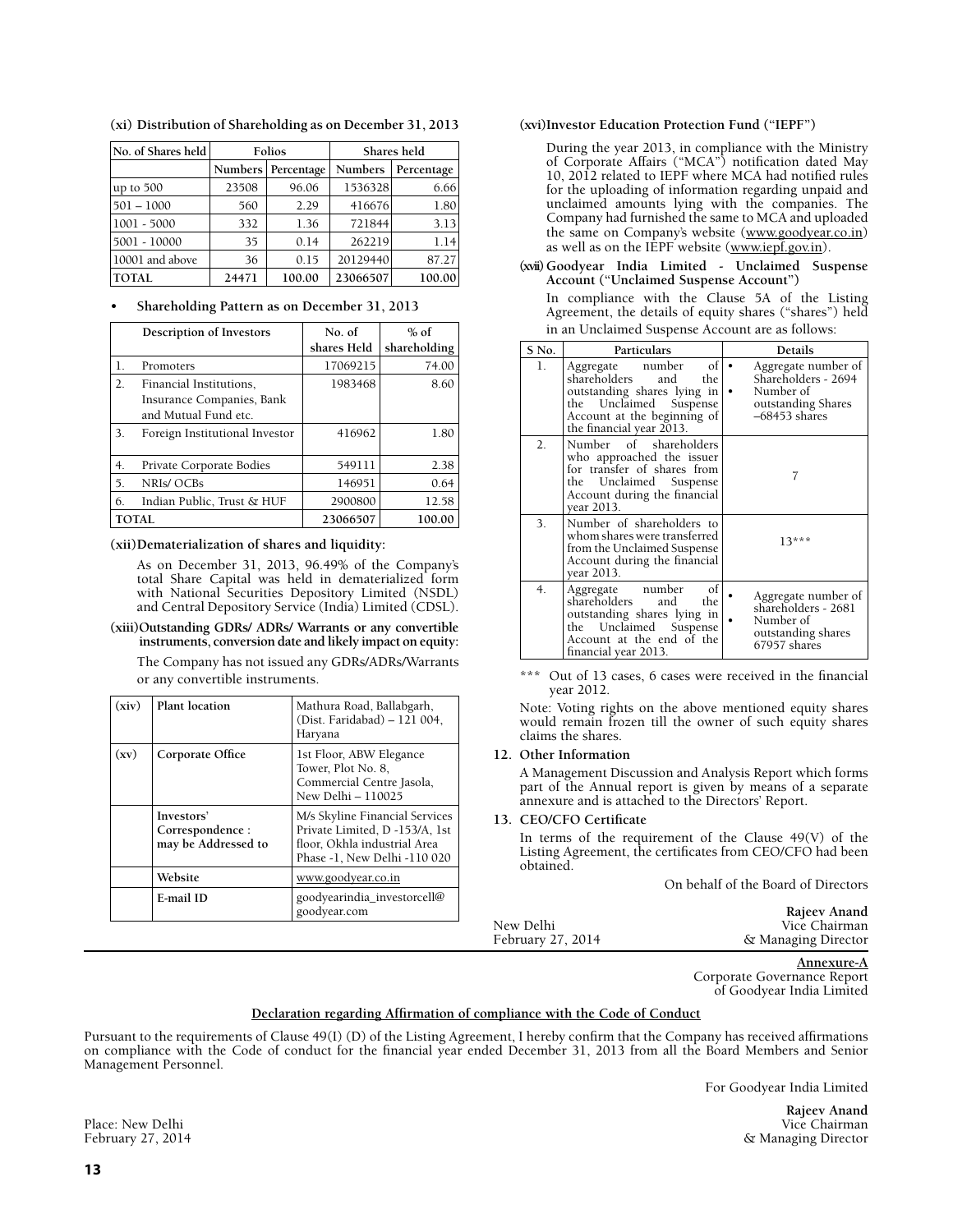

## **Management Discussion & Analysis Report**

#### **1. Industry Structure & Developments**

There has been a robust growth registered in the tractor industry. Your Company has taken the opportunity to capitalize on the growth momentum and continues to be the market leader in the farm category with a growth of 9% in the year 2013 as compared to last year.

In the year 2013, passenger vehicles sales declined by 8% (*Source: Society of Indian Automobile Manufacturers*), which translated to a depressed passenger tyre demand from the Original Equipment Manufacturer (OEM) customers. However, with your Company, the OEM business has registered a growth in these market conditions thereby continuing to add valuable market share. Despite the continuing pressure on consumers purchasing ability as a result of higher interest rates, fuel prices and food inflation, the Consumer replacement tyre business has done well and your Company has increased replacement market share in the year 2013.

#### **2. Opportunities and Threats**

Good monsoons and better minimum support price for the crops have resulted in a healthy demand in farm segment across the country in 2013. The demand for the current year would primarily depend on the timing and quantum of monsoons. Your Company has capitalized on the healthy demand through focus on strengthening its replacement channel by building channel health, channel expansion and extraction. Your company is working to strengthen Goodyear's premium positioning and leadership in farm product innovation while working on an innovation pipeline of products to capture opportunities in select segments. In addition, the product innovation through launch of Vajra Super continues to be a key strategic driver. Your Company has plans to expand the production capacity to grow business.

Based on market demand, your Company has not phased out the MCT tyre business. Going forward, a periodic review will be done on MCT strategy.

In the passenger radial segment, the increasing sophistication of the vehicles and the burgeoning portfolio of SUV offerings in India provide your Company with a significant opportunity to capitalize on Goodyear's global technology. They also represent an increasing opportunity to grow contributions in the higher rim sizes of the business. In the year 2013, your Company has had major share in three of the successful OE (Car / SUV) launches. The competitive environment is likely to intensify this year. Low cost imported products continue to add to the market challenges. Your Company remains committed to bringing in the best technology to add value, combined with strong branding and product differentiation to compete vigorously and balance these threats. Rising interest rates will continue to put pressure on consumers looking for finance to fund their passenger vehicles. Consumer sentiments have been impacted as a result of unfavorable macroeconomic indicators.

#### **3. Segment-wise/ Product-wise Performance**

The Company manufactures automotive bias tyres viz. farm tyres and medium commercial truck tyres at its Ballabgarh

plant and also trades in "Goodyear" branded tyres [including radial passenger and Off The Road (OTR) bias tyres] manufactured by Goodyear South Asia Tyres Private Limited (GSATPL), Aurangabad. The other products in which the Company markets and sells include tubes and flaps.

The sales performance during the year is as follows:

(Rs. in Lakhs)

| Tyres | 160,836 |
|-------|---------|
| Flaps |         |
| Tubes |         |

Your Company feels proud to have been acclaimed by some of the key tractor Original Equipment Manufacturers ("OEMs") like Best Supplier Award by Eicher Tractors, and Best Supplier in Overall Performance by TAFE (Tractors & Farm Equipment Limited) in the year 2013.

Your Company has also earned global recognition as a Partner-level supplier for the year 2013 in the John Deere Achieving Excellence Program. The Partner-level status is Deere & Company's highest supplier rating. The honor is in recognition of your Company's dedication to providing products and service of outstanding quality as well as commitment to continuous improvement.

In the OTR category, your Company has been awarded with a Platinum Certificate, the highest level certification to a vendor by India's leading earthmover brand, Caterpillar. The process involves stringent requirements on Parts Per Million, 100% PPAP (Production Part Approval Process) completed on time, Rejections and supplier shipping performance.

Your Company's has been re-certified as being a Class A S&OP entity by Goodyear's internal global audit team. This certification reinforces the commitment of the business towards process orientation and a drive towards continuous improvement.

Your Company feels proud to have been recognized once again by Hyundai Motors Company for being the best supplier for the year in the tyre commodity. In addition to this, Goodyear has also been re-certified with the Ford Q1 supplier award.

This year also saw the introduction of Run-on-Flat tyres into the consumer replacement market.

#### **4. Outlook**

The Reserve Bank has estimated growth to fall below 5 per cent in 2013-14 in absence of pick-up in manufacturing sector, but likely to recover to 5.5 per cent in the next financial year. Inflation rate is likely to drop marginally from the estimated 9.5% levels in 2014 to 8.5% by the end of 2014.

In this context, your Company will intensify efforts in all key areas of its operations to increase profitability through initiatives that are targeted at improving revenues and margin in order to address market realities and increasing competitiveness.

Tractor sales in India is expected to grow at 7-9 per cent over next 5 years driven by improving irrigation facilities, resulting into greater certainty on farm income and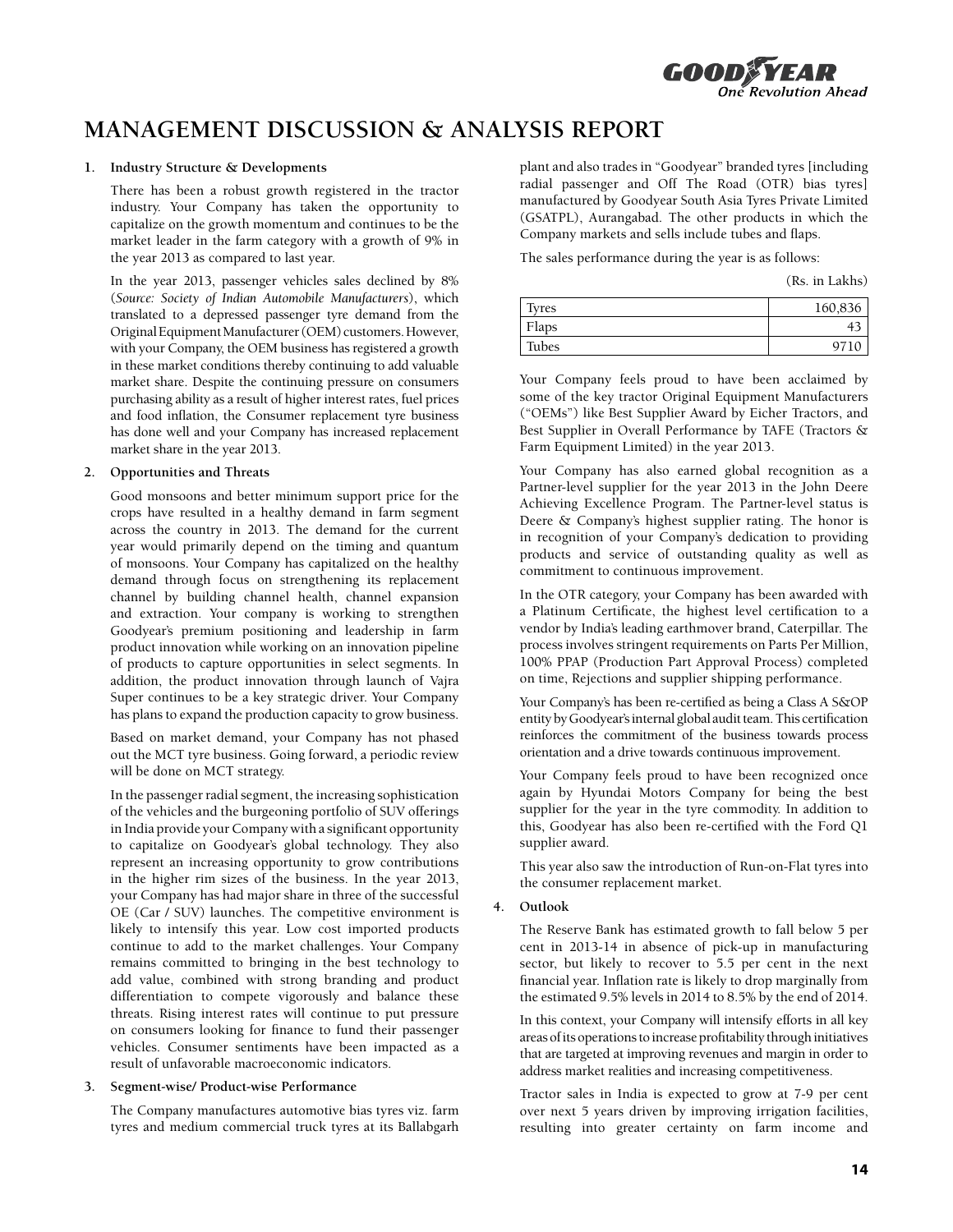increasing cropping intensity and higher yields resulting into higher incomes (*Source: 2013 CRISIL Research estimate*).

The Prime Minister's Economic Advisory Council (PMEAC) has estimated farm sector growth for current fiscal at 4.8 per cent, more than double from last year's 1.9 per cent.

In light of the above optimistic scenario, your Company's farm business is projected to grow at mid single digit.

The passenger tyre industry is expected to stage a moderate recovery in the year 2014. This will be on the back of a drop in both OE car sales and production in the year 2013. Your Company will continue to seek new OEM fitments, strengthen relationships with existing OEMs and introduce award winning new products to its existing consumer tyre portfolio with the objective of enhancing brand share.

#### **5. Risks and Concerns**

The country's macro economic conditions have not been so good owing to static policy movements, higher interest rates and stubborn inflation. However, early signs of agriculture growth are positive signs for economic recovery. The year 2014, being an election year for India will carry its own challenges. The outcome of general elections could have an impact on the growth prospects for the country and resultantly for the automobile industry.

Approximately 20% of the net sales of your Company were attributable to the sale of products procured from Goodyear South Asia Tyres Private Limited (GSATPL), Aurangabad.

The prevailing uncertainty in some of the legal disputes/ demands, etc. raised against the Company, arbitrary disallowances in certain tax proceedings and untenable disputes raised are the additional areas of concern perceived by your Company.

As in the past, your Company has obtained insurance coverage for its assets. However, no coverage for the foreign exchange risk was obtained for its foreign exchange exposures.

#### **6. Internal Control Systems and Their Adequacy**

Your Company has a proper and adequate system of internal control including internal financial controls. Your Company has an Audit Committee headed by a non-executive independent director, inter-alia, to oversee your Company's financial reporting process, disclosure of financial information, and reviewing the performance of statutory and internal auditors with management. The internal control system, including internal financial controls of the Company, is monitored by an independent internal audit team, which encompasses examination/ periodic reviews to ascertain adequacy of internal controls and compliance to Company's policies. Weaknesses noted along with agreed upon action plans are shared with audit committee which ensures orderly and efficient conduct of the business and effectiveness of the system of internal control. The audit function also looks into related party transactions, preventive controls, investigations, detection of frauds as well as other areas requiring mandatory review per clause 49 of the Listing Agreement and applicable laws. The powers of the Audit Committee, inter-alia, include

seeking information from any employee, obtaining outside legal or other professional advice, and investigating any activity of the company within the committee's term of reference. Your Company's internal audit department verifies the information concerning the reliability of the financial statements as well as the compliance with your Company's policies so as to maintain accountability and ensuring controls are in place to safeguard of all its assets and correctness of accounting records. The internal audit department shares regular updates regarding the work done, coverage, weaknesses noted and other relevant issues with appropriate management levels including Audit Committee. Observations/ weaknesses noted from time to time are suitably acted upon and followed up at different levels of management.

#### **7. Discussion on Financial Performance with respect to Operational Performance**

The details of the financial performance of your Company are reflected in the Balance Sheet, Profit & Loss Account and other Financial Statements, appearing separately. Highlights are provided below:

|                            |         | (Rs. in Lakhs) |
|----------------------------|---------|----------------|
| Particulars                | 2013    | 2012           |
| Total Sales & Other Income | 173,611 | 163,513        |
| Less: Excise Duty          | 13,717  | 13,205         |
| Net Sales & Other Income   | 159,894 | 150,308        |
| Profit Before Interest,    | 16,926  | 11,254         |
| Depreciation & Tax         |         |                |

The financial performance of your Company has been further explained in the Directors' Report of your Company for the year 2013, appearing separately.

#### **8. Human Resources**

Industrial harmony was maintained during the year through cordial and productive employee relations. High priority was given to aspects related to the safety of the employees and training and development on functional and ethical areas. The total number of salaried and hourly paid associates, as of December 31, 2013, stood at 909.

#### **Cautionary Statement**

Certain statements in the Management Discussion and Analysis describing your Company's views about the industry, expectations/predictions, objectives, etc. may be forward looking within the meaning of applicable laws and regulations. Actual results may differ from those expressed or implied in these statements. Your Company's operations may, inter-alia, be affected by the supply and demand situations, input prices and availability, changes in Government regulations, tax laws, government or court decisions and other factors such as industry relations and economic developments, etc. Investors should bear the above in mind.

On behalf of the Board of Directors

|                   | Rajeev Anand      | R V Gupta |
|-------------------|-------------------|-----------|
| New Delhi         | Vice Chairman &   | Director  |
| February 27, 2014 | Managing Director |           |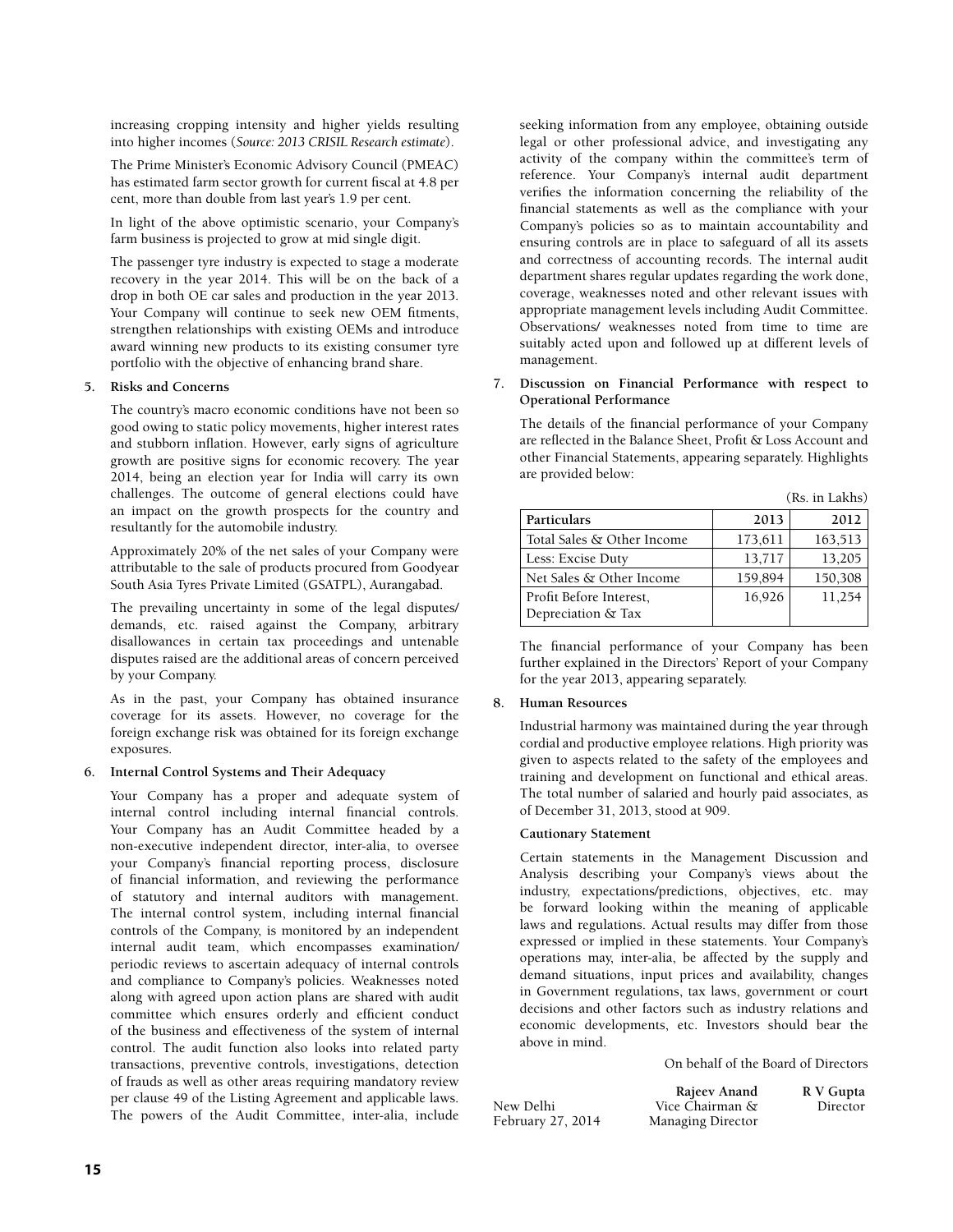

## **Auditors' Certificate regarding compliance of conditions of Corporate Governance**

#### **To the Members of Goodyear India Limited**

We have examined the compliance of conditions of Corporate Governance by Goodyear India Limited, for the year ended December 31, 2013, as stipulated in Clause 49 of the Listing Agreement of the said Company with stock exchange in India.

The compliance of conditions of Corporate Governance is the responsibility of the Company's management. Our examination was carried out in accordance with the Guidance Note on Certification of Corporate Governance (as stipulated in Clause 49 of the Listing Agreement), issued by the Institute of Chartered Accountants of India and was limited to procedures and implementation thereof, adopted by the Company for ensuring the compliance of the conditions of Corporate Governance. It is neither an audit nor an expression of opinion on the financial statements of the Company.

In our opinion and to the best of our information and according to the explanations given to us, we certify that the Company has complied with the conditions of Corporate Governance as stipulated in the above mentioned Listing Agreement.

We state that such compliance is neither an assurance as to the future viability of the Company nor the efficiency or effectiveness with which the management has conducted the affairs of the Company.

> **For Price Waterhouse & Co., Bangalore** Firm Registration Number: 007567S Chartered Accountants

**Avijit Mukerji** Place: New Delhi Partner Date: February 27, 2014 Membership Number: 056155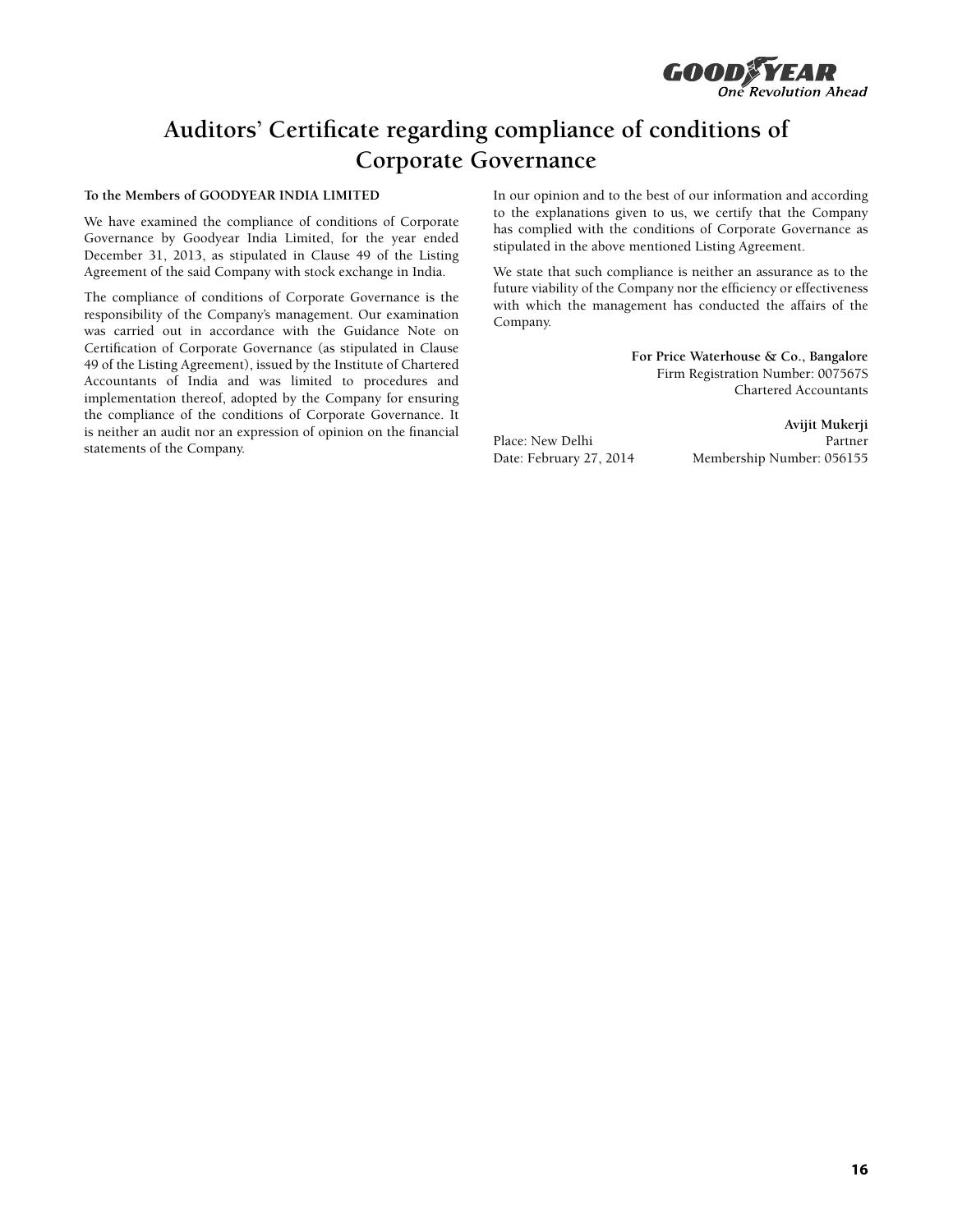## **INDEPENDENT AUDITORS' REPORT**

#### **To the Members of Goodyear India Limited**

#### **Report on the abridged financial statements**

- 1. The accompanying abridged financial statements of Goodyear India Limited (the "Company") comprise the abridged balance sheet as at December 31, 2013, the abridged statement of profit and loss and abridged cash flow statement for the year then ended together with the related notes, which we have signed under reference to this report.
- 2. These abridged financial statements are derived from the statutory audited financial statements of the Company for the year ended December 31, 2013 prepared by the Company's Management in accordance with the Accounting Standards referred to in sub-section (3C) of section 211 of the Companies Act, 1956 (the "Act"), covered by our attached report of even date to the Members of the Company pursuant to section 227 of the Act, in which we have expressed an unmodified audit opinion.
- 3. The abridged financial statements do not contain all the disclosures required by the Accounting Standards referred to in sub-section (3C) of section 211 of the Act and Schedule VI to the Act, applied in the preparation and presentation of the audited financial statements of the Company. Reading the abridged financial statements, therefore, is not a substitute for reading the audited financial statements of the Company.

#### **Management's Responsibility for the Abridged Financial Statements**

4. The Company's Management is responsible for the preparation of the abridged financial statements in accordance with Rule 7A of the Companies (Central Government's) General Rules and Forms, 1956 (the "Rules"). The Company's Management (including Directors) are ultimately responsible for the designing, implementing and maintaining internal control relevant to the preparation and presentation of the abridged

financial statements that are consistent with the audited financial statements and are free from material misstatement, whether due to fraud or error; and also includes appropriate interpretation and application of the relevant provisions of the Rules and the Act.

5. The Company's Management (including Directors) are also responsible for ensuring that the Company complies with the requirements of the Rules.

#### **Auditors' Responsibility**

6. Our responsibility is to express an opinion on the abridged financial statements based on our procedures, which were conducted in accordance with Standard on Auditing (SA) 810, 'Engagements to Report on Summary Financial Statements', issued by the Institute of Chartered Accountants of India.

#### **Opinion**

7. In our opinion, the accompanying abridged financial statements, are consistent, in all material respects, with the audited statutory financial statements of the Company as at and for the year ended December 31, 2013 prepared in accordance with Schedule VI to the Act, covered by our attached report of even date to the Members of the Company pursuant to section 227 of the Act, in accordance with the Rules.

> **For Price Waterhouse & Co., Bangalore** Firm Registration Number: 007567S Chartered Accountants

**Avijit Mukerji** Place: New Delhi Partner<br>
Date: February 27, 2014 Membership Number: 056155 Membership Number: 056155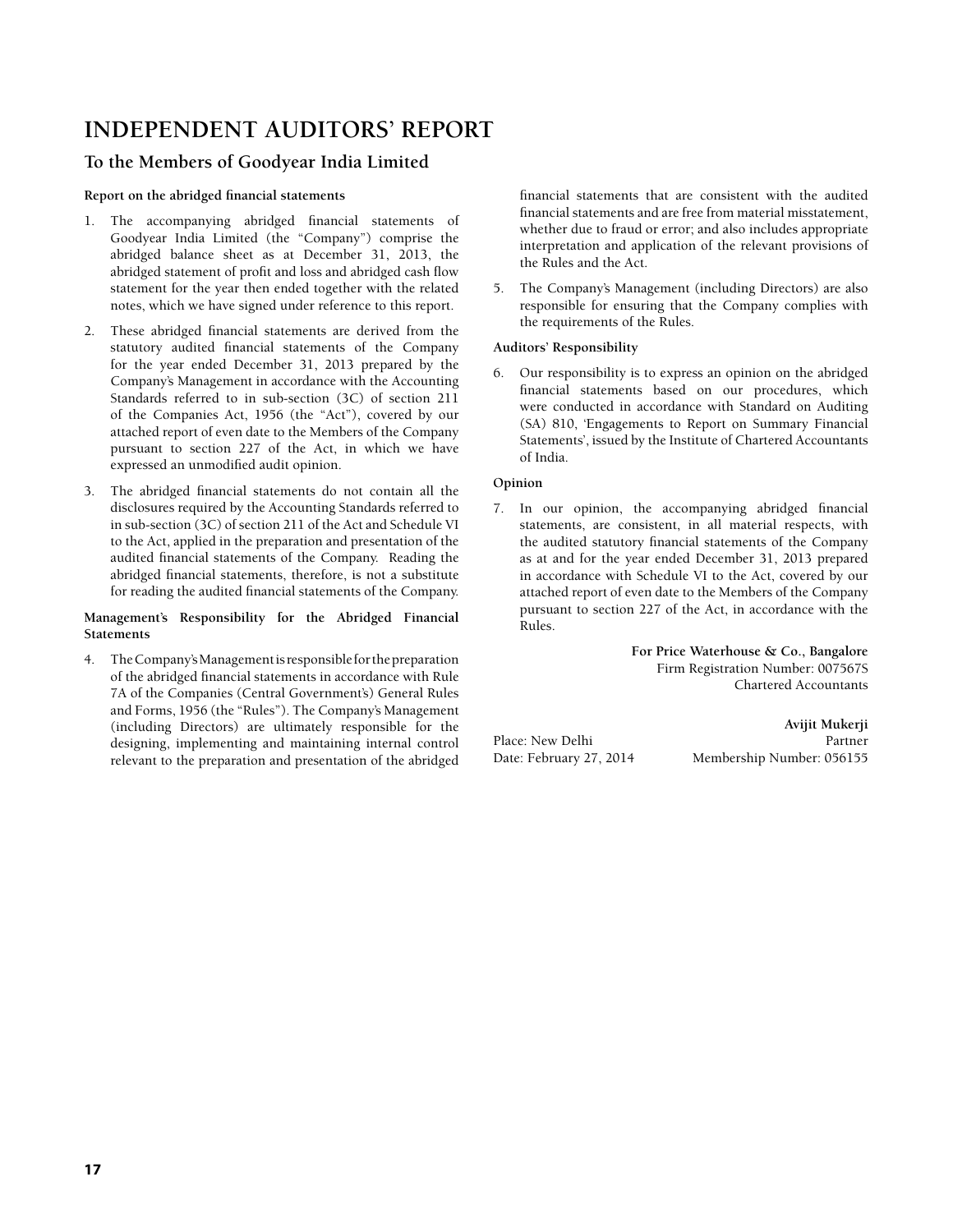

## **INDEPENDENT AUDITORS' REPORT**

#### **To the Members of Goodyear India Limited**

#### **Report on the Financial Statements**

1. We have audited the accompanying financial statements of Goodyear India Limited (the "Company"), which comprise the Balance Sheet as at December 31, 2013, and the Statement of Profit and Loss and Cash Flow Statement for the year then ended, and a summary of significant accounting policies and other explanatory information, which we have signed under reference to this report.

#### **Management's Responsibility for the Financial Statements**

2. The Company's Management is responsible for the preparation of these financial statements that give a true and fair view of the financial position, financial performance and cash flows of the Company in accordance with the Accounting Standards referred to in sub-section (3C) of section 211 of 'the Companies Act, 1956' of India (the "Act"). This responsibility includes the design, implementation and maintenance of internal control relevant to the preparation and presentation of the financial statements that give a true and fair view and are free from material misstatement, whether due to fraud or error.

#### **Auditors' Responsibility**

- 3. Our responsibility is to express an opinion on these financial statements based on our audit. We conducted our audit in accordance with the Standards on Auditing and other applicable authoritative pronouncements issued by the Institute of Chartered Accountants of India. Those Standards require that we comply with ethical requirements and plan and perform the audit to obtain reasonable assurance about whether the financial statements are free from material misstatement.
- 4. An audit involves performing procedures to obtain audit evidence, about the amounts and disclosures in the financial statements. The procedures selected depend on the auditors' judgment, including the assessment of the risks of material misstatement of the financial statements, whether due to fraud or error. In making those risk assessments, the auditors consider internal control relevant to the Company's preparation and fair presentation of the financial statements in order to design audit procedures that are appropriate in the circumstances, but not for the purpose of expressing an opinion on the effectiveness of the entity's internal control. An audit also includes evaluating the appropriateness of accounting policies used and the reasonableness of the accounting estimates made by Management, as well as evaluating the overall presentation of the financial statements.
- 5. We believe that the audit evidence we have obtained is sufficient and appropriate to provide a basis for our audit opinion.

**Opinion**

6. In our opinion, and to the best of our information and according to the explanations given to us, the accompanying financial statements give the information required by the Act in the manner so required and give a true and fair view in conformity with the accounting principles generally accepted in India:

- (a) in the case of the Balance Sheet, of the state of affairs of the Company as at December 31, 2013;
- (b) in the case of the Statement of Profit and Loss, of the profit for the year ended on that date; and
- (c) in the case of the Cash Flow Statement, of the cash flows for the year ended on that date.

#### **Report on Other Legal and Regulatory Requirements**

- 7. As required by 'the Companies (Auditor's Report) Order, 2003', as amended by 'the Companies (Auditor's Report) (Amendment) Order, 2004', issued by the Central Government of India in terms of sub-section (4A) of section 227 of the Act (hereinafter referred to as the "Order"), and on the basis of such checks of the books and records of the Company as we considered appropriate and according to the information and explanations given to us, we give in the Annexure a statement on the matters specified in paragraphs 4 and 5 of the Order.
- 8. As required by section 227(3) of the Act, we report that:
	- (a) We have obtained all the information and explanations which, to the best of our knowledge and belief, were necessary for the purpose of our audit;
	- (b) In our opinion, proper books of account as required by law have been kept by the Company so far as appears from our examination of those books;
	- (c) The Balance Sheet, Statement of Profit and Loss, and Cash Flow Statement dealt with by this Report are in agreement with the books of account;
	- (d) In our opinion, the Balance Sheet, Statement of Profit and Loss, and Cash Flow Statement dealt with by this report comply with the Accounting Standards referred to in sub-section (3C) of section 211 of the Act;
	- (e) On the basis of written representations received from the directors as on December 31, 2013, and taken on record by the Board of Directors, none of the directors is disqualified as on December 31, 2013, from being appointed as a director in terms of clause (g) of sub-section (1) of section 274 of the Act.

**For Price Waterhouse & Co., Bangalore** Firm Registration Number: 007567S Chartered Accountants

**Avijit Mukerji** Place: New Delhi Partner Date: February 27, 2014 Membership Number: 056155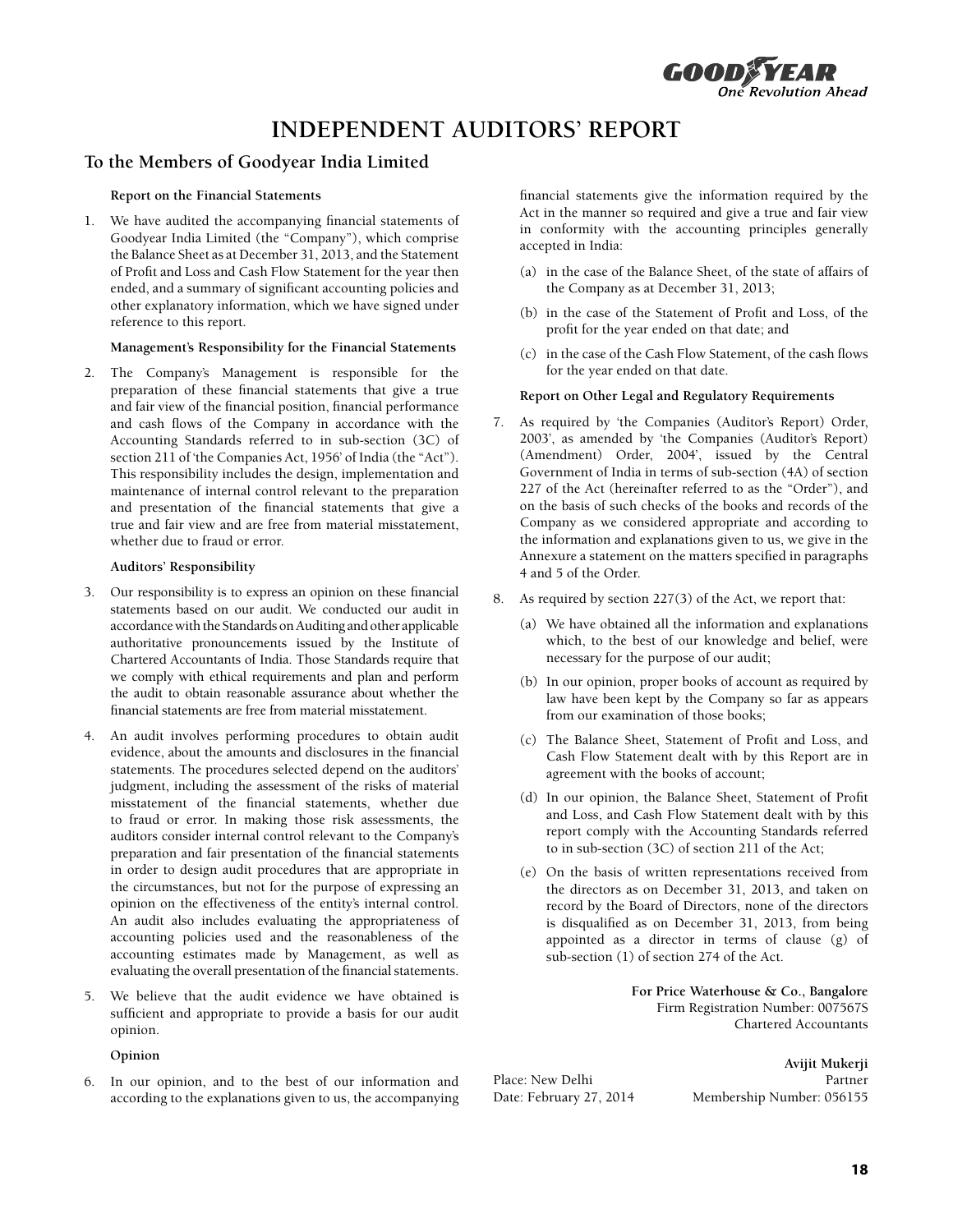## **Annexure to Independent Auditors' Report**

Referred to in paragraph 7 of the Independent Auditors' Report of even date to the members of Goodyear India Limited on the financial statements as of and for the year ended December 31, 2013

- i. (a) The Company is maintaining proper records showing full particulars, including quantitative details and situation, of fixed assets.
	- (b) The fixed assets are physically verified by the Management according to a phased programme designed to cover all the items over a period of three years which, in our opinion, is reasonable having regard to the size of the Company and the nature of its assets. Pursuant to the programme, a portion of the fixed assets has been physically verified by the Management during the year and no material discrepancies have been noticed on such verification.
	- (c) In our opinion, and according to the information and explanations given to us, a substantial part of fixed assets has not been disposed off by the Company during the year.
- ii. (a) The inventory including stocks with third parties has been physically verified by the Management during the year. In our opinion, the frequency of verification is reasonable.
	- (b) In our opinion, the procedures of physical verification of inventory followed by the Management are reasonable and adequate in relation to the size of the Company and the nature of its business.
	- (c) On the basis of our examination of the inventory records, in our opinion, the Company is maintaining proper records of inventory. The discrepancies noticed on physical verification of inventory as compared to book records were not material.
- iii. The Company has not granted/taken any loans, secured or unsecured, to companies, firms or other parties covered in the register maintained under Section 301 of the Act. Therefore, the provisions of Clause  $4(iii)[(b),(c)$  and  $(d)$  $/(f)$  and  $(g)$ ] of the said Order are not applicable to the Company.
- iv. In our opinion, and according to the information and explanations given to us, there is an adequate internal control system commensurate with the size of the Company and the nature of its business for the purchase of inventory and fixed assets and for the sale of goods. Further, on the basis of our examination of the books and records of the Company, and according to the information and explanations given to us, we have neither come across, nor have been informed of,

any continuing failure to correct major weaknesses in the aforesaid internal control system.

- v. (a) According to the information and explanations given to us, we are of the opinion that the particulars of all contracts or arrangements that need to be entered into the register maintained under Section 301 of the Companies Act, 1956 have been so entered.
	- (b) In our opinion, and according to the information and explanations given to us, the transactions made in pursuance of such contracts or arrangements and exceeding the value of Rupees Five Lakhs in respect of any party during the year have been made at prices which are reasonable having regard to the prevailing market prices at the relevant time.
- vi. The Company has not accepted any deposits from the public within the meaning of Sections 58A and 58AA of the Act and the rules framed there under.
- vii. In our opinion, the Company has an internal audit system commensurate with its size and the nature of its business.
- viii. We have broadly reviewed the books of account maintained by the Company in respect of products where, pursuant to the rules made by the Central Government of India, the maintenance of cost records has been prescribed under clause (d) of sub-section (1) of Section 209 of the Act, and are of the opinion that, prima facie, the prescribed accounts and records have been made and maintained. We have not, however, made a detailed examination of the records with a view to determine whether they are accurate or complete.
- ix. (a) According to the information and explanations given to us and the records of the Company examined by us, in our opinion, the Company is generally regular in depositing undisputed statutory dues in respect of income tax and sales tax, though there has been a slight delay in a few cases, and is regular in depositing undisputed statutory dues, including provident fund, investor education and protection fund, employees' state insurance, wealth tax, service tax, customs duty, excise duty and other material statutory dues, as applicable, with the appropriate authorities.
	- (b) According to the information and explanations given to us and the records of the Company examined by us, there are no dues of wealth tax and customs duty which have not been deposited on account of any dispute. The particulars of dues of income tax, sales tax, service tax and excise duty as at December 31, 2013 which have not been deposited on account of a dispute, are as follows: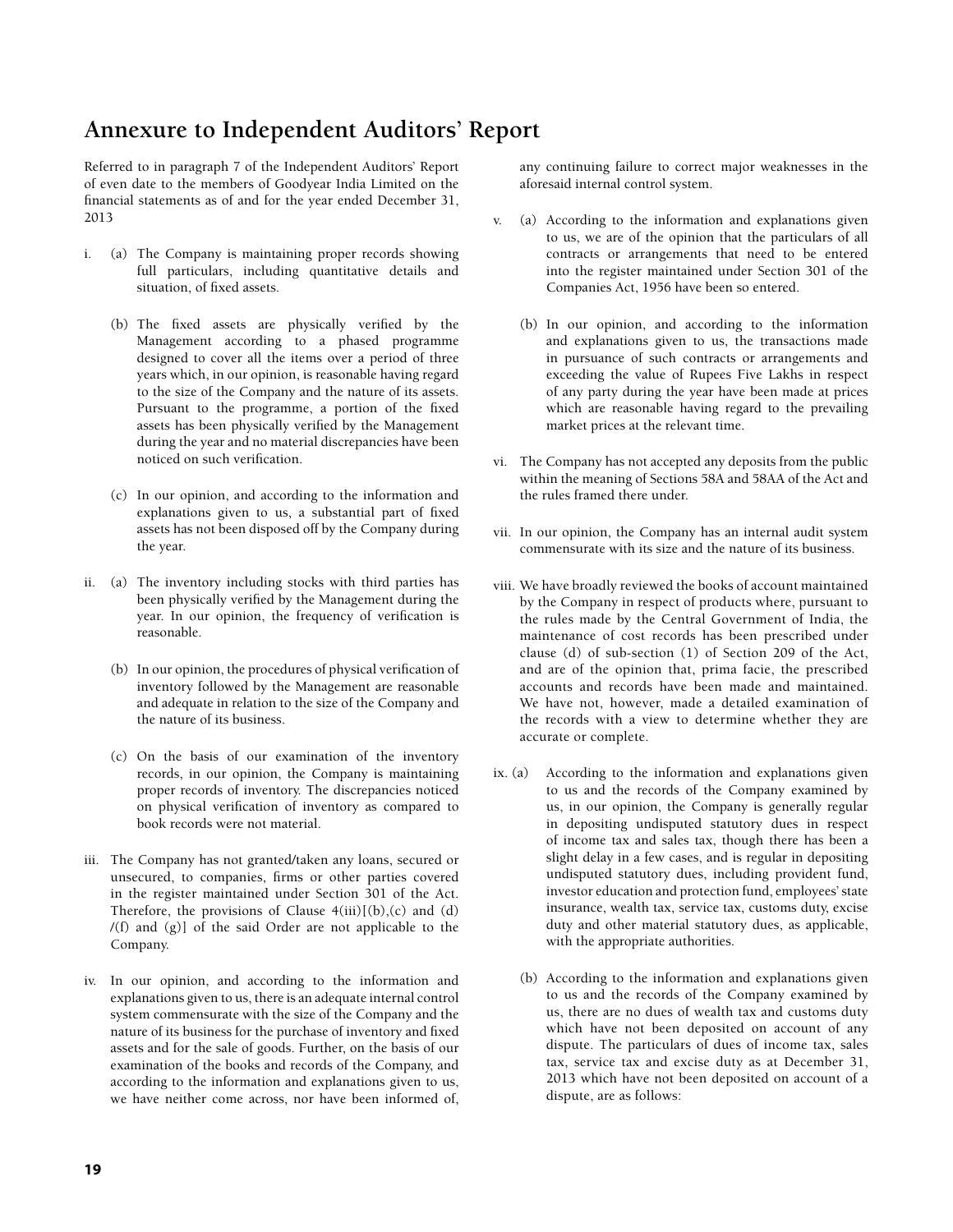GOOD One Revolution Ahead

## **Annexure to Independent Auditors' Report**

Referred to in paragraph 7 of the Independent Auditors' Report of even date to the members of Goodyear India Limited on the financial statements as of and for the year ended December 31, 2013.

| Sr. No.          | Name of the       | Nature of dues        | Amount        | Period to which    | Forum where the dispute is pending                  |
|------------------|-------------------|-----------------------|---------------|--------------------|-----------------------------------------------------|
|                  | statute           |                       | (Rs.in lakhs) | the amount relates |                                                     |
| 1.               | Central and State | Sales Tax/Value Added | 1,716         | 1979-1980;         | First level of Appellate<br>Authority               |
|                  | Tax Acts          | Tax                   |               | 1985-1987;         | i.e. Assistant Commissioner/ Deputy                 |
|                  |                   |                       |               | 1995-2013          | Commissioner/ Joint Commissioner/                   |
|                  |                   |                       |               |                    | Commissioner/<br>Commercial<br>$\operatorname{Tax}$ |
|                  |                   |                       |               |                    | Appellate and Revisional Board                      |
|                  |                   |                       | 25            | 1992-1993:         | Sales Tax Tribunal                                  |
|                  |                   |                       |               | 2004-2005;         |                                                     |
|                  |                   |                       |               | 2008-2009          |                                                     |
|                  |                   |                       | 8             | 1978-1979;         | High Court                                          |
|                  |                   |                       |               | 1987-1988          |                                                     |
| $\overline{2}$ . | The Central       | <b>Excise Duty</b>    | 1             | 2006-2011          | Commissioner (Appeals)                              |
|                  | Excise Act, 1994  |                       | 551           | 1997-1998;         | The Customs, Excise and Service Tax                 |
|                  |                   |                       |               | 2005-2011          | Appellate Tribunal (CESTAT)                         |
|                  |                   | Service Tax           | 26            | 2007-2010          | Commissioner (Appeals)                              |
|                  |                   |                       | 60            | 2004-2009          | The Customs, Excise and Service Tax                 |
|                  |                   |                       |               |                    | Appellate Tribunal (CESTAT)                         |
| $\overline{3}$ . | The Income Tax    | Income Tax            | 152           | 2004-2005          | Commissioner of Income Tax (Appeals)                |
|                  | Act, 1961         |                       | 1,648         | 2005-2009          | The Income Tax Appellate Tribunal                   |

- x. The Company has no accumulated losses as at the end of the financial year and it has not incurred any cash losses in the financial year ended on that date or in the immediately preceding financial year.
- xi. As the Company does not have any borrowings from any financial institution or bank nor has it issued any debentures as at the balance sheet date, the provisions of Clause 4(xi) of the Order are not applicable to the Company.
- xii. The Company has not granted any loans and advances on the basis of security by way of pledge of shares, debentures and other securities. Therefore, the provisions of Clause 4(xii) of the Order are not applicable to the Company.
- xiii. As the provisions of any special statute applicable to chit fund/ nidhi/ mutual benefit fund/ societies are not applicable to the Company, the provisions of Clause 4(xiii) of the Order are not applicable to the Company.
- xiv. In our opinion, the Company is not dealing in or trading in shares, securities, debentures and other investments. Accordingly, the provisions of Clause 4(xiv) of the Order are not applicable to the Company.
- xv. In our opinion, and according to the information and explanations given to us, the Company has not given any guarantee for loans taken by others from banks or financial institutions during the year. Accordingly, the provisions of Clause  $4(xv)$  of the Order are not applicable to the Company.
- xvi. The Company has not raised any term loans.Accordingly, the provisions of Clause 4(xvi) of the Order are not applicable to the Company.
- xvii. According to the information and explanations given to us and on an overall examination of the balance sheet of the

company, we report that the no funds raised on short-term basis have been used for long-term investment.

- xviii. The Company has not made any preferential allotment of shares to parties and companies covered in the register maintained under Section 301 of the Act during the year. Accordingly, the provisions of Clause 4(xviii) of the Order are not applicable to the Company.
- xix. The Company has not issued any debentures during the year and does not have any debentures outstanding as at the beginning of the year and at the year end. Accordingly, the provisions of Clause 4(xix) of the Order are not applicable to the Company.
- xx. The Company has not raised any money by public issues during the year. Accordingly, the provisions of Clause  $4(xx)$ of the Order are not applicable to the Company.
- xxi. During the course of our examination of the books and records of the Company, carried out in accordance with the generally accepted auditing practices in India, and according to the information and explanations given to us, we have neither come across any instance of material fraud on or by the Company, noticed or reported during the year, nor have we been informed of any such case by the Management.

**For Price Waterhouse & Co., Bangalore** Firm Registration Number: 007567S Chartered Accountants

**Avijit Mukerji** Place: New Delhi Partner Date: February 27, 2014 Membership Number: 056155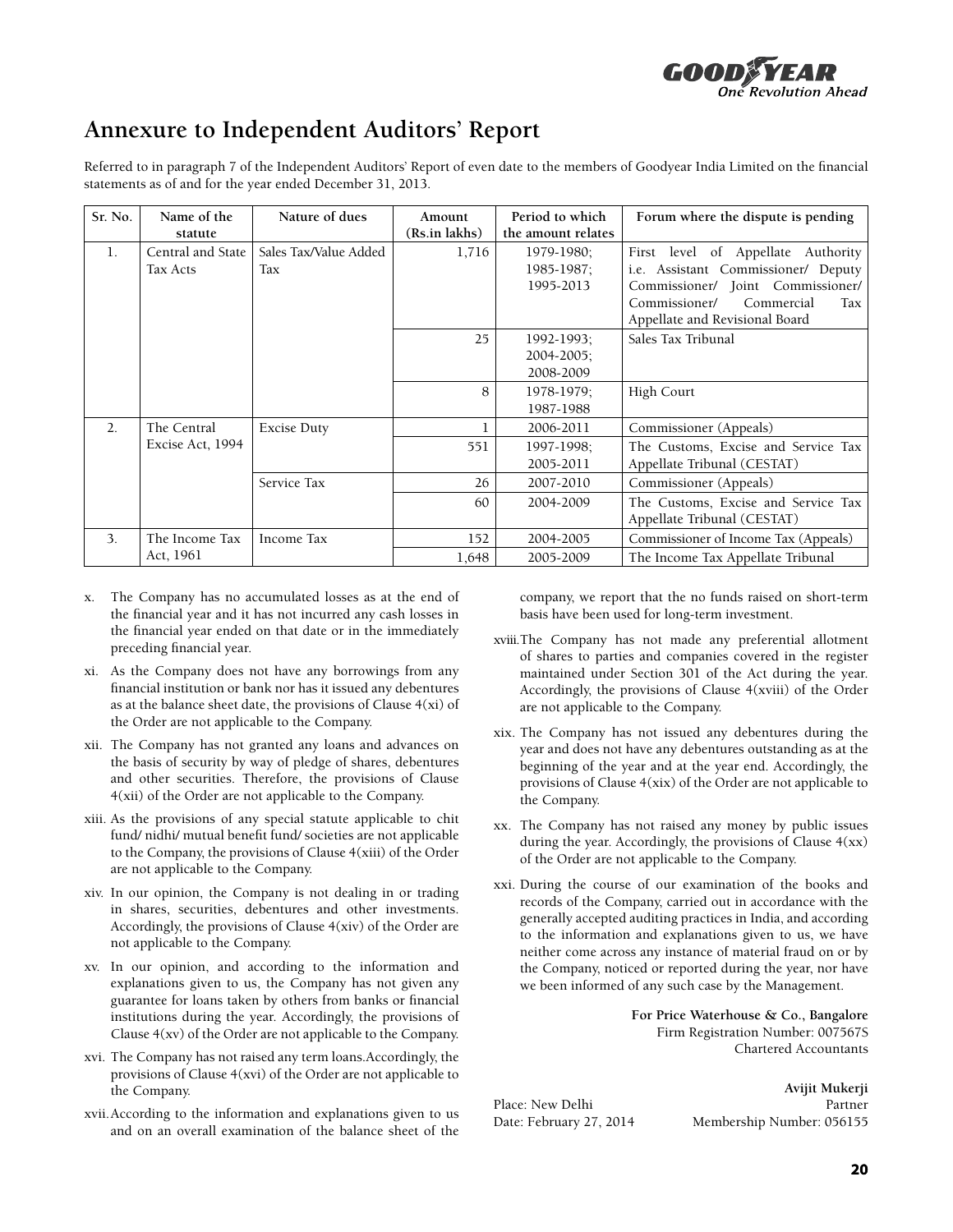## **GOODYEAR INDIA LIMITED Abridged Balance Sheet as at December 31, 2013**

(Statement containing sailent features of Balance Sheet as per section 219(1) (b) (*iv*) of the Companies Act, 1956) (Form No. 23-AB and rule 7A of the Companies (Central Government's) General Rules and Forms, 1956)

|     | S.No. Particulars                                                   | <b>Notes</b> | As at<br>Dec 31, 2013<br>(Rs.' lakhs) | As at<br>Dec 31, 2012<br>(Rs.' lakhs) |
|-----|---------------------------------------------------------------------|--------------|---------------------------------------|---------------------------------------|
| I.  | <b>EQUITY AND LIABILITIES</b>                                       |              |                                       |                                       |
|     | <b>Shareholders' Funds</b><br>(1)                                   |              |                                       |                                       |
|     | Share capital<br>(a)                                                |              | 2,307                                 | 2,307                                 |
|     | (b) Reserves and surplus                                            |              |                                       |                                       |
|     | (i) Capital reserve (comprising revaluation reserve)                |              | 284                                   | 296                                   |
|     | (ii) Revenue reserve                                                |              | 5,400                                 | 4,400                                 |
|     | (iii) Surplus in profit and loss account<br>(iv) Securities premium |              | 28,045<br>6,314                       | 22,079<br>6,314                       |
|     |                                                                     |              |                                       |                                       |
|     | Non-Current Liabilities<br>(2)                                      |              |                                       |                                       |
|     | (a) Deferred tax liabilities (net)                                  |              | 1,294                                 | 1,113                                 |
|     | Other long-term liabilities<br>(b)                                  |              | 279                                   |                                       |
|     | Long-term provisions<br>(c)                                         |              | 1,973                                 | 1,881                                 |
|     | <b>Current Liabilities</b><br>(3)                                   |              |                                       |                                       |
|     | Trade payables<br>(a)                                               |              | 29,167                                | 25,725                                |
|     | Other current liabilities<br>(b)                                    |              | 7,968                                 | 7,719                                 |
|     | Short-term provisions<br>(c)                                        |              | 2,904                                 | 2,372                                 |
|     | Total of $(1)$ to $(3)$                                             |              | 85,935                                | 74,206                                |
|     |                                                                     |              |                                       |                                       |
| II. | <b>ASSETS</b>                                                       |              |                                       |                                       |
|     | (4) Non-Current Assets                                              |              |                                       |                                       |
|     | (a) Fixed assets                                                    |              |                                       |                                       |
|     | Tangible assets (Original cost less depreciation)<br>(i)            |              | 21,023                                | 19,757                                |
|     | (ii) Intangible assets (Original cost less amortisation)            |              | 1                                     | 1                                     |
|     | (iii) Capital work in progress                                      |              | 3,182                                 | 1,749                                 |
|     | (b) Long-term loans and advances                                    |              | 1,724                                 | 1,851                                 |
|     | (c)<br>Other non-current assets                                     |              | 3                                     | 1                                     |
|     | <b>Current Assets</b><br>(5)                                        |              |                                       |                                       |
|     | (a) Inventories                                                     |              | 9,900                                 | 10,426                                |
|     | (b) Trade receivables                                               |              | 16,530                                | 15,437                                |
|     | Cash and bank balances<br>(c)                                       | 6            | 31,656                                | 23,834                                |
|     | (d)<br>Short-term loans and advances                                |              | 971                                   | 747                                   |
|     | (e)<br>Other current assets                                         |              | 945                                   | 403                                   |
|     | Total of $(4)$ to $(5)$                                             |              | 85,935                                | 74,206                                |

The notes referred to above form an integral part of Abridged Balance Sheet.

This is the Abridged Balance Sheet referred to in our report of even date.

For **Price Waterhouse & Co., Bangalore Rajeev Anand Yashwant Singh Yadav** Firm Registration Number: 007567S Vice Chairman & Director Chartered Accountants and a metal managing Director

**Avijit Mukerji R V Gupta C Dasgupta** Partner Director Director Director Director Director Director Director Director Director Director Director Director  $\sim$ Membership Number: 056155

Place: New Delhi **Pankaj Gupta** Date: February 27, 2014 Company Secretary

**Rajiv Lochan Jain Mark C Ravunni**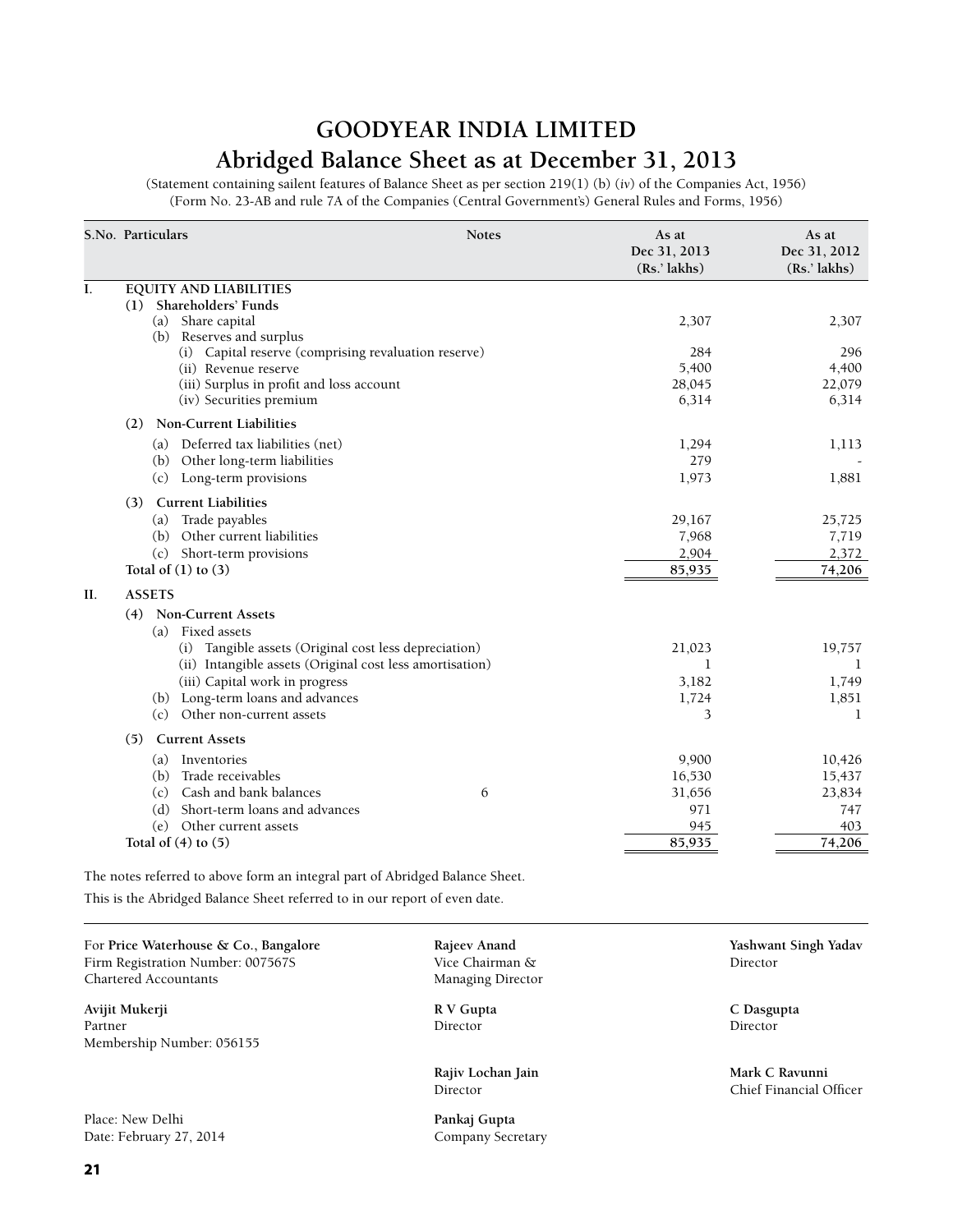GOOD **DEAR**<br>One Revolution Ahead

## **Abridged Profit and Loss Account for the year ended December 31, 2013**

(Statement containing sailent features of Profit and Loss account as per section 219(1) (b) (*iv*) of the Companies Act, 1956) (Form No. 23-AB and rule 7A of the Companies (Central Government's) General Rules and Forms, 1956)

|       |     | S.No. Particulars                                                           | <b>Notes</b> | For the year ended<br>Dec 31, 2013<br>(Rs.' lakhs) | For the year ended<br>Dec 31, 2012<br>(Rs.' lakhs) |
|-------|-----|-----------------------------------------------------------------------------|--------------|----------------------------------------------------|----------------------------------------------------|
| I.    |     | Income:                                                                     |              |                                                    |                                                    |
|       |     | Sale of products manufactured                                               |              | 129,737                                            | 128,081                                            |
|       |     | Sale of goods traded                                                        |              | 40,852                                             | 33,253                                             |
|       |     | Revenue from operations (gross)                                             | 7            | 170,589                                            | 161,334                                            |
|       |     | Less : Excise duty on sales                                                 |              | 13,717                                             | 13,205                                             |
|       |     | Net revenue from operations                                                 |              | 156,872                                            | 148,129                                            |
| II.   |     | Other income                                                                |              | 3,022                                              | 2,179                                              |
| III.  |     | Total Income $(I + II)$                                                     |              | 159,894                                            | 150,308                                            |
| IV.   |     | Expenditure:                                                                |              |                                                    |                                                    |
|       | (a) | Cost of material consumed                                                   |              | 73,737                                             | 81,615                                             |
|       | (b) | Purchase of stock-in-trade                                                  |              | 38,439                                             | 28,604                                             |
|       | (c) | Change in inventories of finished goods, work-in-process and stock-in-trade |              | (584)                                              | 69                                                 |
|       | (d) | Employee benefits expense                                                   |              | 8,784                                              | 8,085                                              |
|       | (e) | Finance costs                                                               |              | 216                                                | 382                                                |
|       | (f) | Depreciation and amortization expense (net)                                 |              | 2,518                                              | 2,409                                              |
|       | (g) | Other expenses                                                              |              | 22,592                                             | 20,681                                             |
|       |     | Total Expenditure (a to g)                                                  |              | 145,702                                            | 141,845                                            |
| V.    |     | Profit before tax (III-IV)                                                  |              | 14,192                                             | 8,463                                              |
| VI.   |     | Tax Expense :                                                               |              |                                                    |                                                    |
|       | (a) | Current tax                                                                 |              | 4,604                                              | 2,821                                              |
|       | (b) | Deferred tax                                                                |              | 181                                                | 10                                                 |
| VII.  |     | Profit for the year (V - VI)                                                |              | 9,407                                              | 5,632                                              |
| VIII. |     | Basic and Diluted Earnings Per Equity Share                                 |              | 40.78                                              | 24.41                                              |

The notes referred to above form an integral part of Abridged Profit and Loss Account. This is the Abridged Profit and Loss account referred to in our report of even date.

For **Price Waterhouse & Co., Bangalore Rajeev Anand Yashwant Singh Yadav** Firm Registration Number: 007567S Vice Chairman & Director Chartered Accountants Managing Director

**Avijit Mukerji R V Gupta C Dasgupta** Partner Director Director Director Director Director Director Director Director Director Director Director Director  $\sim$ Membership Number: 056155

Place: New Delhi **Pankaj Gupta** Date: February 27, 2014 Company Secretary

**Rajiv Lochan Jain Mark C Ravunni**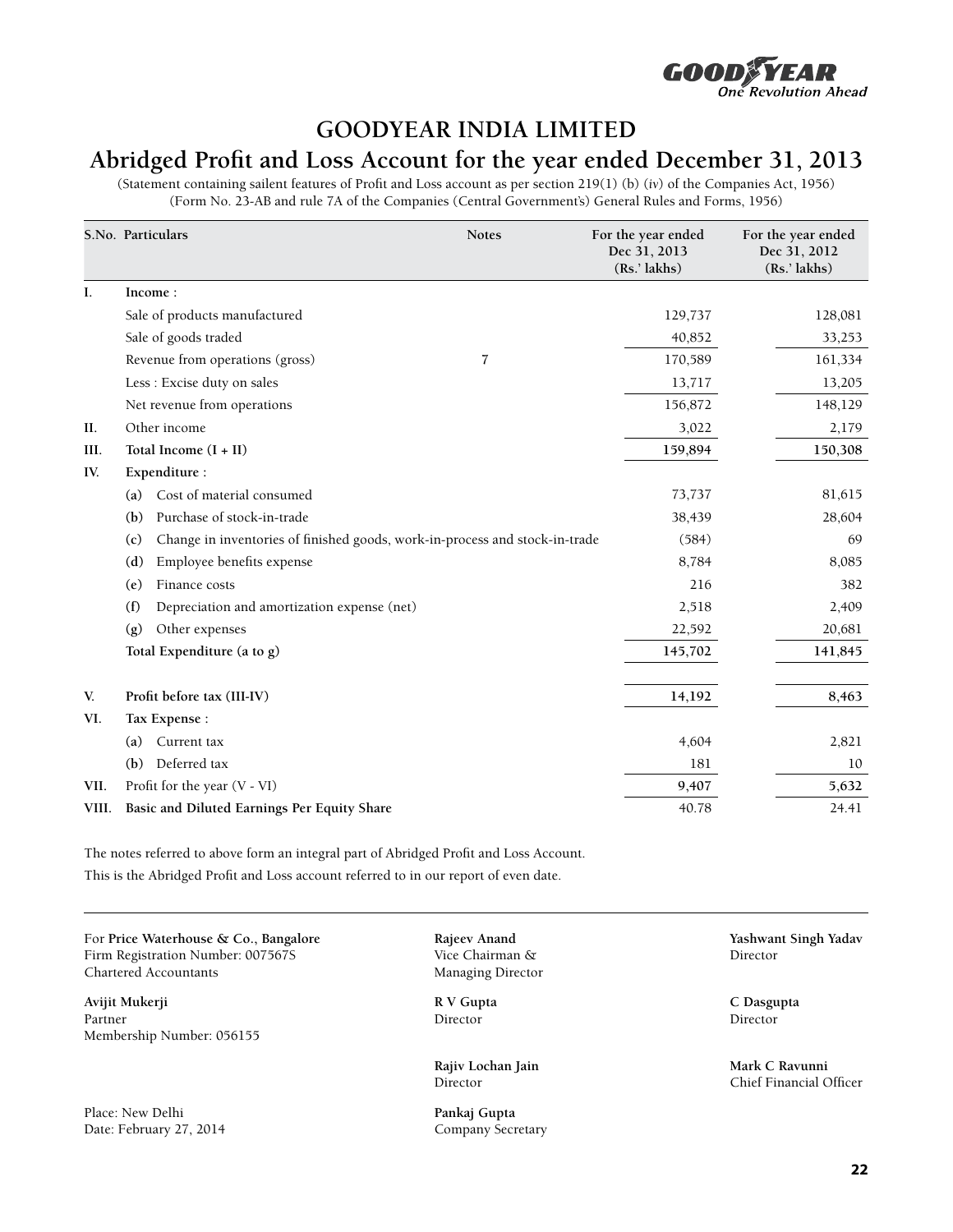## **GOODYEAR INDIA LIMITED Abridged Cash Flow Statement for the year ended December 31, 2013**

(Form No. 23-AB and rule 7A of the Companies (Central Government's) General Rules and Forms, 1956)

|                |                                                                | For the year ended<br>Dec 31,2013<br>$(Rs$ 'lakhs) | For the year ended<br>Dec 31,2012<br>$(Rs$ 'lakhs) |
|----------------|----------------------------------------------------------------|----------------------------------------------------|----------------------------------------------------|
| -1             | Cash flow from operating activities                            | 13,442                                             | 2,566                                              |
| 2              | Cash flow from investing activities                            | (12, 442)                                          | (17, 773)                                          |
| 3              | Cash flow from financing activities                            | (2,098)                                            | (2,210)                                            |
| $\overline{4}$ | Net increase/(decrease) in cash and cash equivalents $(1+2+3)$ | (1,098)                                            | (17, 417)                                          |
| 5              | Cash and cash equivalents at beginning of the year             | 5,348                                              | 22,765                                             |
| 6              | Unrealised foreign exchange gain                               |                                                    |                                                    |
|                | Cash and cash equivalents at end of the year                   | 4,250                                              | 5,348                                              |

Notes :

- 1. The above Cash Flow Statement has been prepared under the indirect method set out in Accounting Standard 3 on "Cash Flow Statement" notified by the Government of India under the Accounting Standard Rules, 2006.
- 2. Figures in brackets indicate cash outflow.
- 3. Previous year figures have been regrouped and recasted, wherever necessary, to conform to the current year's classification.
- 4. The notes referred to in the Abridged Balance Sheet and Profit and Loss Account forms an integral part of the Cash Flow Statement.

This is the Abridged Cash Flow Statement referred to in our report of even date.

For **Price Waterhouse & Co., Bangalore Rajeev Anand Yashwant Singh Yadav** Firm Registration Number: 007567S Vice Chairman & Director Chartered Accountants Managing Director

**Avijit Mukerji R V Gupta C Dasgupta** Partner Director Director Director Director Director Director Director Director Director Membership Number: 056155

Place: New Delhi **Pankaj Gupta** Date: February 27, 2014 Company Secretary

**Rajiv Lochan Jain Mark C Ravunni**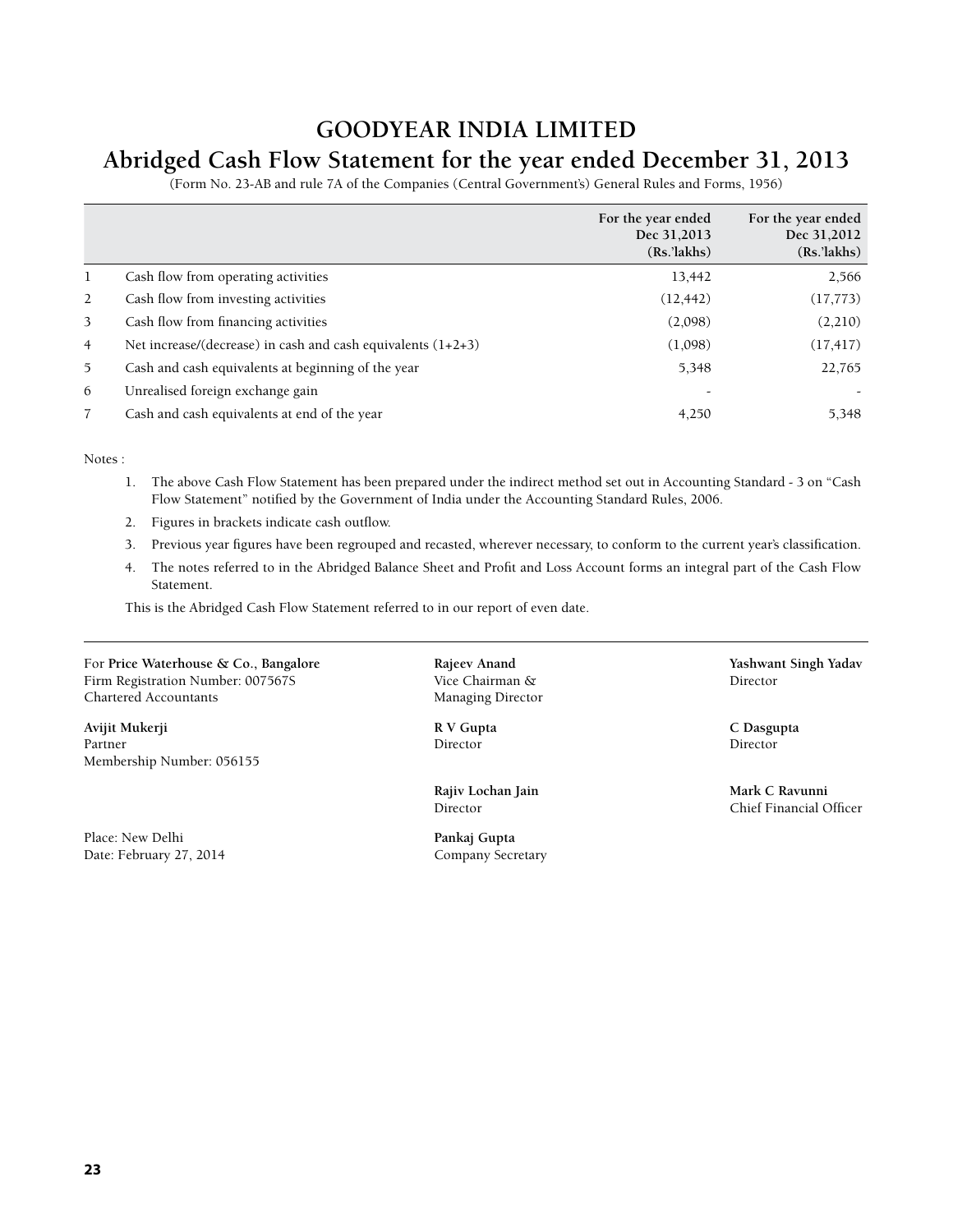## **Notes to the financial statements :**

(All the figures are in rupee lakhs and figures in brackets, wherever given, are in respect of previous year, unless stated otherwise).

#### **(1) GENERAL INFORMATION**

Goodyear India Limited (the "Company"), an existing company under the Companies Act,1956, is a step-down subsidiary of The Goodyear Tire & Rubber Company, Akron, Ohio, USA ("GTRC"). The Company was originally registered and incorporated as a private company on October 10, 1922 and converted into a public company on March 24,1961. The Company is engaged in the business of manufacturing and trading of tyres, tubes and flaps with manufacturing facility at Ballabgarh, Haryana, India. The Company is presently listed with the Mumbai stock exchange (BSE Limited).

(*Note 1 of the Annual Financial Statements*)

#### **(2) SIGNIFICANT ACCOUNTING POLICIES**

#### **i) Accounting Convention and Basis for Preparation**

 These financial statements have been prepared in accordance with the generally accepted accounting principles in India under the historical cost convention on accrual basis, except for certain tangible assets which are being carried at revalued amounts. These financial statements have been prepared to comply in all material aspects with the accounting standards notified under Section 211(3C) [Companies (Accounting Standards) Rules, 2006, as amended] and the other relevant provisions of the Companies Act, 1956.

 All assets and liabilities have been classified as current or non-current as per the Company's normal operating cycle and other criteria set out in the revised Schedule VI to the Companies Act, 1956. Based on the nature of products and the time between the acquisition of assets for processing and their realization in cash and cash equivalents, the Company has ascertained its operating cycle as 12 months for the purpose of current/noncurrent classification of assets and liabilities.

#### **ii) Fixed Assets**

 Tangible assets are stated at cost of acquisition/ construction net of accumulated depreciation and accumulated impairment losses, if any and assets taken on finance lease on or after January 1, 2002 are stated at lower of the fair value/present value of the minimum lease payments at the inception of the lease. The figures of Land, Buildings and factory Plant and Machinery, which have been revalued during the year 1984, are on the basis of valuation report of an approved valuer.

 Subsequent expenditures related to an item of fixed asset are added to its book value only if they increase the future benefits from the existing asset beyond its previously assessed standard of performance.

 Losses arising from the retirement of, and gains or losses arising from disposal of fixed assets which are carried at cost are recognized in the Statement of Profit and Loss.

 Intangible Assets are stated at acquisition cost, net of accumulated amortization and accumulated impairment losses, if any. Intangible assets are amortized on a straight-line basis over their estimated useful lives. A rebuttable presumption that the useful life of an intangible asset will not exceed ten years from the date when the asset is available for use is considered by the management. Gains or losses arising from the retirement or disposal of an intangible asset are determined as the difference between the net disposal proceeds and the carrying amount of the asset and recognized as income or expense in the Statement of Profit and Loss.

#### **iii) Depreciation/Amortization**

a) The Company follows straight-line method of depreciation in respect of all its fixed assets including

assets taken on finance lease, as per Schedule XIV to the Companies Act, 1956, except (c) and (d).

b) As per technical evaluation, Plant and Machinery is treated as Continuous Process Plant as defined in Schedule XIV to the Companies Act, 1956 and the depreciation has been provided accordingly.

GOOD

One Revolution Ahead

- c) Depreciation has been provided in respect of certain category of Plant and Machinery (including machinery spares of irregular nature) as per technical assessment by the management based on straight line method over the useful life of 5-10 years.
- d) The depreciation on assets revalued as at December 31, 1984, is provided on the basis of the residual life as per the technical estimation by the valuer.
- e) Intangible Assets : Softwares are amortized over a period of 6 years based on the estimated economic useful life of the asset.
- f) The depreciation on the assets capitalized during the year is charged from beginning of the month following the date of capitalization.
- **iv) Inventories**

 Inventories are valued at lower of cost and net realizable value. Cost includes cost of purchase, conversion costs and appropriate production overheads incurred in bringing the inventories to their present location and condition and is net of all duties and input taxes which are available for set-off against output taxes. Finished goods are inclusive of excise duty. Net realizable value is the estimated selling price in the ordinary course of business, less the estimated costs of completion and the estimated costs necessary to make the sale.

 The basis of determining cost for various categories of inventories is as follows:

Raw materials **Weighted average** Stores and Spare parts Weighted average

Work-in-process and } Materials and appropriate Finished goods share of labour and overheads Inventories have been disclosed net of provision for

obsolescence, if any. Provision for inventory obsolescence is determined based on management's estimate.

#### **v) Research and Development Expenditure**

 The revenue expenditure on research and development is expensed under the respective heads in the year in which it is incurred.

#### **vi) Revenue Recognition**

 Sale of goods : Sales are recognized when the substantial risks and rewards of ownership in the goods are transferred to the buyer as per the terms of the contract and are recognized net of trade discounts, rebates, sales taxes and excise duties.

#### **vii) Other Income**

**Interest :** Interest income is recognized on a time proportion basis taking into account the amount outstanding and the rate applicable.

**Export Incentives :** Income from duty draw back or other export incentives is recognized on an accrual basis.

 **Insurance Claims :** Income from refund claim of insurance is recognized on realization of refund amount.

#### **viii) Employee Benefits**

#### **Defined Contribution Plans**

 Employee State Insurance and Employee Pension Scheme 1995 : Contribution towards these are made to the regulatory authorities. Such benefits are classified as Defined Contribution Schemes as the Company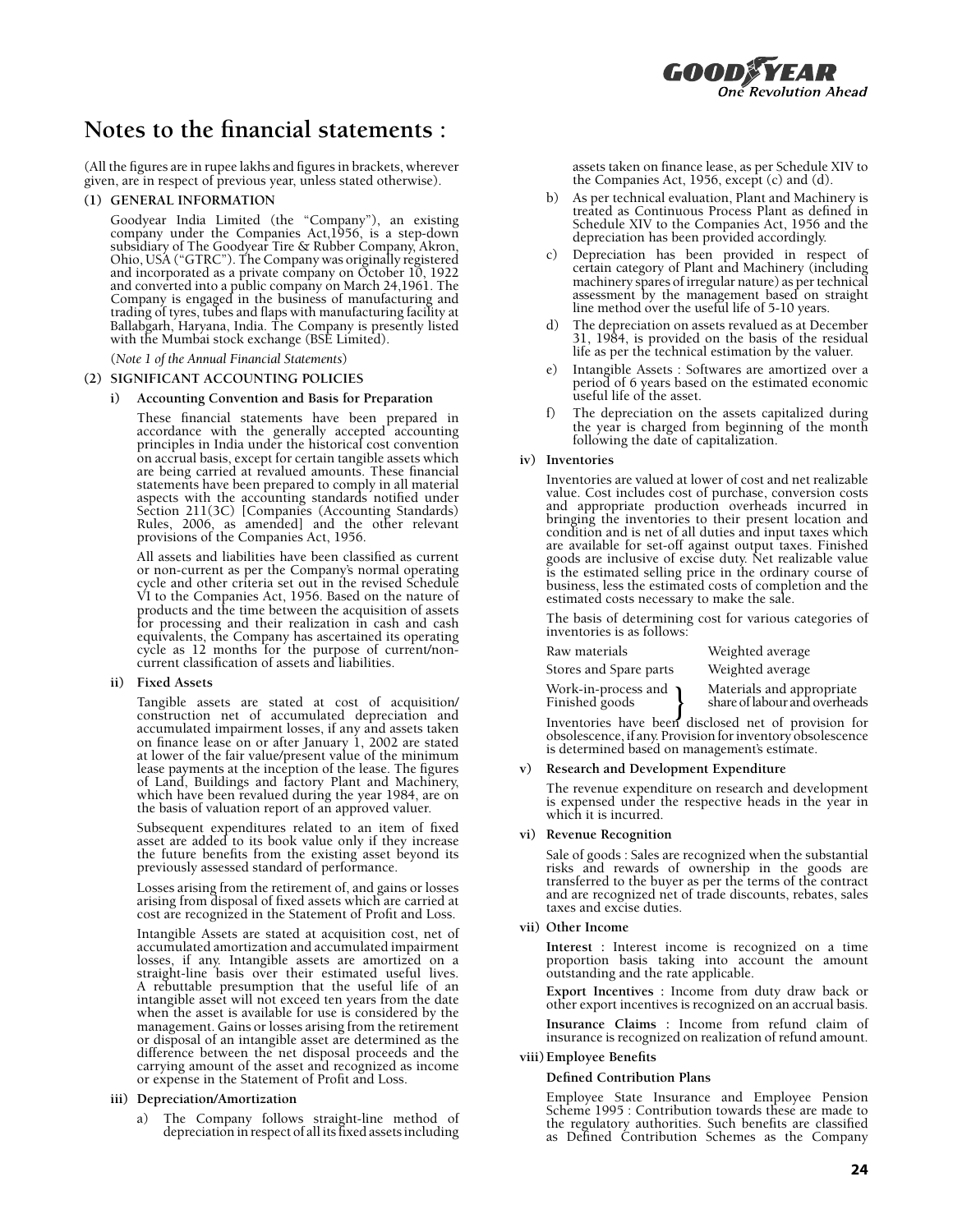does not carry any further obligations, apart from the contributions made on a monthly basis.

 Superannuation Fund : Contribution towards Superannuation Fund is administered by a trust set up by the Company, which is recognized by the Income Tax authorities. Such benefits are classified as Defined Contribution Schemes as the Company does not carry any further obligations, apart from the contributions made on a monthly basis.

#### **Defined Benefit Plans**

 Provident Fund : Provident Fund contributions are made to a Trust administered by the Company. The Company's liability is actuarially determined (using the Projected Unit Credit method) at the end of the year. Actuarial losses/gains are recognized in the Statement of Profit and Loss in the year in which they arise.

 The contributions made to the trust are recognized as plan assets. The defined benefit obligation recognized in the balance sheet represents the present value of the defined benefit obligation as reduced by the fair value of plan assets and the same is disclosed as 'Interest on Provident Fund contributions'.

 Gratuity : The Company provides for gratuity, a defined benefit plan (the "Gratuity Plan") covering eligible employees in accordance with the Payment of Gratuity Act, 1972. The Gratuity Plan provides a lump sum payment to vested employees at retirement, death, incapacitation or termination of employment, of an amount based on the respective employee's salary and the tenure of employment. The Company's liability is actuarially determined (using the Projected Unit Credit method) at the end of each year. Actuarial losses/gains are recognized in the Statement of Profit and Loss in the year in which they arise.

#### **Other Employee Benefits**

 Compensated Absences : Accumulated compensated absences, which are expected to be availed or encashed within 12 months from the end of the year end are treated as short term employee benefits. The obligation towards the same is measured at the expected cost of accumulating compensated absences as the additional amount expected to be paid as a result of the unused entitlement as at the year end.

 Accumulated compensated absences, which are expected to be availed or encashed beyond 12 months from the end of the year end are treated as other long term employee benefits. The Company's liability is actuarially determined (using the Projected Unit Credit method) at the end of each year. Actuarial losses/ gains are recognized in the Statement of Profit and Loss in the year in which they arise.

#### **ix) Income Tax**

 Tax expense for the period, comprising current tax and deferred tax, are included in the determination of the net profit or loss for the period. Current tax is measured at the amount expected to be paid to the tax authorities in accordance with the prevailing taxation laws.

 Deferred tax is recognized for all the timing differences, subject to the consideration of prudence in respect of deferred tax assets. Deferred tax assets are recognized and carried forward only to the extent that there is a reasonable certainty that sufficient future taxable income will be available against which such deferred tax assets can be realized. Deferred tax assets and liabilities are measured using the tax rates and tax laws that have been enacted or substantively enacted by the Balance Sheet date. At each Balance Sheet date, the Company re-assesses unrecognized deferred tax assets, if any.

 Current tax assets and current tax liabilities are offset when there is a legally enforceable right to set off the recognized amounts and there is an intention to settle the asset and the liability on a net basis. Deferred tax assets and deferred tax liabilities are offset when there is a legally enforceable right to set off assets against liabilities  representing current tax and where the deferred tax assets and the deferred tax liabilities relate to taxes on income levied by the same governing taxation laws.

#### **x) Foreign Currency Translations**

**Initial Recognition :** On initial recognition, all foreign currency transactions are recorded by applying to the foreign currency amount the exchange rate between the reporting currency and the foreign currency at the date of the transaction.

 **Subsequent Recognition :** As at the reporting date, non-monetary items which are carried in terms of historical cost denominated in a foreign currency are reported using the exchange rate at the date of the transaction.

 All monetary assets and liabilities in foreign currency are restated at the end of accounting period. Exchange differences on restatement of monetary items are recognized in the Statement of Profit and Loss.

#### **xi) Lease Rental**

 Leases in which a significant portion of the risks and rewards of ownership are retained by the lessor are classified as operating leases. Payments made under operating leases are charged to the Statement of Profit and Loss on a straight-line basis over the period of the lease.

#### **xii) Borrowing Costs**

 Borrowing costs directly attributable to the acquisition, construction or production of qualifying assets, which are assets that necessarily take a substantial period of time to get ready for their intended use or sale, are added to the cost of those assets, until such time as the assets are substantially ready for their intended use or sale. All other borrowing costs are recognized in Statement of Profit and Loss in the period in which they are incurred.

#### **xiii)Impairment of Assets**

 Assessment is done at each Balance Sheet date as to whether there is any indication that an asset (tangible and intangible) may be impaired. For the purpose of assessing impairment, the smallest identifiable group of assets that generates cash inflows from continuing use that are largely independent of the cash inflows from other assets or groups of assets, is considered as a cash generating unit. If any such indication exists, an estimate of the recoverable amount of the asset/cash generating unit is made. Assets whose carrying value exceeds their recoverable amount are written down to the recoverable amount. Recoverable amount is higher of an asset's or cash generating unit's net selling price and its value in use. Value in use is the present value of estimated future cash flows expected to arise from the continuing use of an asset and from its disposal at the end of its useful life. Assessment is also done at each Balance Sheet date as to whether there is any indication that an impairment loss recognized for an asset in prior accounting periods may no longer exist or may have decreased.

#### **xiv) Provisions and Contingencies**

 Provisions : Provisions are recognized when there is a present obligation as a result of a past event and it is probable that an outflow of resources embodying economic benefits will be required to settle the obligation in respect of which a reliable estimate can be made. Provisions are measured at the best estimate of the expenditure required to settle the present obligation at the Balance sheet date and are not discounted to its present value.

 Provision for replacement loss is determined on the basis of past experience and best estimates of management.

 Contingent Liabilities : Contingent liabilities are disclosed when there is a possible obligation arising from past events, the existence of which will be confirmed only by the occurrence or non occurrence of one or more uncertain future events not wholly within the control of the Company or a present obligation that arises from past events where it is either not probable that an outflow of resources will be required to settle or a reliable estimate of the amount cannot be made.

(*Note 2 of the Annual Financial Statements*)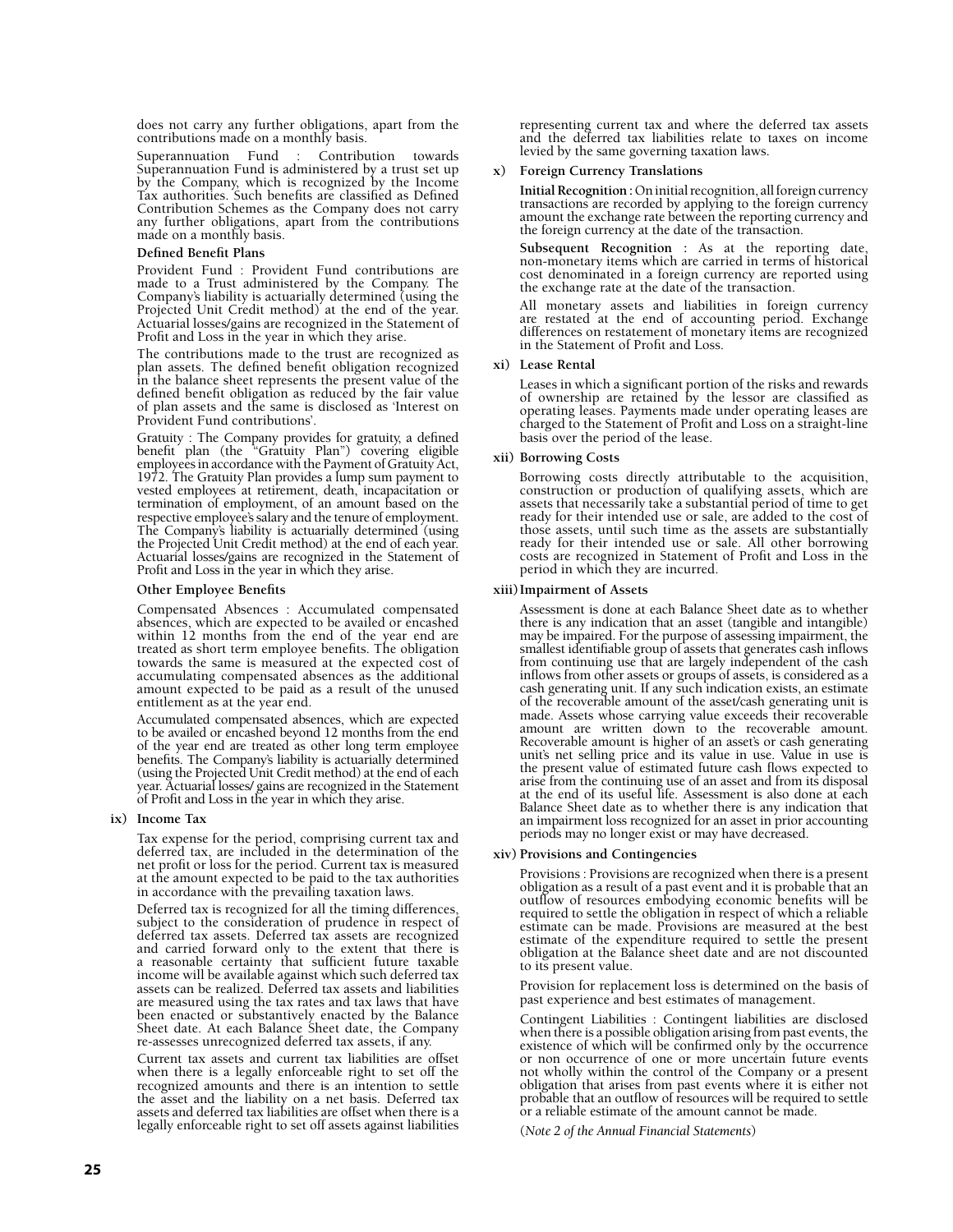

**As at Dec 31, 2013 (Rs.' lakhs) As at Dec 31, 2012 (Rs.' lakhs) (3) Contingent liabilities :** i) Guarantee to Gurgaon Gramin Bank 133 126 ii) Other moneys for which Company is contingently liable Price Differential pending settlement 474 474 iii) Claims against the Company disputed and not acknowledged as debts \*\* **A. Excise duty and Service tax matters** a) Cases decided in the Company's favour by Appellate authorities and for which Department has filed further appeal. 484 484 b) Cases pending before Appellate authorities in respect of which the Company has filed appeals. Amounts deposited under protest Rs. 386 (Rs. 376). 1,241 1,152 **B. Income tax matters** Cases pending before Appellate authorities/Dispute Resolution Panel in respect of which the Company has filed appeals. Amounts deposited under protest Rs. 133 (Rs. 63). 1,932 1,295 **C. Sales tax matters** Cases pending before Appellate authorities in respect of which the Company has filed appeals. Amounts deposited under protest Rs. 284 (Rs. 250). 663 676 **D. Haryana Urban Development Authority (HUDA) demand matter \*** Demand for proportionate external development charges by HUDA. 662 662 **E. Other matters**  These include claims against the Company for recovery lodged by various parties. Amounts deposited under protest Rs. Nil (Rs. 443). 266 909

**\*** During the year 2003, a demand of Rs. 662 lakhs besides interest, was raised by the Haryana Urban Development Authority (HUDA) towards external development charges (EDC) which was challenged by the Company. During June 2009, the Court of Hon'ble Additional Civil Judge (Senior Division) (First Court) passed an interim order whereby the Company was directed to pay interest @ 10% for delayed payment amounting to Rs. 5 lakhs and which was duly paid. In the year 2010, the entire demand had been set aside by the First Court. However, HUDA challenged the same before the Court of Hon'ble District & Session Judge, Faridabad. In December 2011, the said appeal was dismissed by Hon'ble District and Session Judge. HUDA has further gone into appeal before the Hon'ble High Court of Punjab and Haryana, to our knowledge the same has not yet been admitted.

#### **F. Haryana Local Area Development Tax (HLADT)**

In the year 2007, Hon'ble Punjab & Haryana High Court at Chandigarh, on a reference from the Hon'ble Supreme Court of India, had held the Haryana Local Area Development Tax (HLADT) as unconstitutional. Subsequently in the year 2008, the State of Haryana introduced "Haryana Tax on Entry of Goods Into Local Area Act, 2008 (Entry Tax)" by repealing the Haryana Local Area Development Tax Act, 2000 and the same was also held unconstitutional by the Hon'ble Punjab & Haryana High Court.

Earlier based on the legal opinion obtained by the Company and management's assessment, provision towards liability for Haryana Local Area Development Tax (HLADT) for the periods prior to March 2008 aggregating to Rs. 540 lakhs was written back during the year 2008. The amount already paid for HLADT till December 2006 and expensed in earlier years is Rs.1,938 lakhs.

Pursuant to an interim order of Hon'ble Supreme Court in October 2009, there is a stay on recovery of tax with a direction to assessees for filing their returns of tax and giving undertaking that in the event of their losing the matter, they will deposit the tax along with the interest at a rate which will be determined by the Court. During the year 2010, on the matter being heard by a bench of five Hon'ble judges of the Hon'ble Supreme Court, it was requested to Hon'ble Chief Justice of India to refer the matter to a suitable larger bench for deciding the constitutional validity of the levy. The larger bench of Hon'ble Supreme Court is yet to be constituted. However, based on legal opinion obtained by the Company and management's assessment, no provision for HLADT and Entry tax has been considered necessary.

**\*\*** These represent the best possible estimates arrived at on the basis of available information. The uncertainties and possible reimbursements are dependent on the outcome of the different legal processes which have been invoked by the Company or the claimants as the case may be and therefore cannot be predicted accurately. The Company engages reputed professional advisors to protect its interests and has been advised that it has strong legal positions against such disputes.

(*Note 19 of the Annual Financial Statements*)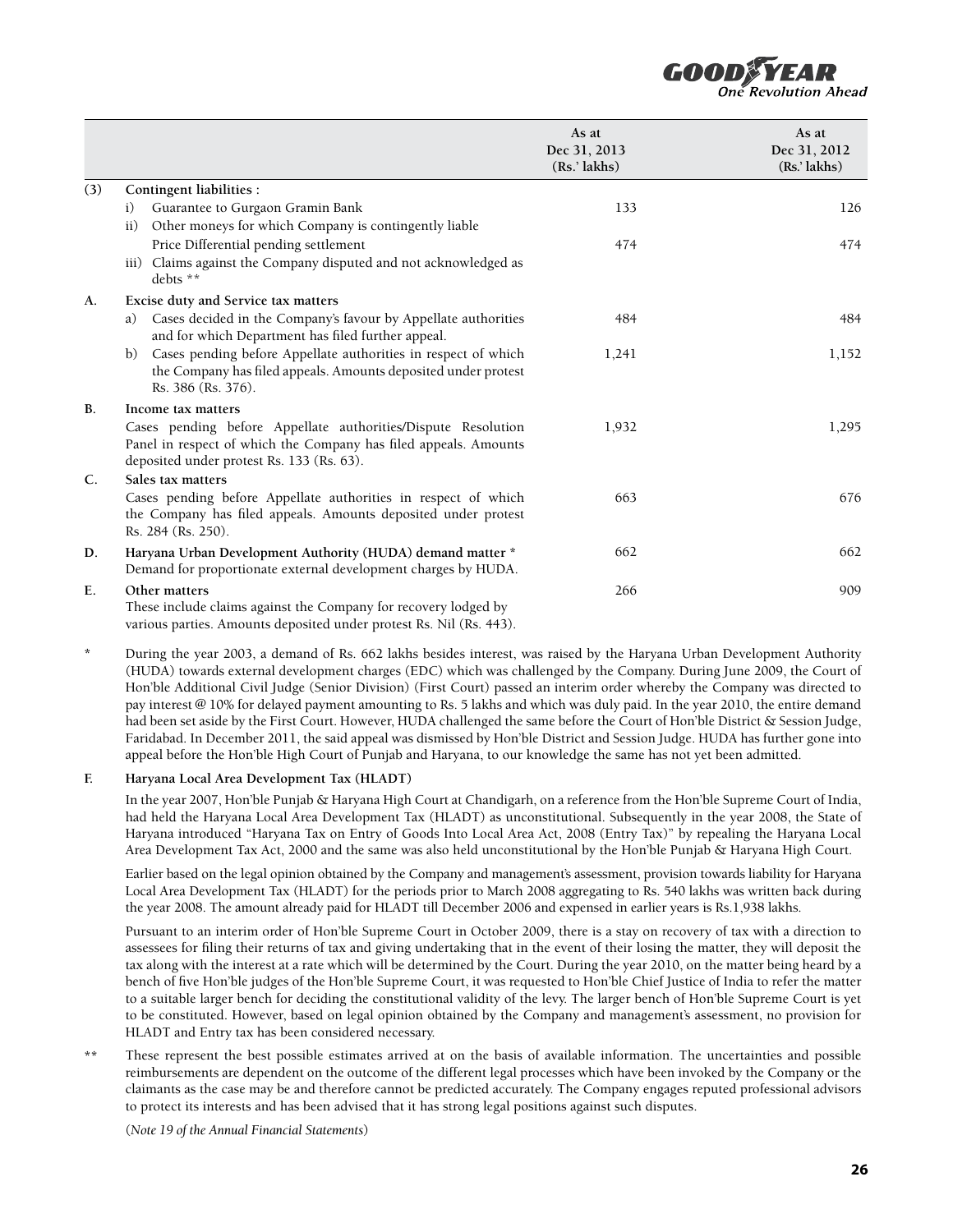|     |                                                                                                                                                                                                                                                                                                                                                                                                                                                                                                                                       | As at<br>Dec 31, 2013<br>(Rs.' lakhs) | As at<br>Dec 31, 2012<br>(Rs.' lakhs) |
|-----|---------------------------------------------------------------------------------------------------------------------------------------------------------------------------------------------------------------------------------------------------------------------------------------------------------------------------------------------------------------------------------------------------------------------------------------------------------------------------------------------------------------------------------------|---------------------------------------|---------------------------------------|
| (4) | Capital and other commitments :                                                                                                                                                                                                                                                                                                                                                                                                                                                                                                       |                                       |                                       |
|     | a) Estimated amount of contracts remaining to be executed on<br>capital account and not provided for                                                                                                                                                                                                                                                                                                                                                                                                                                  | 1,165                                 | 186                                   |
|     | b) Estimated amount of other contracts remaining to be executed<br>for supply of goods and services contracts                                                                                                                                                                                                                                                                                                                                                                                                                         | 3,505                                 | 3,482                                 |
|     | (Note 20 of the Annual Financial Statements)                                                                                                                                                                                                                                                                                                                                                                                                                                                                                          |                                       |                                       |
| (5) | The Company's business activity falls within a single primary business segment viz. 'Automotive tyres, tubes and flaps'. Secondary<br>segment reporting is based on the geographical location of the customers. Details of secondary segments are not disclosed as<br>more than 90% of the Company's revenues, results and assets relate to the domestic market. Therefore, no further disclosure is<br>considered as required under Accounting Standard (AS-17) "Segment Reporting".<br>(Note 21 of the Annual Financial Statements) |                                       |                                       |
| (6) | <b>CASH AND BANK BALANCES</b>                                                                                                                                                                                                                                                                                                                                                                                                                                                                                                         |                                       |                                       |
|     | Cash and cash equivalents :                                                                                                                                                                                                                                                                                                                                                                                                                                                                                                           |                                       |                                       |
|     | Cash on hand                                                                                                                                                                                                                                                                                                                                                                                                                                                                                                                          | 2                                     | 2                                     |
|     | Cheques on hand                                                                                                                                                                                                                                                                                                                                                                                                                                                                                                                       | 463                                   | 335                                   |
|     | Cheques in transit                                                                                                                                                                                                                                                                                                                                                                                                                                                                                                                    | 43                                    |                                       |
|     | Bank balances - Current accounts                                                                                                                                                                                                                                                                                                                                                                                                                                                                                                      | 1,342                                 | 1,511                                 |
|     | - Demand deposits (maturity less than 3 months)                                                                                                                                                                                                                                                                                                                                                                                                                                                                                       | 2,400                                 | 3,500                                 |
|     | Other bank balances :                                                                                                                                                                                                                                                                                                                                                                                                                                                                                                                 |                                       |                                       |
|     | Fixed deposits with maturity more than 3 months but less than 12<br>months                                                                                                                                                                                                                                                                                                                                                                                                                                                            | 27,200                                | 18,310                                |
|     | Bank balances for unpaid dividend                                                                                                                                                                                                                                                                                                                                                                                                                                                                                                     | 206                                   | 176                                   |
|     |                                                                                                                                                                                                                                                                                                                                                                                                                                                                                                                                       | 31,656                                | 23,834                                |
|     | (Note 16 of the Annual Financial Statements)                                                                                                                                                                                                                                                                                                                                                                                                                                                                                          |                                       |                                       |
|     |                                                                                                                                                                                                                                                                                                                                                                                                                                                                                                                                       | For the year ended                    | For the year ended                    |
|     |                                                                                                                                                                                                                                                                                                                                                                                                                                                                                                                                       | Dec 31, 2013                          | Dec 31, 2012                          |
|     |                                                                                                                                                                                                                                                                                                                                                                                                                                                                                                                                       | (Rs.' lakhs)                          | (Rs.' lakhs)                          |
| (7) | REVENUE FROM OPERATIONS                                                                                                                                                                                                                                                                                                                                                                                                                                                                                                               |                                       |                                       |
|     | Sale of finished goods                                                                                                                                                                                                                                                                                                                                                                                                                                                                                                                |                                       |                                       |
|     | Automotive Tyres                                                                                                                                                                                                                                                                                                                                                                                                                                                                                                                      | 126,054                               | 120,440                               |
|     | Flaps                                                                                                                                                                                                                                                                                                                                                                                                                                                                                                                                 | 28                                    | 59                                    |
|     | Automotive Tubes                                                                                                                                                                                                                                                                                                                                                                                                                                                                                                                      | 3,655                                 | 7,582                                 |
|     |                                                                                                                                                                                                                                                                                                                                                                                                                                                                                                                                       | 129,737                               | 128,081                               |
|     | Sale of traded goods                                                                                                                                                                                                                                                                                                                                                                                                                                                                                                                  |                                       |                                       |
|     | Automotive Tyres                                                                                                                                                                                                                                                                                                                                                                                                                                                                                                                      | 34,782                                | 32,467                                |
|     | Flaps                                                                                                                                                                                                                                                                                                                                                                                                                                                                                                                                 | 15                                    | 2                                     |
|     | Automotive Tubes                                                                                                                                                                                                                                                                                                                                                                                                                                                                                                                      | 6,055                                 | 784                                   |
|     |                                                                                                                                                                                                                                                                                                                                                                                                                                                                                                                                       | 40,852                                | 33,253                                |
|     | Total sale of goods                                                                                                                                                                                                                                                                                                                                                                                                                                                                                                                   | 170,589                               | 161,334                               |

(*Note 22 of the Annual Financial Statements*)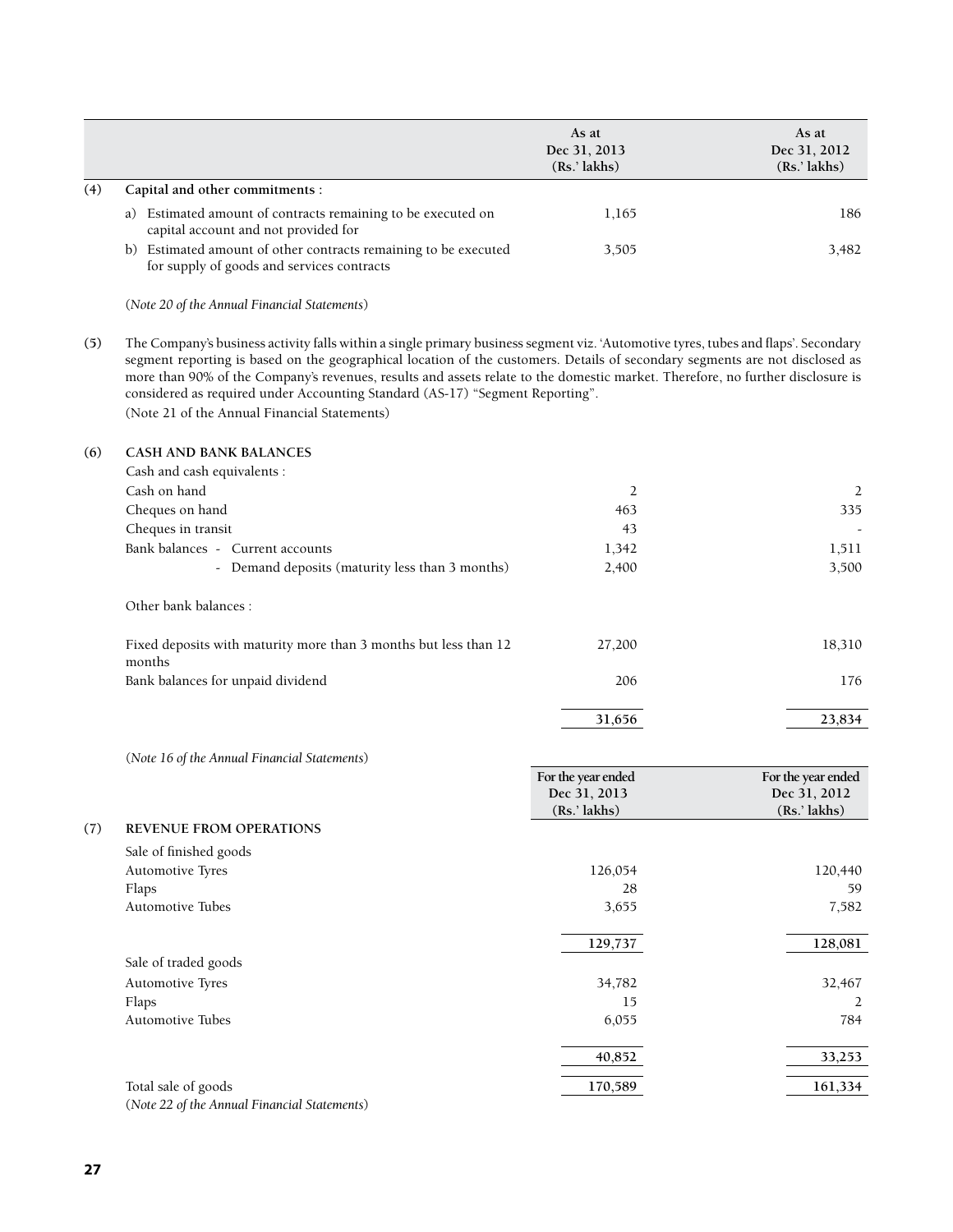

- **(8) Disclosures under Accounting Standard 18 :**
	- **i) List of related parties with whom the Company had transactions during the year :**

**Ultimate Holding Company :**

The Goodyear Tire & Rubber Company, Akron, Ohio, USA

- {Holding company until November 28, 2011 Ultimate holding company since November 29, 2011}
	-

#### **Holding Company :**

 Goodyear Orient Company (Private) Limited, Singapore (Holding company since November 29, 2011)

#### **Fellow subsidiaries :**

- i) Goodyear SA (Luxembourg)
- ii) Goodyear Middle East, FZE
- iii) Goodyear Dalian Tire Company Limited
- iv) Goodyear Dunlop Tires France
- v) Goodyear (Thailand) Public Company Limited
- vi) Goodyear do Brasil Produtos de Borracha Ltda
- vii) Goodyear De Colombia S.A
- viii) PT. Goodyear Indonesia Tbk
- ix) Goodyear South Africa (Pty.) Limited
- x) Goodyear Singapore Tyres
- xi) Goodyear & Dunlop Tyres (NZ) Limited
- xii) Goodyear Marketing & Sales SDN Bhd
- xiii) TC Debica SA
- xiv) Goodyear & Dunlop Tyres (Australia) Pty Limited
- xv) Goodyear South Asia Tyres Private Limited
- xvi) Goodyear Earthmover Pty Limited
- xvii) Goodyear International Corporation
- xviii)Goodyear Dunlop Tires Operations SA
- xix) Compania Goodyear Del Peru SA
- xx) Goodyear SA R&D (Luxembourg)
- xxi) Goodyear Dunlop Tires Germany
- xxii) GRBS Inc., Philippines

#### **Key management personnel:**

- i) Mr. Rajeev Anand
- ii) Mr. Yashwant Singh Yadav
- iii) Mr. Mark C Ravunni

#### **ii) Transactions with related parties on an arm's length basis :**

|                                                           | Dec 31, 2013<br>$(Rs.'$ lakhs) | Dec 31, 2012<br>$(Rs.'$ lakhs) |
|-----------------------------------------------------------|--------------------------------|--------------------------------|
| The Goodyear Tire & Rubber Company, Akron, Ohio, USA      |                                |                                |
| Purchase of raw materials, finished goods and spare parts | 592                            | 2,300                          |
| Purchase of capital items                                 | 323                            | 208                            |
| Expenditure for Trade mark fees                           | 1,182                          | 1,120                          |
| Expense reimbursed to ultimate holding company            | 15                             | 32                             |
| Reimbursement of expense by ultimate holding company      | 2                              | 3                              |
| Recovery for deputation of employees                      | 33                             | 45                             |
| Expenditure for Regional service charges                  | 4,589                          | 4,316                          |
| Payment for deputation of employees                       | 11                             | 214                            |
| Share in insurance recovery                               | 190                            |                                |
|                                                           |                                |                                |

**For the year ended** 

**For the year ended**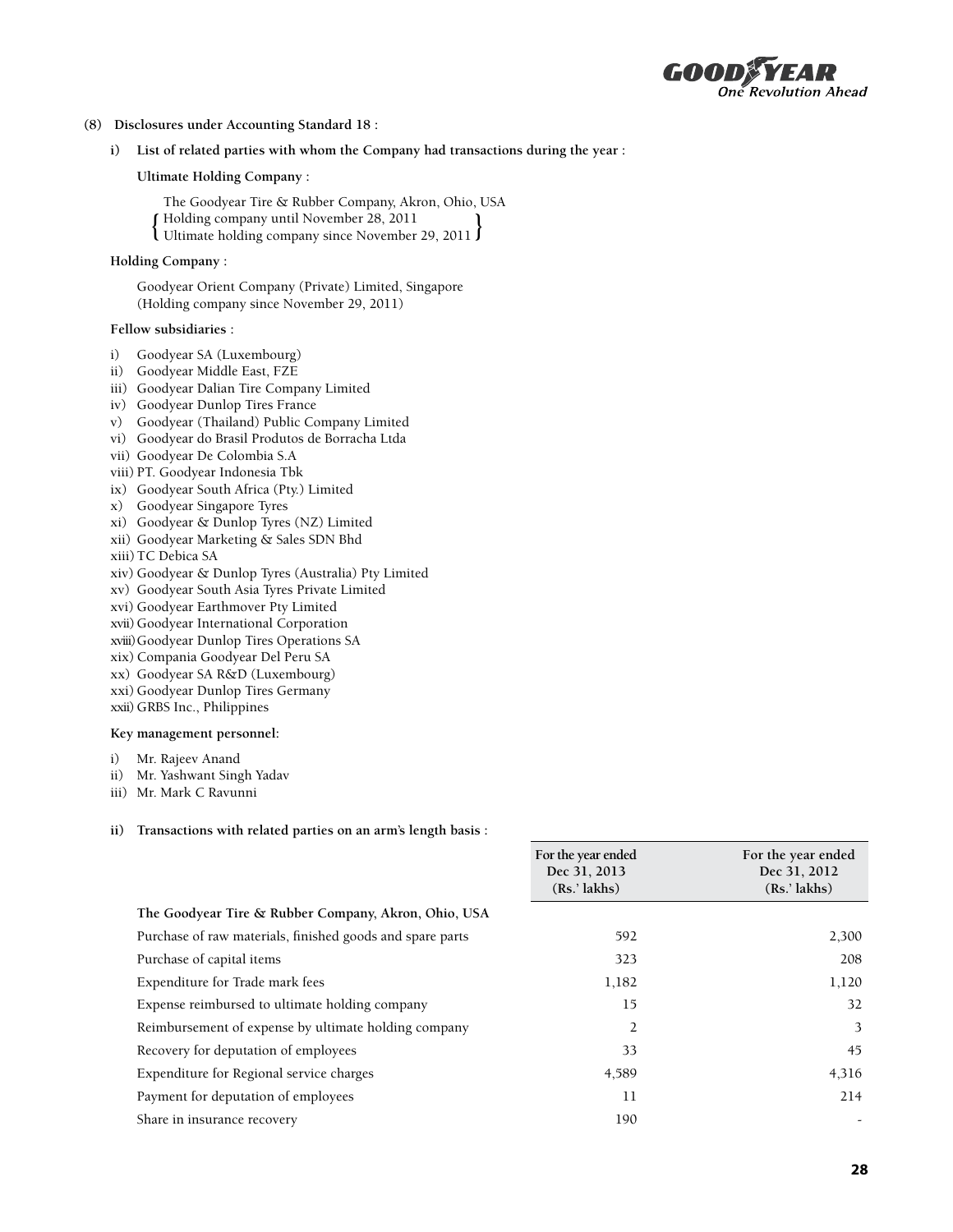|                                                                           | For the year ended<br>Dec 31, 2013<br>(Rs.' lakhs) | For the year ended<br>Dec 31, 2012<br>$(Rs.'$ lakhs) |
|---------------------------------------------------------------------------|----------------------------------------------------|------------------------------------------------------|
| Goodyear Orient Company (Private) Limited, Singapore                      |                                                    |                                                      |
| Dividend paid                                                             | 1,195                                              | 1,195                                                |
| Fellow subsidiaries :                                                     |                                                    |                                                      |
| Purchase of raw materials, finished goods and spare parts                 |                                                    |                                                      |
| Goodyear South Asia Tyres Private Limited *                               | 30,642                                             | 27,523                                               |
| Goodyear Dalian Tire Company Limited                                      | 253                                                | 190                                                  |
| Goodyear (Thailand) Public Company Limited                                | 186                                                | 10                                                   |
| PT. Goodyear Indonesia TBK                                                | 189                                                | 243                                                  |
| Goodyear Dunlop Tires Operations SA                                       | 287                                                | 32                                                   |
| Goodyear Marketing & Sales SDN Bhd                                        | 38                                                 | 35                                                   |
| Goodyear Earthmovers Pty Limited                                          | 1,076                                              | 777                                                  |
| Others                                                                    | 13                                                 | 11                                                   |
| * Net of recovery for replacement loss Rs. 821 (Rs. 615)                  |                                                    |                                                      |
| Sale of finished goods                                                    |                                                    |                                                      |
| Goodyear & Dunlop Tyres (Australia) Pty Limited                           | 821                                                | 1,871                                                |
| Compania Goodyear Del Peru SA                                             | 36                                                 | 63                                                   |
| Goodyear Middle East, FZE                                                 | 129                                                | 224                                                  |
| Goodyear South Africa (Pty.) Limited                                      | 16                                                 | 42                                                   |
| Goodyear Singapore Tyres                                                  | 58                                                 | 10                                                   |
| Goodyear International Corporation                                        | 587                                                | 28                                                   |
| Others                                                                    | 66                                                 | 43                                                   |
| Purchase of capital items                                                 |                                                    |                                                      |
| Goodyear International Corporation                                        | 23                                                 | 57                                                   |
| Goodyear Marketing & Sales SDN Bhd                                        | 40                                                 |                                                      |
| Recovery for deputation of employees                                      |                                                    |                                                      |
| Goodyear Singapore Tyres                                                  | 431                                                | 200                                                  |
| Goodyear Marketing & Sales SDN Bhd                                        |                                                    | 15                                                   |
| Goodyear (Thailand) Public Company Limited                                | 114                                                | 102                                                  |
| Goodyear Dalian Tire Company Limited                                      | 62                                                 | 60                                                   |
| Goodyear SA R&D (Luxembourg)                                              | 57                                                 | 43                                                   |
| Goodyear & Dunlop Tyres (Australia) Pty Limited                           | 45                                                 | 20                                                   |
| Payment for deputation of employees                                       |                                                    |                                                      |
| Goodyear Dunlop Tires France                                              |                                                    | 168                                                  |
| Goodyear Marketing & Sales SDN Bhd<br>Goodyear Dunlop Tires Operations SA | 209                                                | 51<br>6                                              |
|                                                                           |                                                    |                                                      |
| Sale of raw materials and spare parts and other charges                   |                                                    |                                                      |
| Goodyear South Asia Tyres Private Limited                                 | 115                                                | 717                                                  |
| Expenses recovered from related parties                                   |                                                    |                                                      |
| Goodyear SA (Luxembourg)                                                  | 21                                                 |                                                      |
| Goodyear Marketing & Sales SDN Bhd                                        |                                                    | 1                                                    |
| Goodyear Singapore Tyres                                                  | 61                                                 | 35                                                   |
| Goodyear South Asia Tyres Private Limited *                               | 254                                                | 244                                                  |
| Goodyear SA R&D (Luxembourg)                                              | 24                                                 | 14                                                   |
| Others                                                                    | 9                                                  | 5                                                    |

\* Net of reimbursement Rs. 60 (Rs. 27)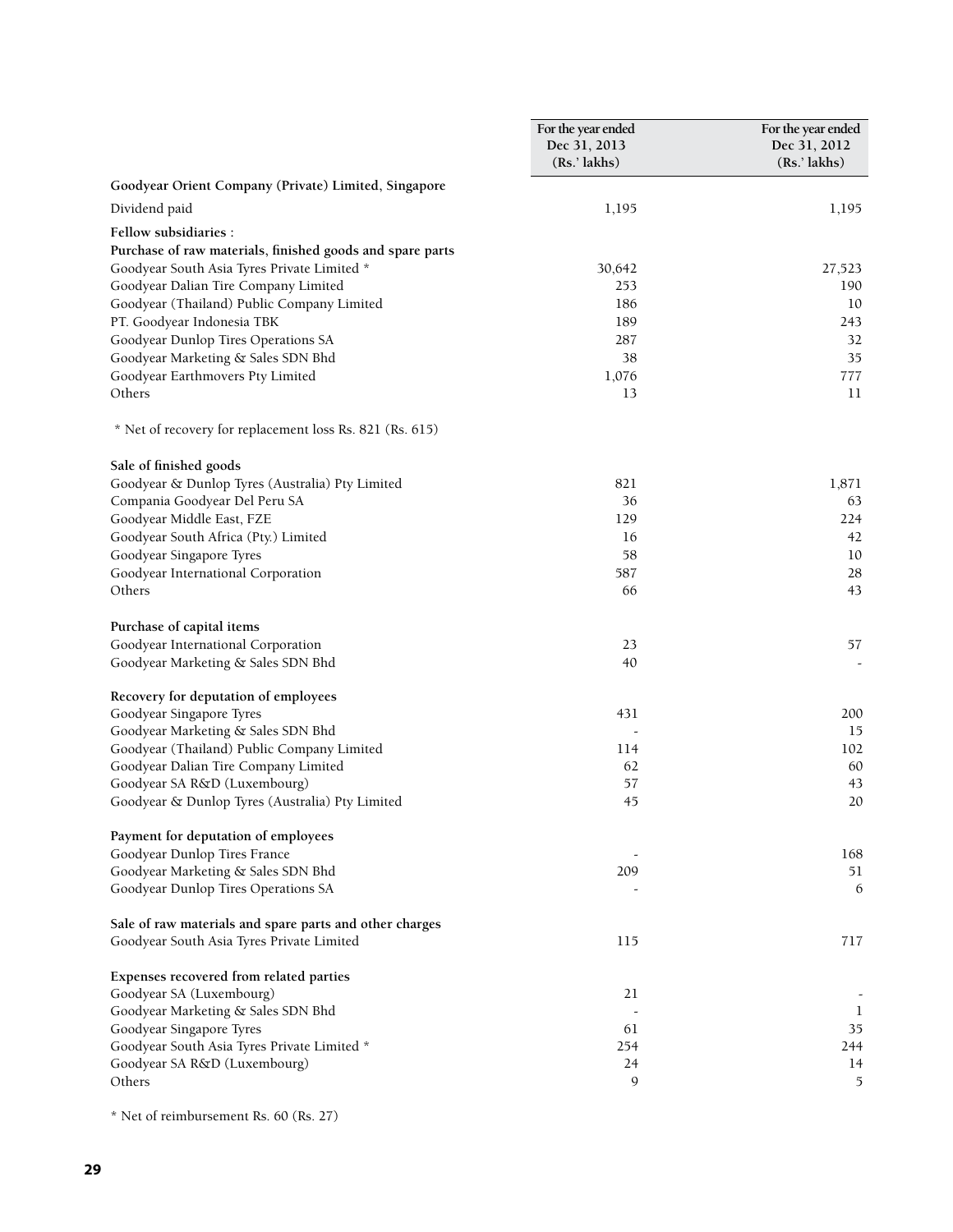

|                                                                                                    | For the year ended | For the year ended |
|----------------------------------------------------------------------------------------------------|--------------------|--------------------|
|                                                                                                    | Dec 31, 2013       | Dec 31, 2012       |
|                                                                                                    | (Rs.' lakhs)       | (Rs.' lakhs)       |
| Reimbursement of expenses to related parties                                                       |                    |                    |
| Goodyear (Thailand) Public Company Limited                                                         | 1                  | 5                  |
| PT. Goodyear Indonesia TBK                                                                         |                    | 10                 |
| Goodyear Marketing & Sales SDN Bhd                                                                 | 8                  | 3                  |
| Others                                                                                             | $\overline{4}$     | $\overline{4}$     |
|                                                                                                    |                    |                    |
| Reimbursement of product warranty claim to related parties                                         |                    |                    |
| Goodyear Singapore Tyres                                                                           |                    | 16                 |
| Goodyear & Dunlop Tyres (Australia) Pty Limited                                                    |                    | 45                 |
| Goodyear Dunlop Tires Germany                                                                      |                    | 9                  |
|                                                                                                    |                    |                    |
| Sale of capital items                                                                              |                    |                    |
|                                                                                                    |                    |                    |
| Goodyear South Asia Tyres Private Limited                                                          |                    | 5                  |
|                                                                                                    |                    |                    |
| Job work charges received                                                                          |                    |                    |
| Goodyear South Asia Tyres Private Limited                                                          |                    | 114                |
|                                                                                                    |                    |                    |
| Key management personnel :                                                                         |                    |                    |
| Remuneration paid to key management personnel                                                      |                    |                    |
| Mr Rajeev Anand                                                                                    | 459                | 319                |
| Mr Yashwant Singh Yadav                                                                            | 218                | 163                |
| Mr Mark C Ravunni                                                                                  | $419*$             | 137                |
| Mr Jean Philippe Lecerf                                                                            |                    | 352                |
| * The above does not include Rs. 36 lakhs pertaining to incentive for 2012 which was paid in 2013. |                    |                    |
|                                                                                                    |                    |                    |
| iii) Balances outstanding as at the year end :                                                     |                    |                    |
|                                                                                                    |                    |                    |
| Ultimate holding company:                                                                          |                    |                    |
| Trade Payables                                                                                     | 1,445              | 1,940              |
| Other Receivables                                                                                  | 4                  | 16                 |
|                                                                                                    |                    |                    |
| Fellow subsidiaries :                                                                              |                    |                    |
| <b>Trade Payables</b>                                                                              |                    |                    |
| Goodyear South Asia Tyres Private Limited                                                          | 4,261              | 2,734              |
| Goodyear Dunlop Tires Operations SA                                                                | 16                 | 39                 |
| Goodyear Earthmover Pty Limited                                                                    | 226                | 143                |
| PT. Goodyear Indonesia Tbk                                                                         | 47                 | 33                 |
| Goodyear Dunlop Tires France                                                                       | 389                | 391                |
| Others                                                                                             | 210                | 142                |
|                                                                                                    |                    |                    |
| <b>Trade Receivables</b>                                                                           |                    |                    |
| Goodyear Middle East, FZE                                                                          | 11                 | 65                 |
| Goodyear & Dunlop Tyres (Australia) Pty Limited                                                    | 69                 | 358                |
| Goodyear South Asia Tyres Private Limited                                                          | 30                 | 26                 |
| Goodyear International Corporation                                                                 | 105                | 29                 |
| Others                                                                                             | 8                  |                    |
|                                                                                                    |                    |                    |
| Other Receivables                                                                                  |                    |                    |
| Goodyear South Asia Tyres Private Limited                                                          | 88                 | 86                 |
| Goodyear Singapore Tyres                                                                           | 169                | 91                 |
| Goodyear (Thailand) Public Company Limited                                                         | 27                 | 29                 |
| PT. Goodyear Indonesia Tbk                                                                         |                    | 3                  |
| Others                                                                                             | 87                 | 47                 |
|                                                                                                    |                    |                    |

(*Note 31 of the Annual Financial Statements*)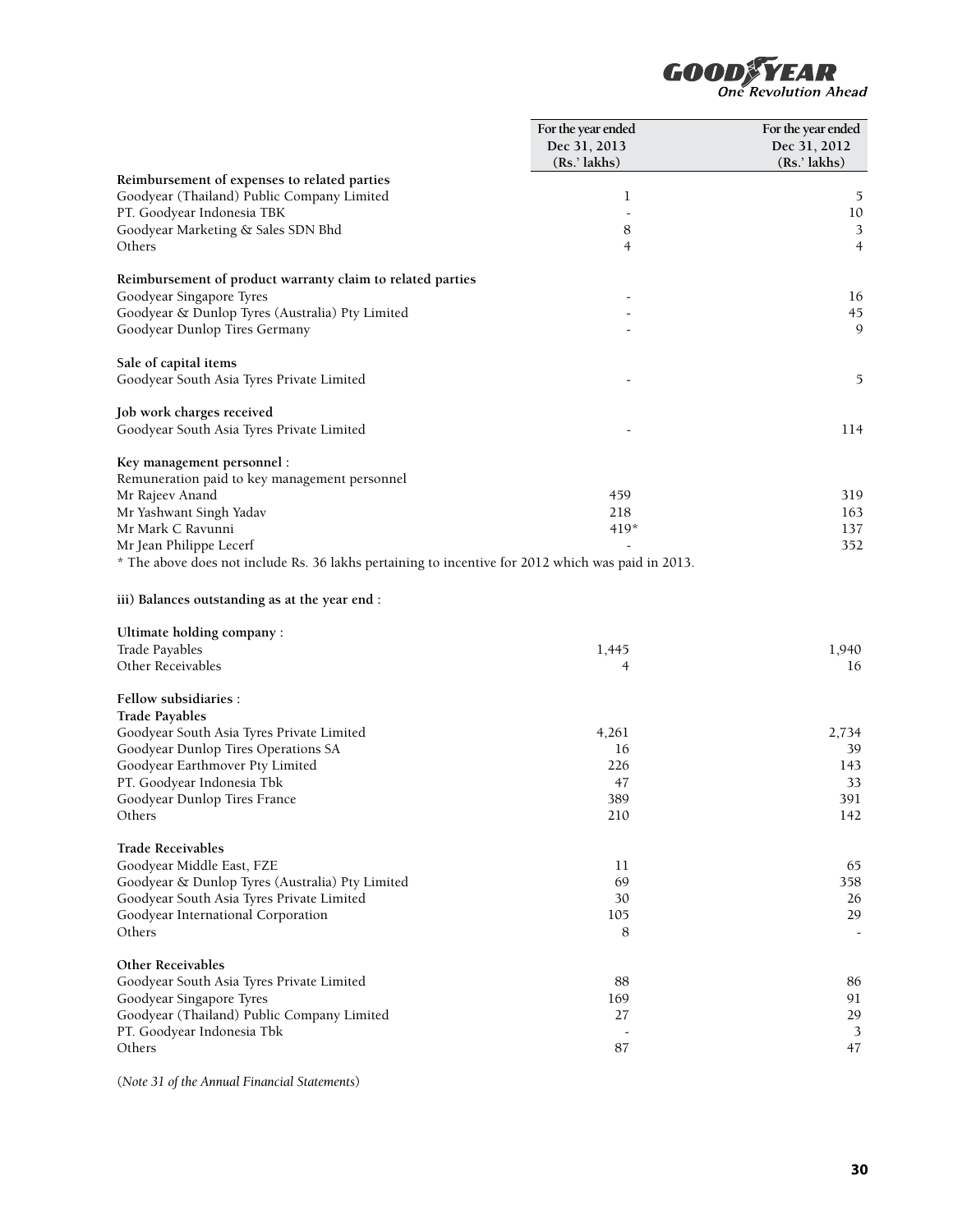- **(9)** Disclosures under the Micro, Small and Medium Enterprises Development Act, 2006 (as amended in Schedule VI to the Companies Act, 1956 vide notification dated November 16, 2007) based on the information available with the Company :
	- i) Delayed payments due as at the end of accounting year on account of principal Rs. Nil (Rs. Nil) and Interest due thereon Rs. Nil (Rs. Nil).
	- ii) Total interest paid on all delayed payments during the year under the provisions of the Act Rs. Nil (Rs. Nil).
	- iii) Interest due on principal amounts paid beyond the due date during the year but without the interest amounts under this Act - Rs. Nil (Rs. Nil).
	- iv) Interest accrued but not due Rs. Nil (Rs. Nil).
	- v) Total interest due but not paid Rs. Nil (Rs. Nil).
	- (*Note 41 of the Annual Financial Statements*)
- **(10)** Stock and book debts are subject to a maximum charge of Rs. 3,500 lakhs (Rs. 3,500 lakhs) for all credit facilities/guarantees sanctioned by BNP Paribas Bank.

(*Note 44 of the Annual Financial Statements*)

**(11)**Previous year figures have been regrouped and recasted, wherever necessary, to conform to the current year's classification.

For **Price Waterhouse & Co., Bangalore Rajeev Anand Yashwant Singh Yadav** Firm Registration Number: 007567S Vice Chairman & Director Chartered Accountants Managing Director

**Avijit Mukerji R V Gupta C Dasgupta** Partner **Director** Director **Director** Director **Director** Director **Director** Membership Number: 056155

Place: New Delhi **Pankaj Gupta** Date: February 27, 2014 Company Secretary

**Rajiv Lochan Jain Mark C Ravunni**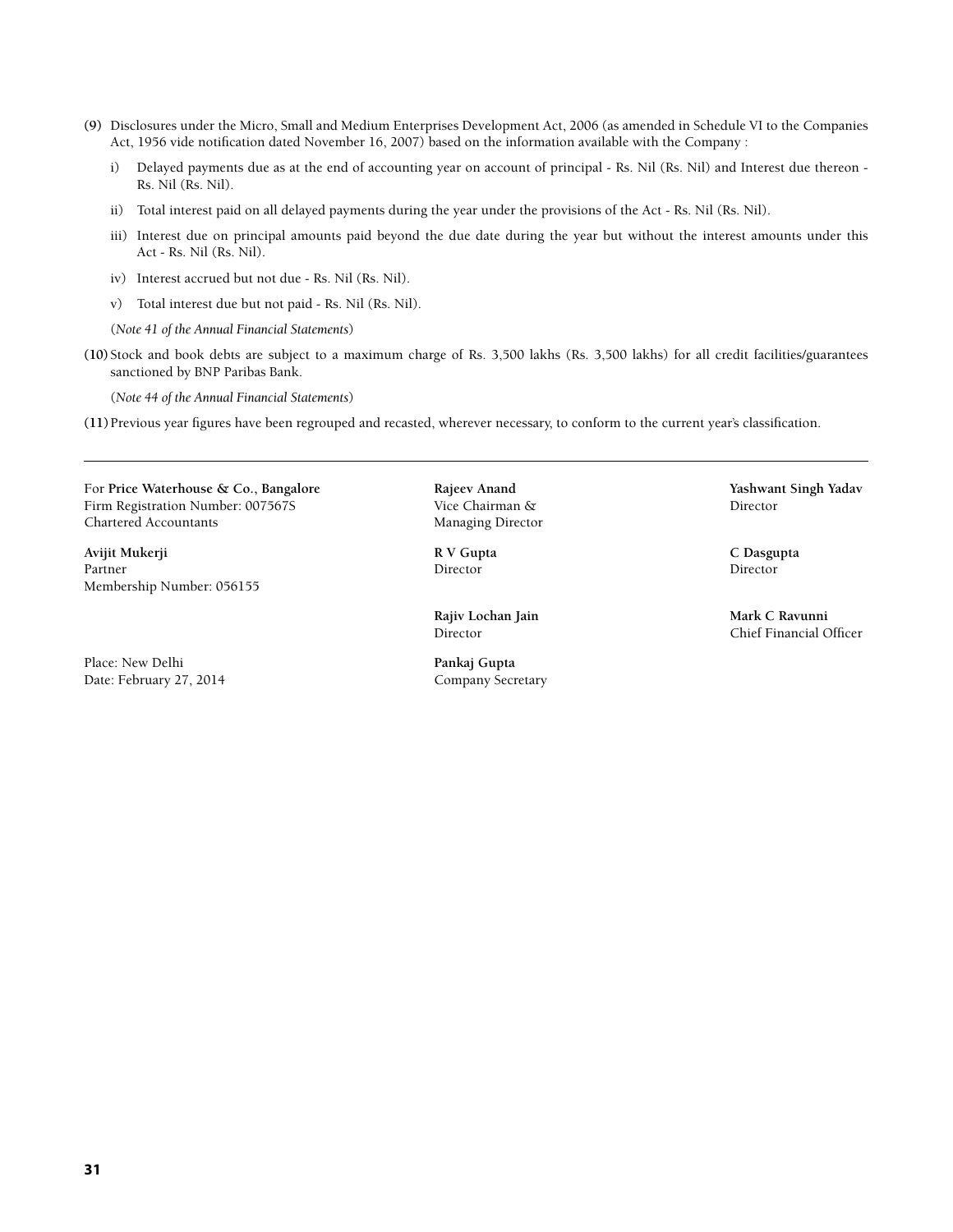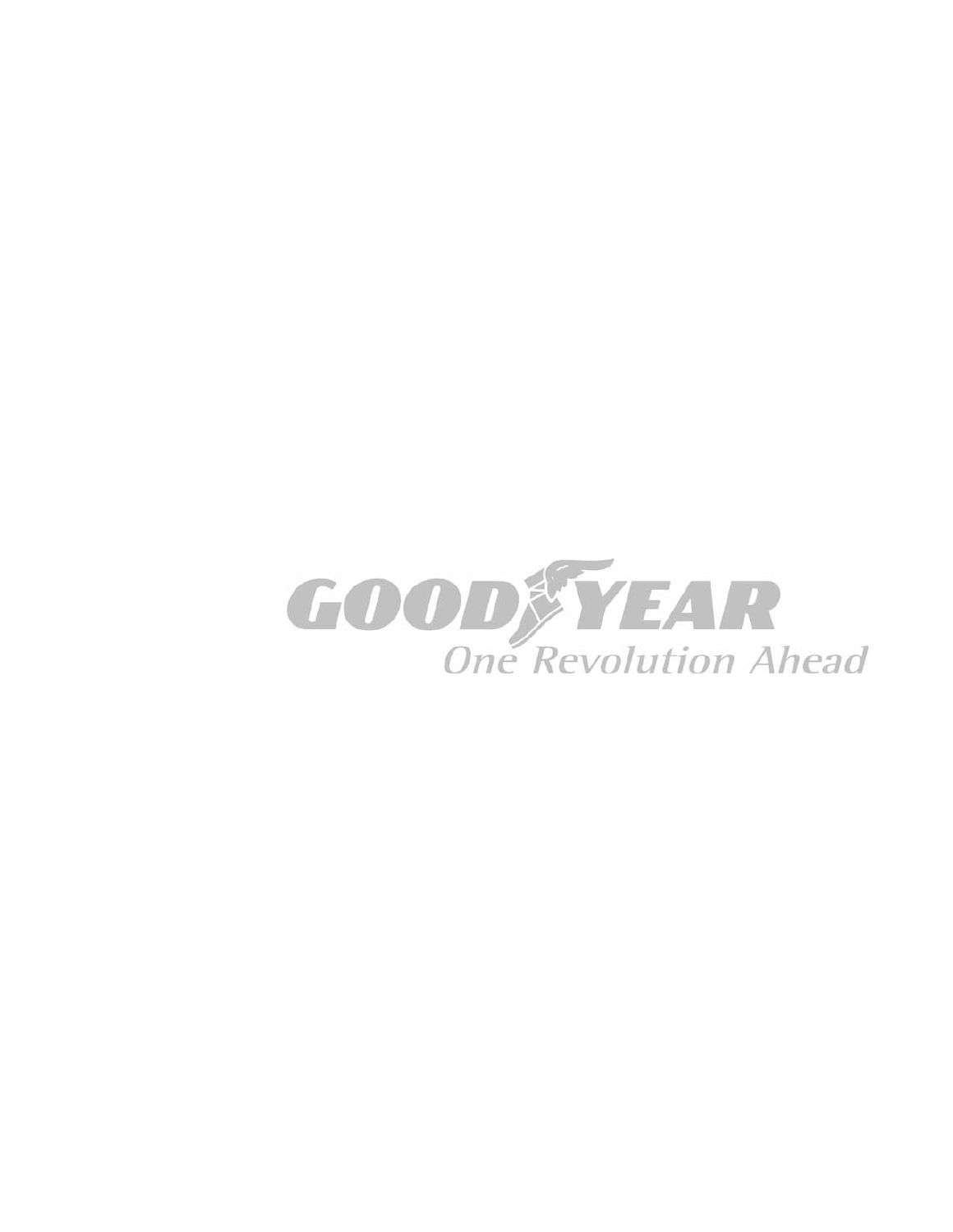

## **Goodyear India Limited REGISTERED OFFICE:** Goodyear India Limited. Mathura Road, Ballabgarh, (Dist. Faridabad) - 121004, Haryana. Tel No.: 0129 - 6611000, Fax: 0129 - 2305309/10

**CORPORATE OFFICE:** Goodyear India Limited. 1st Floor, ABW Elegance Tower, Plot No. 8, Commercial Centre Jasola, New Delhi - 110025. Tel.: 011 - 47472727, Fax: 011 - 47472715

**www.goodyear.co.in**